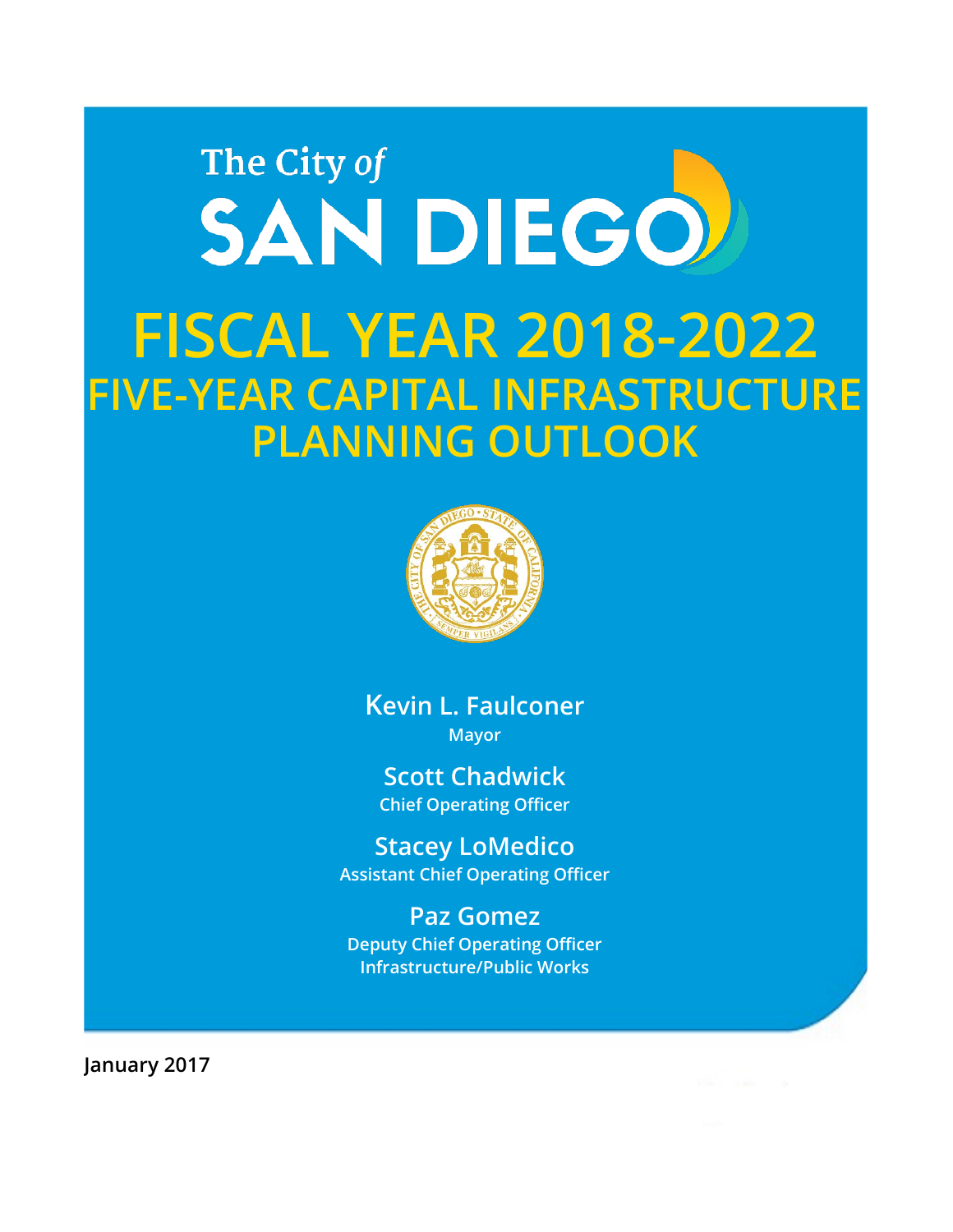

#### Disclaimer:

The City files its disclosure documents, including official statements, audited financial statements, comprehensive annual financial reports, annual financial information, material event notices, and voluntary disclosures with the Municipal Securities Rule Making Board's Electronic Municipal Market Access ("EMMA") system. The Five-Year Financial Outlook is not filed on EMMA and investors should not rely upon the Five-Year Financial Outlook to make any investment decisions. The City will provide the Five-Year Financial Outlook to the rating agencies, its bond insurers and other interested parties, and welcomes and encourages their careful review of this document. Readers are cautioned that the numbers presented in this document are the City's best estimate for the next five years based on facts and factors currently known to the City and do not represent actual performance. No representation is made by the City that, as of the date this document is read, there is not a material difference between the City's actual performance as of such date and the financial data presented in the Five-Year Financial Outlook. Certain statements in this document constitute forward-looking statements or statements which may be deemed or construed to be forward-looking statements. Forward-looking statements involve, and are subject to known and unknown risks, uncertainties and other factors which could cause the City's actual results, performance (financial or operating) or achievements to differ materially from the future results, performance (financial or operating) or achievements expressed or implied by such forward-looking statements. All forward-looking statements herein are expressly qualified in their entirety by the abovementioned cautionary statement. The City disclaims any obligation to update forward-looking statements contained in this document.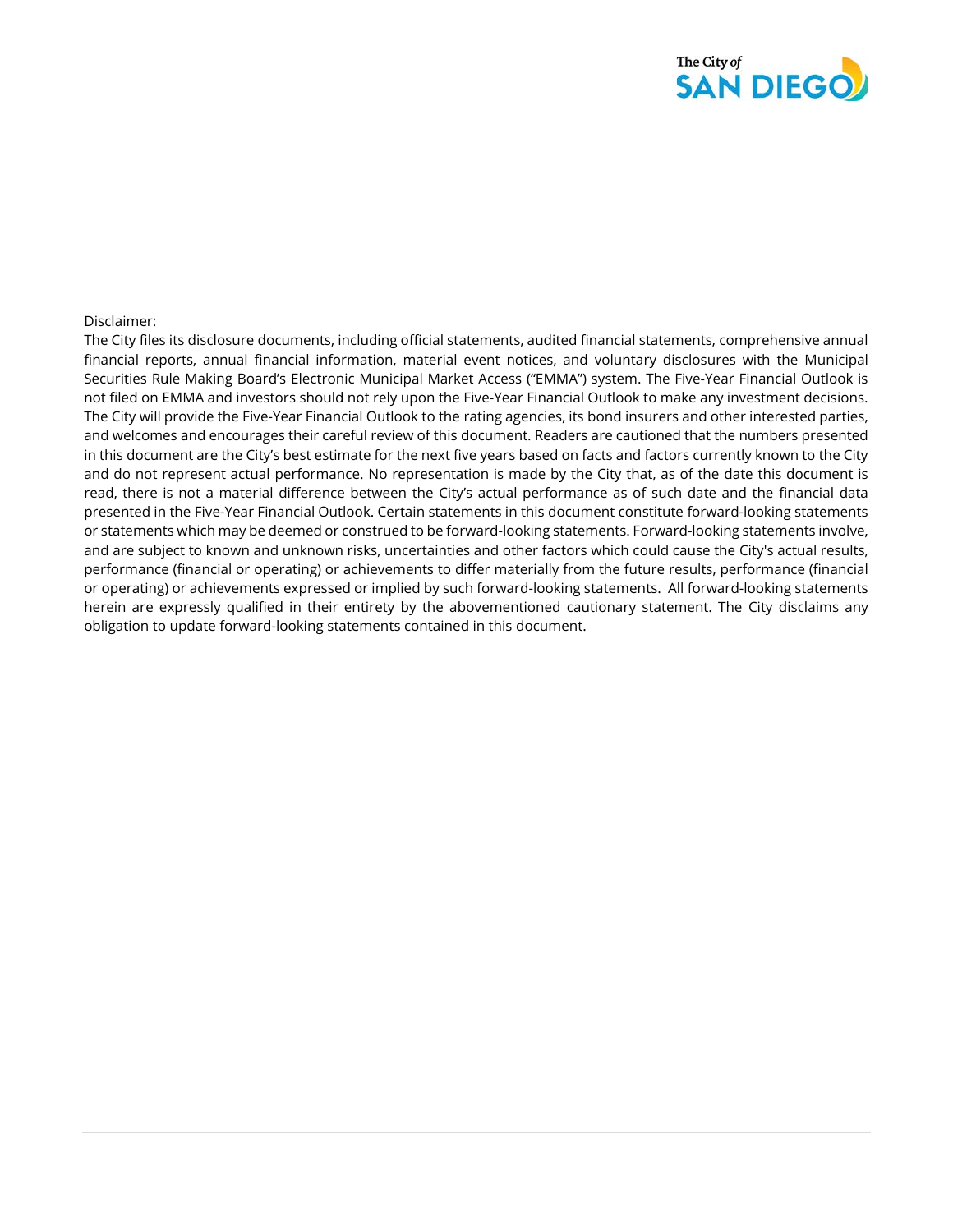# The City of<br>**SAN DIEGO**

## **Table of Contents**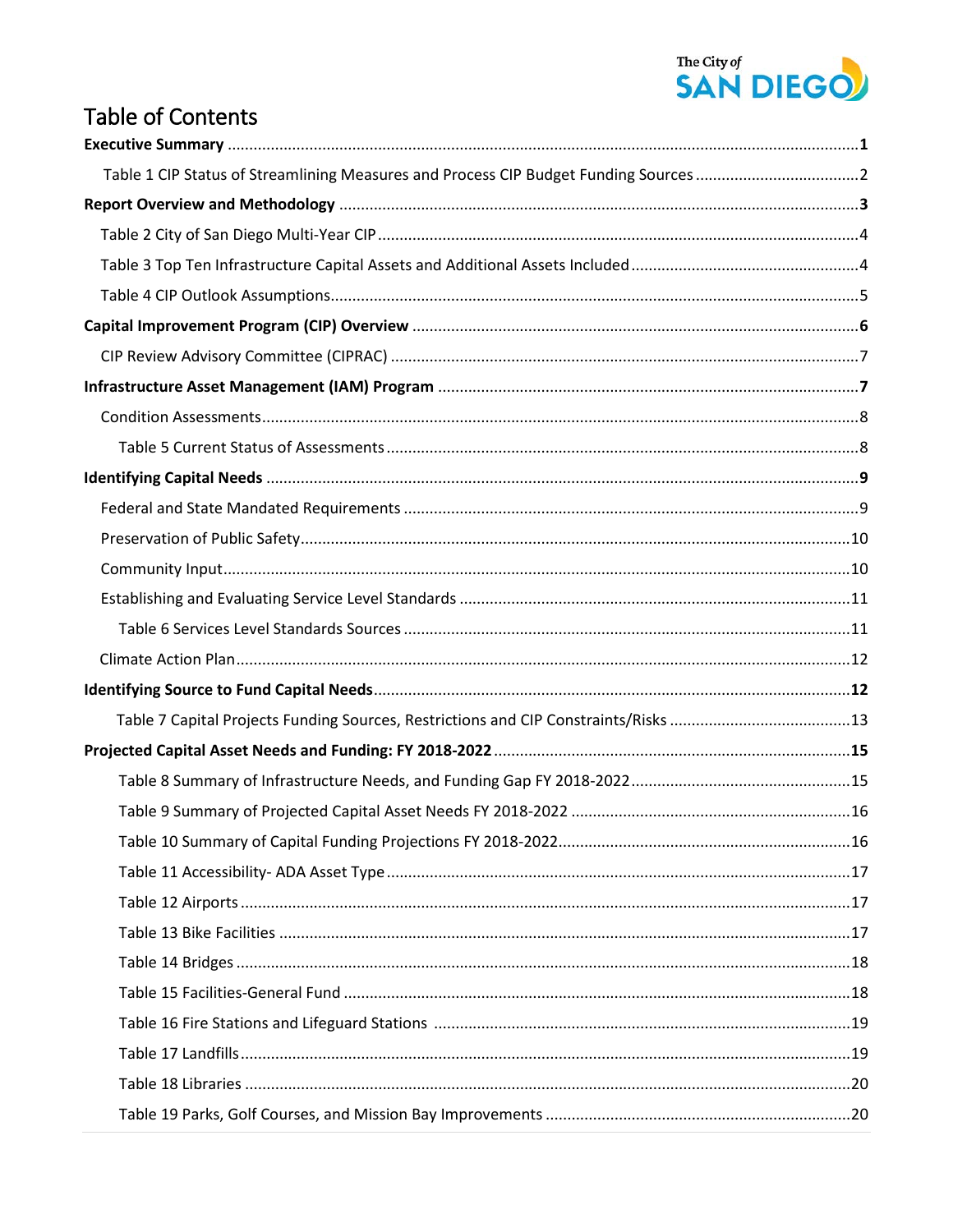

#### **List of Abbreviations**

- 1. ADA: Americans with Disabilities Act
- 2. AMD: Asset-Managing Department
- 3. AMP: Asset Management Planning
- 4. CAP: Climate Action Plan
- 5. CIP : Capital Improvement Program
- 6. CIP Outlook: Five Year Fiscal Year 2018 2022 Capital Infrastructure Planning Outlook
- 7. CIPRAC: Capital Improvements Program Review and Advisory Committee
- 8. City: City of San Diego
- 9. CNG: Compressed Natural Gas
- 10. CPC: Community Planners Committee
- 11. CPG: Community Planning Groups
- 12. DIF: Developer Impact Fees
- 13. FBA: Facilities Benefits Assessments
- 14. FCA: Facility Condition Assessment
- 15. FCI: Facility Condition Index
- 16. FY: Fiscal Year
- 17. IAM: Infrastructure Asset Management
- 18. IBA: Office of the Independent Budget Analyst
- 19. ITS: Intelligent Transportation Systems
- 20. JOC: Job Order Contract
- 21. MACC: Multiple Award Construction Contract
- 22. MADs: Maintenance Assessment Districts
- 23. Metro: Metropolitan System (for wastewater)
- 24. Muni: Municipal System (for wastewater)
- 25. OCI: Overall Condition Index (of pavement)
- 26. SLBE/ELBE: Small Local Business Enterprise/ Emerging Local Business Enterprise Program
- 27. SLS: Service Level Standard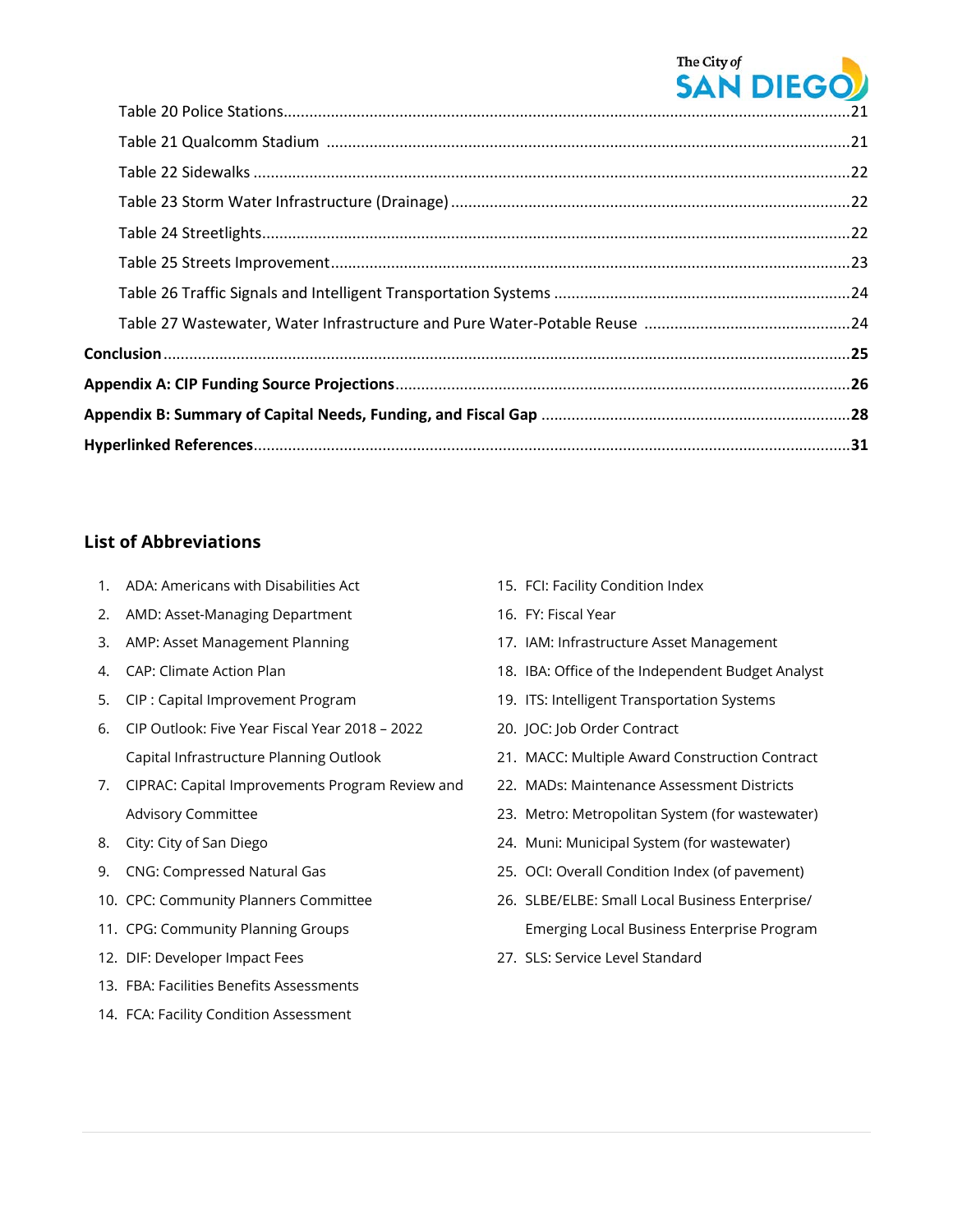

This Section Intentionally Left Blank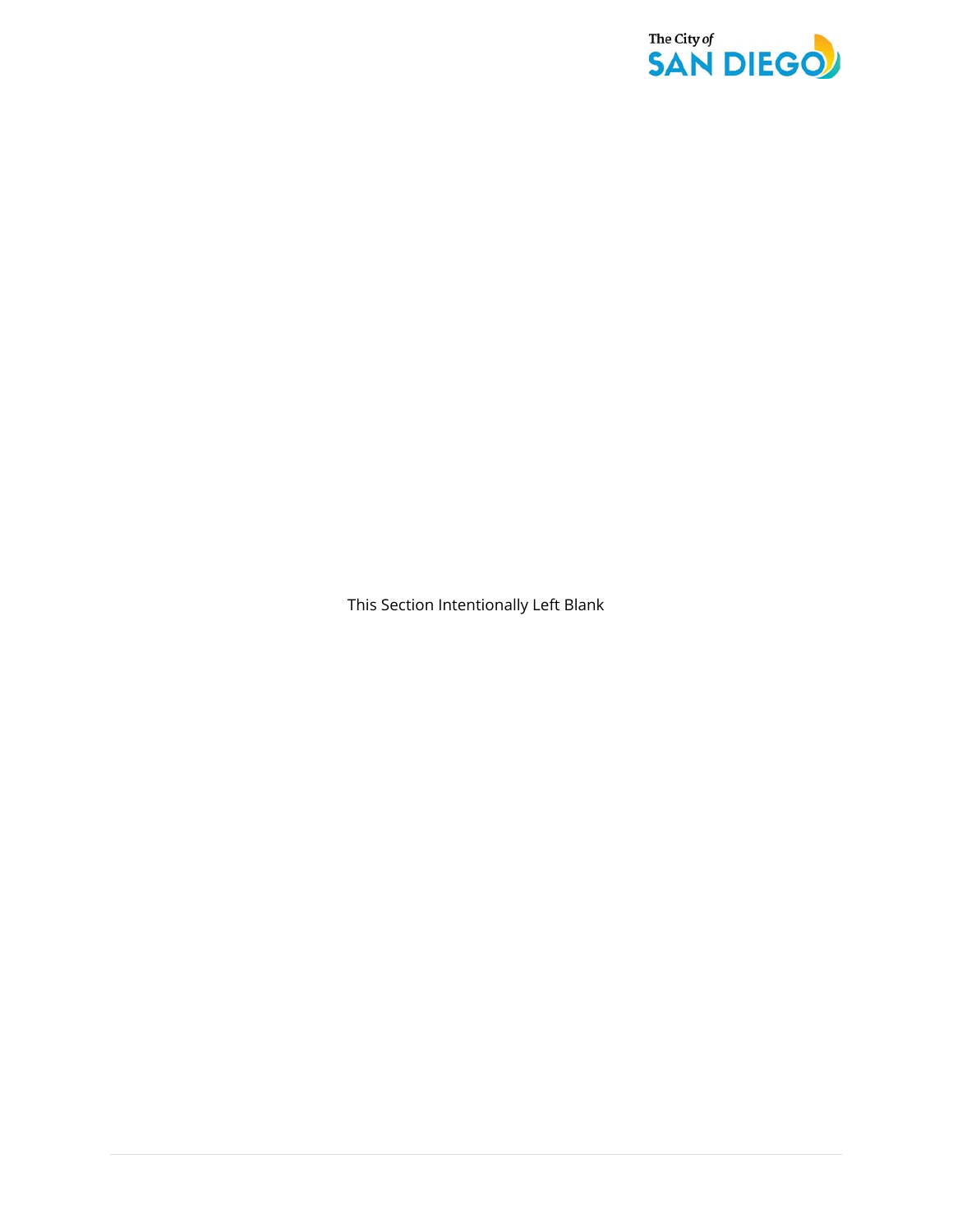

## **EXECUTIVE SUMMARY**

The City of San Diego (City) Fiscal Year (FY) 2018-2022 Five-Year Capital Infrastructure Planning Outlook (CIP Outlook) models long-range fiscal and capital asset planning. This is the third CIP Outlook the City has published since January 2015 which aims to provide information on the basis for revenue projections, criteria to determine capital infrastructure needs, and present a broad overview of capital infrastructure needs and funding over the next five fiscal years. The CIP Outlook is developed to closely follow the annual release of the Five-Year Financial Outlook in an effort to accurately forecast future available funding for capital projects and drive long-term infrastructure planning.

This CIP Outlook provides the City Council and the public an informative capital needs setting to support an informed discussion formally held during development of the FY 2018 Annual Budget. This document is not a budget, and therefore does not include all departmental or public requests that may be considered in the preparation of future annual budgets<sup>1</sup>.

#### **Improved Long-Term Planning to Better Manage City Infrastructure**

This report represents a positive shift in practice by providing a comprehensive evaluation and analysis of the planning that occurs across a wide array of City departments. San Diego's infrastructure backlog was created over several decades and further impacted by the lack of coordinated long-range planning. The compilation of infrastructure data citywide will allow for improved management of the City's capital assets. As part of the Mayor's initiative to improve the management of the City's [Capital](http://www.sandiego.gov/cip/about/index.shtml)  [Improvements](http://www.sandiego.gov/cip/about/index.shtml) Program (CIP), this document will continue to be refined to better reflect the City's strategic initiatives, updated condition assessments and established service level standards.

#### **A Focus on Infrastructure Investment**

The City's CIP is expected to continue its growth over the next five years; the average estimated funded demand is \$605 million in revenue added to the CIP per fiscal year, compared to the FY 2017 Annual CIP Budget of \$421.0 million, and includes major infrastructure investments in streets, sidewalks, water quality, libraries, parks, public safety and other high-priority neighborhood projects. Projected revenues have grown from the previous CIP Outlook from \$2.85 billion to \$3.02 billion over the next five years, an increase of approximately \$177 million to support the City's CIP.

An estimated \$4.3 billion capital infrastructure need exists over the next five fiscal years, which include continuing expenditure needs of existing CIP projects from the [FY 2017 Adopted](https://www.sandiego.gov/fm/annual) CIP Budget, as well as newly identified capital asset needs based on regulatory requirements or other specific criteria further explained in this report. An estimated additional \$1.27 billion would be required to meet all of the needs outlined. This projected funding gap has been reduced by approximately \$120 million compare to \$1.4 billion presented in last year's CIP Outlook report.

#### **Building an Efficient Capital Improvement Program**

 $\overline{\phantom{a}}$ 

As the CIP program grows it is critical to efficiently manage and deliver capital projects. To accommodate growth and build organizational capacity in the CIP, multiple process improvements have been recently implemented while a few others are in progress. **Table 1** exhibits current status

<span id="page-5-0"></span><sup>&</sup>lt;sup>1</sup> Financial Management Department publishes the [CIP Adopted Budget](https://www.sandiego.gov/fm/annual) annually. [The Citizen's Guide to the Capital Improvement Program](https://www.sandiego.gov/sites/default/files/iba-citizens-guide-to-infrastructure.pdf) produced by the Office of the Independent Budget Analyst, provides additional useful information about the City's CIP.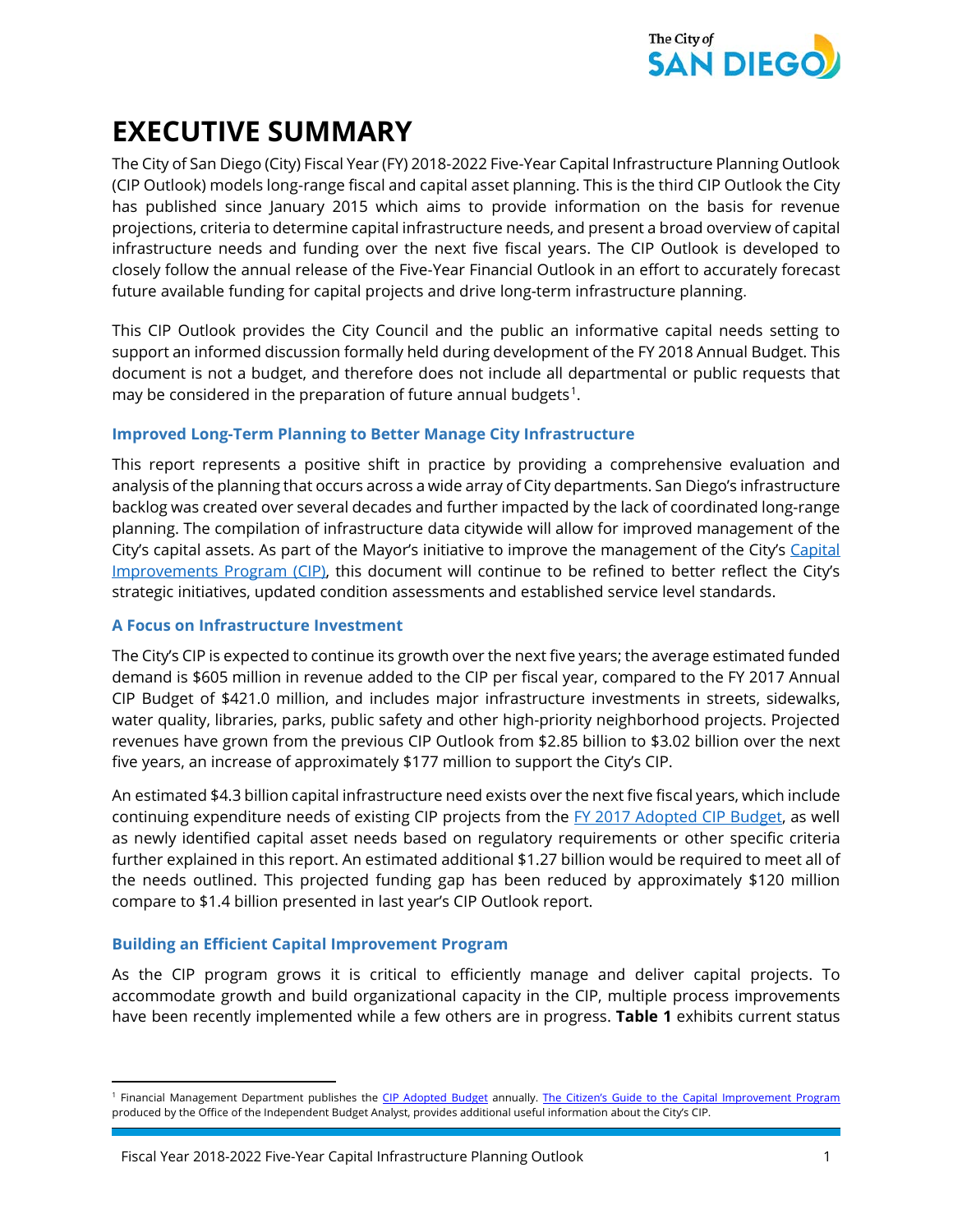

of these efforts.<sup>[2](#page-6-0)</sup> These reforms build on previous measures to streamline processes to reduce contracting time by eliminating duplicative and redundant processes.

#### **Table 1 CIP Status of Streamlining Measures and Process Improvements**

| <b>CIP Streamlining Measure and Process Improvement Description</b>                        | <b>Implemented</b> | <b>In Progress</b> |
|--------------------------------------------------------------------------------------------|--------------------|--------------------|
| <b>Online Vendor Registration and Bidding System</b>                                       |                    |                    |
| Implementation of the PlanetBids eBidding solution provides electronic vendor              |                    |                    |
| registration, construction contract requirements, and integration with the City's          | $\mathsf X$        |                    |
| certification and compliance system for Small Local Business Enterprise / Emerging         |                    |                    |
| Local Business Enterprise (SLBE/ELBE).                                                     |                    |                    |
| <b>Streamlined Environmental Review</b>                                                    |                    |                    |
| Delegated limited CEQA determinations authority has been granted to PWD; and staff         | $\times$           |                    |
| within DSD has been dedicated to accelerate the environmental review process.              |                    |                    |
| Increased Use of Job Order Contracts (JOC)                                                 |                    |                    |
| PW-ECP has expanded the use of JOCs to increase the flexibility of available CIP delivery  | X                  |                    |
| methods, and provide for improved reliability as well as increased capacity.               |                    |                    |
| <b>Increased Size of Average Construction Contracts</b>                                    |                    |                    |
| The City is developing a process to combine similar smaller projects into larger           |                    |                    |
| contracts to maximize capacity and minimize costs. The draft process has been              |                    |                    |
|                                                                                            |                    | Χ                  |
| presented to CIPRAC and will be implemented as part of the updated Administrative          |                    |                    |
| Regulation 1.60 which will require an assessment of the combining CIP projects from        |                    |                    |
| the various capital asset types when CIP projects are initiated.                           |                    |                    |
| <b>Expanded Use of City Construction Crews for Small Projects</b>                          |                    |                    |
| City Force crews are being used to perform work on projects that do not require            | $\mathsf{X}$       |                    |
| engineering plans. The new staff have helped improve responsiveness to smaller CIP         |                    |                    |
| needs                                                                                      |                    |                    |
| <b>Portfolio Approach for Consultant Authorizations</b>                                    |                    |                    |
| To avoid having outside consultant contracts approved individually, which causes           |                    |                    |
| delays, the process could be streamlined through an agreed understanding with the          | Χ                  |                    |
| impacted labor groups for contracting specialty types of work to accelerate CIP project    |                    |                    |
| designs. Discussions with labor unions are underway.                                       |                    |                    |
| <b>Better Coordinate Paving Roads with Current Projects</b>                                |                    |                    |
| This approach combines street resurfacing projects with current underground                | $\mathsf X$        |                    |
| infrastructure projects to accelerate the implementation of permanent paving and           |                    |                    |
| reduce community impacts.                                                                  |                    |                    |
| <b>Expanded Use of the Multiple Award Construction Contract (MACC)</b>                     |                    |                    |
| Increased task order limit to \$30.0 million and conversion to a permanent program,        | $\mathsf X$        |                    |
| allowing construction to begin sooner than traditional delivery methods                    |                    |                    |
| <b>Electronic Review Process for Mayor's Actions</b>                                       |                    |                    |
| On-line system modeled after the existing e1472 system, which will accelerate the          | $\mathsf X$        |                    |
| action approvals and the overall delivery of CIP projects.                                 |                    |                    |
| <b>General Development Plan (GDP) Reform</b>                                               |                    |                    |
| The revised council policy significantly reduces the planning phase cost and time          | Χ                  |                    |
| associated with community review, input and approval of proposed scopes of new             |                    |                    |
| parks and of expansions of existing parks by simplifying the GDP process.                  |                    |                    |
| Fire Station, Comfort Station and Shade Structures Design Standardization                  |                    |                    |
| The Public Works Department is in the final stages of shortlisting a set of standard       |                    |                    |
| design concepts for fire stations, comfort stations and shade structures. This will        |                    | X                  |
| reduce the time required to scope and design new facilities and allow for more rapid       |                    |                    |
| project completion.                                                                        |                    |                    |
| <b>Implement Batch/Options Contracting</b>                                                 |                    |                    |
| This approach batches several different projects of similar scope together under one       |                    |                    |
| construction contract. Work would be initiated at each location as funding becomes         |                    |                    |
| available. The prices for all projects listed in the options contract would be fixed for a | Χ                  |                    |
| set period. The City can opt out of the remainder of work if funding is determined         |                    |                    |
| insufficient to complete all of the listed projects in the contract.                       |                    |                    |

<span id="page-6-0"></span><sup>&</sup>lt;sup>2</sup> Report No 15-020 CIP Process Improvement and Streamlining was presented to the City Council Infrastructure Committee on March 11, 2015.

 $\overline{\phantom{a}}$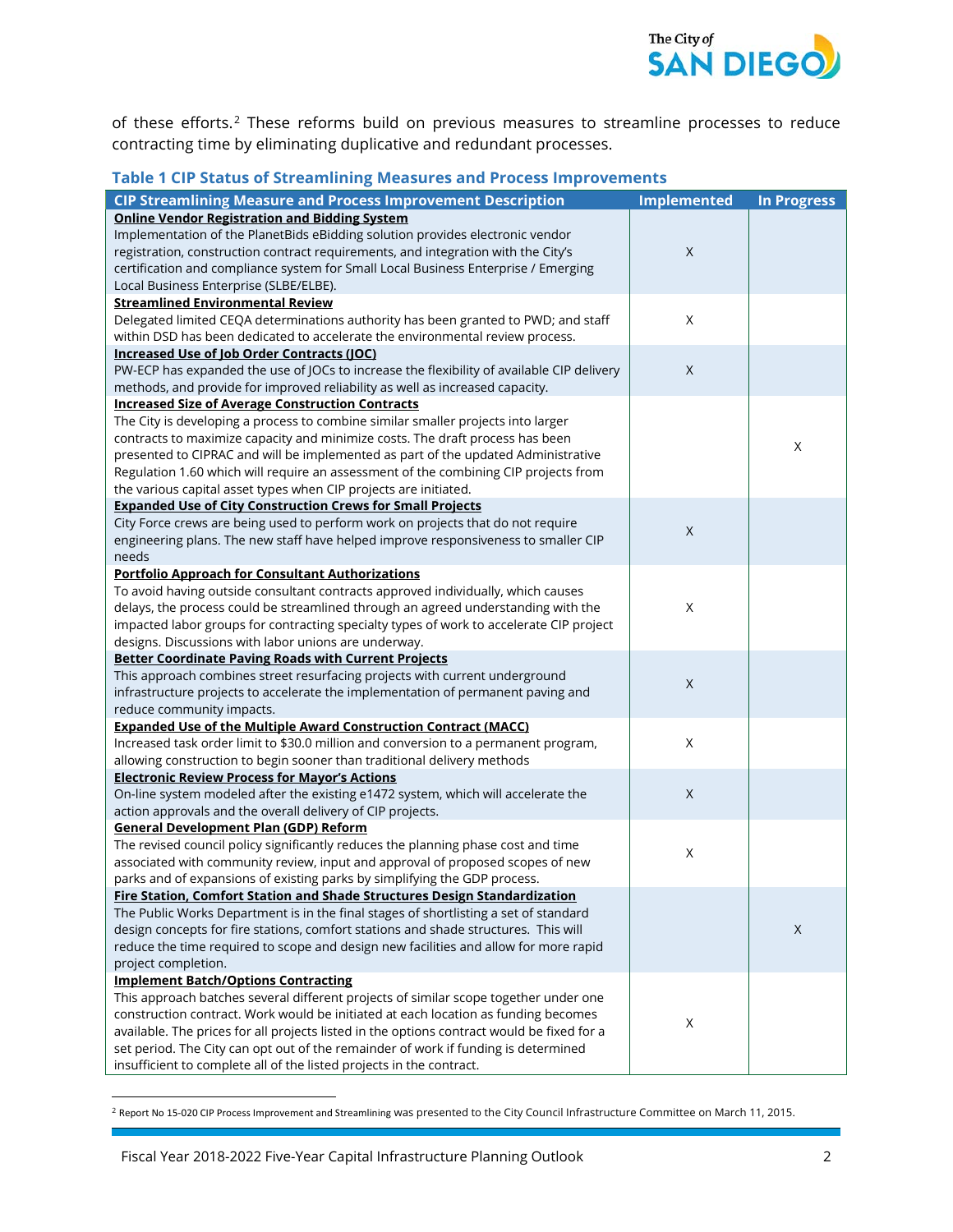

| <b>Community-Based Competitive Design</b><br>Design-build teams would develop competing design concepts and a selection would<br>be made based on community input, within a fixed budget limit. Community input<br>would be focused at the earlier conceptual stage of a project, rather than during a later<br>design development stage, to prevent potential cost overruns and schedule<br>delays. Both the conceptual design and design team would be selected based on<br>community input, technical qualifications, Public Contracting Law Compliance, and<br>Equal Opportunity Contracting Program Compliance. | X |   |
|----------------------------------------------------------------------------------------------------------------------------------------------------------------------------------------------------------------------------------------------------------------------------------------------------------------------------------------------------------------------------------------------------------------------------------------------------------------------------------------------------------------------------------------------------------------------------------------------------------------------|---|---|
| Improved Cash Monitoring <sup>3</sup><br>This effort involves monitoring of cash spending on CIP projects and moving funds if<br>needed to support project execution.                                                                                                                                                                                                                                                                                                                                                                                                                                                | X |   |
| <b>Establish A Commercial Paper Program<sup>3</sup></b><br>This program, once finalized, is intended to serve as a short-term financing tool for CIP<br>projects to reduce negative arbitrage. In Dec 2016, City Council authorized the Water<br>Revenue Commercial Paper Notes Program.                                                                                                                                                                                                                                                                                                                             |   | X |
| <b>Early Comptroller Certificate Issuance<sup>3</sup></b><br>PWD has worked with the Office of the City Comptroller to be able to issue CCs in a<br>future Fiscal Year using the current year budget that is expected to carry forward. This<br>early issuance of CCs, results in PWD being able to issue new contracts throughout the<br>year without experiencing any delays due to the Fiscal Year cutover period.                                                                                                                                                                                                | X |   |

In order to instill a higher level of confidence that City public works projects will be completed in a timely and professional manner, during the first half of FY 2017, improvements to the contractor prequalification program, contractor performance evaluations and the procedures for debarment of non-performing contractors were implemented. Effective October 1, 2016, all firms seeking to become prequalified to bid as a prime contractor on City public works projects were required to demonstrate an enhanced level of experience and financial strength. ELBE/SLBE-certified firms, were, for the first time, required to provide evidence of experience and financial viability prior to becoming prequalified to bid as a prime contractor.

The City's Construction Management and Field Services Division created new forms and processes which are designed to improve the ability to accurately and fairly evaluate contractors' performance on public works projects. And, in conjunction with the new evaluation procedures, the City Council approved the amendment of the Municipal Code to strengthen the debarment ordinance and to provide progressively stiffer penalties for contractors who receive "unsatisfactory" performance evaluations.

## **Report Overview and Methodology**

l

The CIP Outlook is developed to closely follow the annual release of the Mayor's Five-Year Financial Outlook to replace prior revenue growth projections eligible to fund possible future capital infrastructure asset needs. The preliminary funding analysis included in the CIP Outlook is also intended to support development of the Annual CIP Budget. This CIP Outlook report provides the City Council and the public an informative capital asset needs setting to support an informed discussion formally held during development of the FY 2018 Adopted CIP Budget.

The funding analysis portion of this report is separated into two primary segments: projected expenditures of identified infrastructure capital needs and forecasted eligible revenues to support those capital needs. The projected expenditure segment is further categorized by capital asset type.

<span id="page-7-0"></span><sup>&</sup>lt;sup>3</sup> Additional information is contained in [Report No. 16-108 CIP Mid-Year Budget Monitoring Report](https://www.sandiego.gov/sites/default/files/fy17cipmybudmonrep.pdf) which was presented to the City Council on January 10, 2017.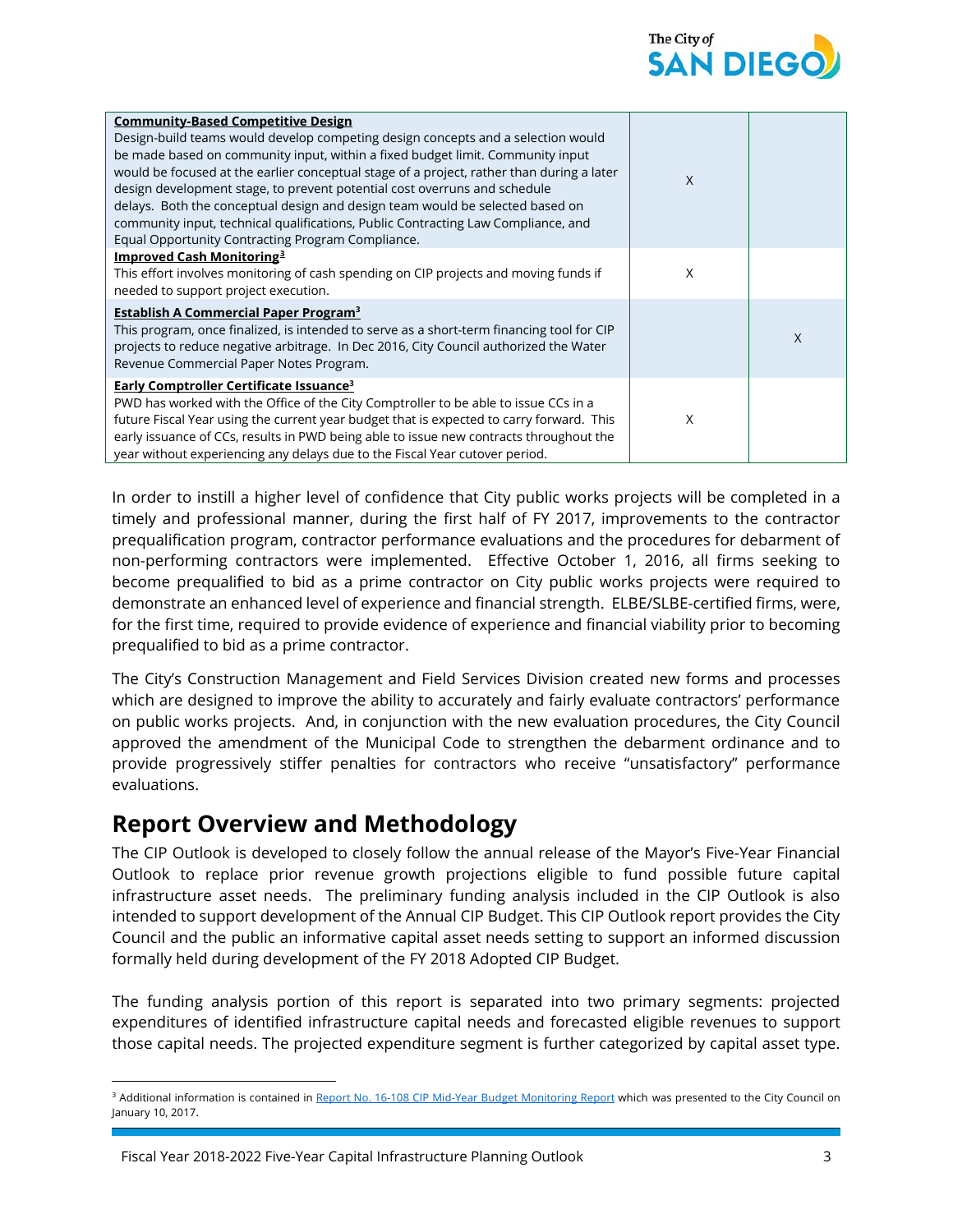

These segments consist of the City's projections for the next five fiscal years of ongoing and one-time revenues and expenditures, including adjustments necessary to support current or anticipated service levels or conditions of specific capital assets.

The City's FY 2017 Adopted CIP Budget provided the baseline expenditure values as the starting point to formulate projections over the next five fiscal years. The adopted budget allocates existing and anticipated funds to both new and continuing projects in the City's multi-year CIP. **Table 2** below displays the baseline expenditures referenced from the FY 2017 Adopted CIP Budget, currently totaling a \$7.47 billion multi-year CIP.

#### **Table 2 City of San Diego Multi-Year CIP[4](#page-8-0)**

| <b>Multi-Year CIP</b>      | <b>Prior Year for Existing</b><br><b>CIP Projects</b> | <b>Fiscal Year 2017</b><br>Adopted Budget |             | <b>Future Years for</b><br><b>Existing CIP Projects</b> |               | Total         |
|----------------------------|-------------------------------------------------------|-------------------------------------------|-------------|---------------------------------------------------------|---------------|---------------|
| <b>CIP Project Expense</b> | 2,498,391,097                                         |                                           | 420,996,485 |                                                         | 4,552,375,089 | 7,471,762,671 |

The 'Future Years for Existing CIP Projects' expenditure referenced in the table above displays approximately \$4.55 billion of funding needed in future years to complete existing CIP projects and does not include all of the unfunded needs or include newly identified needs that could become CIP projects in the future.

In preparation for this report and to identify new capital asset needs to support infrastructure, [Asset-](http://www.sandiego.gov/cip/about/assettypes.shtml)[Managing Departments \(AMD\)](http://www.sandiego.gov/cip/about/assettypes.shtml) submitted a total of approximately \$4.4 billion in capital infrastructure requests over the next five fiscal years, which includes continuing expenditure needs of existing CIP projects from the FY 2017 Annual CIP Budget, as well as newly identified capital asset needs based on regulatory requirements or other specific criteria further explained in this report. In addition, City departments that serve as revenue source administrators for certain fund sources eligible to fund capital needs also submitted growth projections over the next five fiscal years.

#### **Report Assumptions**

 $\overline{\phantom{a}}$ 

For the purpose of this report, information was collected from AMDs that primarily focused on the top ten infrastructure capital assets based on 2013 survey data, and informed by the City Council's Infrastructure Committee's indication that these assets are the highest areas of public interest for investment. These assets are identified in **Table 3** below and also include additional assets AMDs submitted for this CIP Outlook.

#### **Table 3 Top Ten Infrastructure Capital Assets and Additional Assets Included**

| <b>Top Ten Infrastructure Capital Assets</b><br>(in alphabetical order) | <b>Asset-Managing Department (AMD)</b>  |
|-------------------------------------------------------------------------|-----------------------------------------|
| <b>Bridges</b>                                                          | Transportation & Storm Water            |
| <b>Fire Stations</b>                                                    | Fire-Rescue                             |
| <b>Park and Recreation Sites</b>                                        | Park and Recreation                     |
| <b>Police Stations</b>                                                  | Police                                  |
| <b>Sidewalks</b>                                                        | <b>Transportation &amp; Storm Water</b> |
| <b>Storm Water Infrastructure</b>                                       | Transportation & Storm Water            |

<span id="page-8-0"></span><sup>4</sup> The data in this table is based on existing CIP projects in the Adopted FY17 CIP Budget. "Future Years" includes expenses through the life of existing CIP projects, which could extend beyond five fiscal years.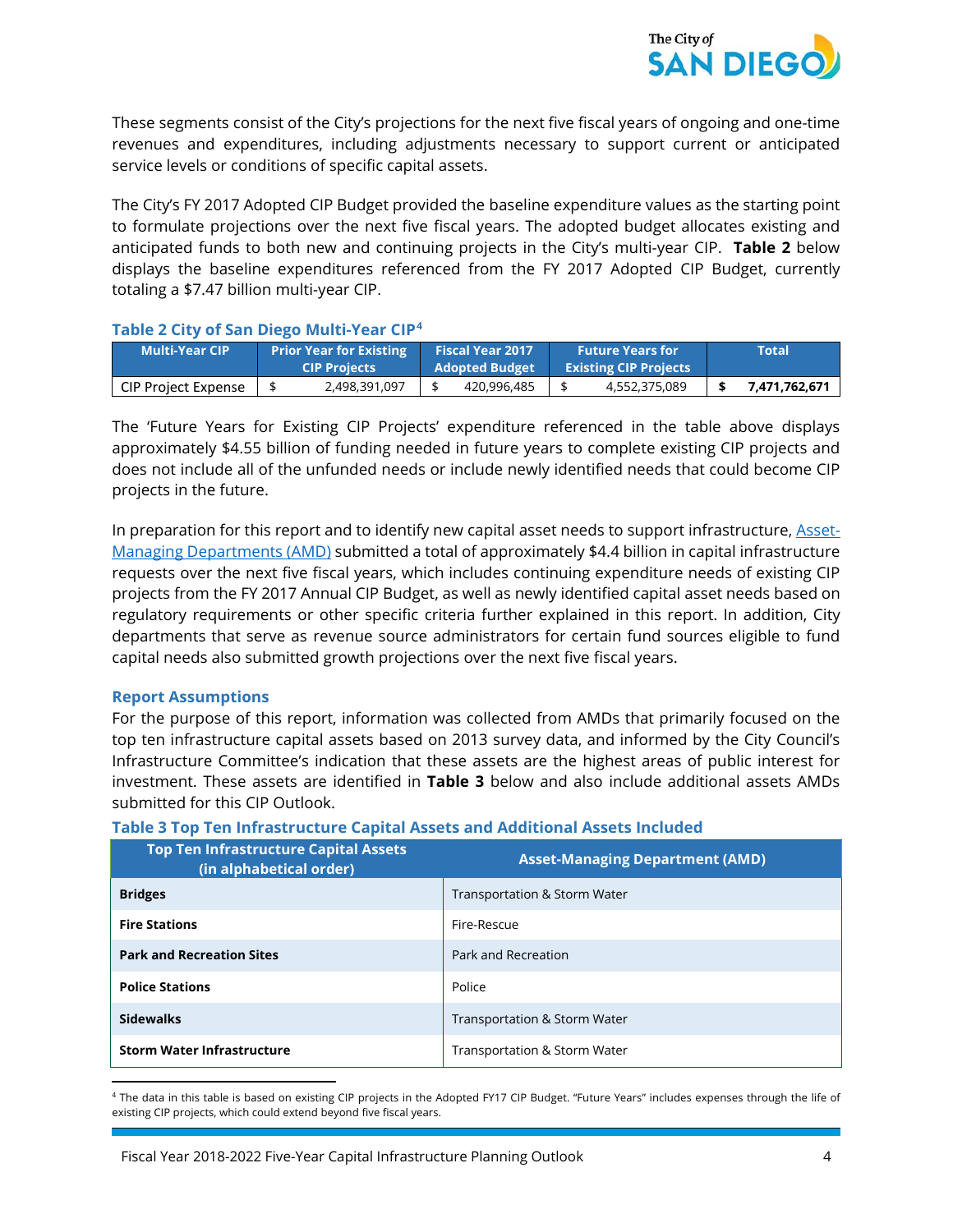

| <b>Top Ten Infrastructure Capital Assets</b><br>(in alphabetical order)    | <b>Asset-Managing Department (AMD)</b>     |
|----------------------------------------------------------------------------|--------------------------------------------|
| <b>Streetlights</b>                                                        | Transportation & Storm Water               |
| <b>Streets and Roads</b>                                                   | Transportation & Storm Water               |
| <b>Wastewater Infrastructure (Pure Water)</b>                              | <b>Public Utilities</b>                    |
| Water Infrastructure (Pure Water)                                          | <b>Public Utilities</b>                    |
| <b>Additional Infrastructure Capital Assets</b><br>(in alphabetical order) | <b>Asset-Managing Department (AMD)</b>     |
| <b>Airports</b>                                                            | <b>Real Estate Assets</b>                  |
| Americans with Disabilities Impacted Capital<br><b>Assets</b>              | Office of ADA Accessibility and Compliance |
| <b>Bike Facilities</b>                                                     | Transportation & Storm Water               |
| <b>Fleet Facilities</b>                                                    | <b>Fleet Operations</b>                    |
| <b>General Public Facilities<sup>5</sup></b>                               | Public Works, Facilities Division          |
| Landfills                                                                  | <b>Environmental Services</b>              |
| <b>Libraries</b>                                                           | Library                                    |
| <b>Lifeguard Stations</b>                                                  | Fire-Rescue                                |
| <b>Traffic Signals</b>                                                     | Transportation & Storm Water               |

While the CIP Outlook attempts to present a comprehensive inventory of citywide capital asset needs and identify potential future funding sources for those needs, some capital assets and revenue sources are either not included or are partially projected in report. This is due to a variety of reasons outlined in **Table 4**. These assumptions collectively contribute to the complexity of developing a multibillion capital plan and executing improvements of a heavily urbanized infrastructure system and are influenced by limited resources, competing priorities, changing demographics, performance capacity, and numerous other challenges.

#### **Table 4 CIP Outlook Assumptions**

 $\overline{\phantom{a}}$ 

| <b>Subject</b>                                                                        | <b>CIP Outlook Assumptions</b>                                                                                                                                                                                                                                                                                                                                                |
|---------------------------------------------------------------------------------------|-------------------------------------------------------------------------------------------------------------------------------------------------------------------------------------------------------------------------------------------------------------------------------------------------------------------------------------------------------------------------------|
| Sea Walls, Piers, and<br><b>Coastal Assets- Rising Sea</b><br>Levels: (Capital Asset) | This asset is not evaluated to date and not factored into the funding analysis. Without<br>completed definitive studies, the Climate Action Plan which was adopted in December 2015<br>is the only source available so far that addresses sea-rise level and identifies a projected<br>need to restore or improve sea walls and piers to withhold climate elements.           |
| New/Replacement<br><b>Stadium (Capital Asset)</b>                                     | This asset includes only funding that was previously approved by City Council to prepare an<br>Environmental Impact Report for a replacement stadium. No other capital needs or funding<br>projections were included in this report. Only previously approved funding and formally<br>adopted and upheld decisions for major civic infrastructure improvements were included. |

<span id="page-9-0"></span><sup>&</sup>lt;sup>5</sup> These facilities are in reference to structures maintained by the General Fund for operational use such as City Administration Building, Operations Yards, and other locations where City employees work or are available for public use.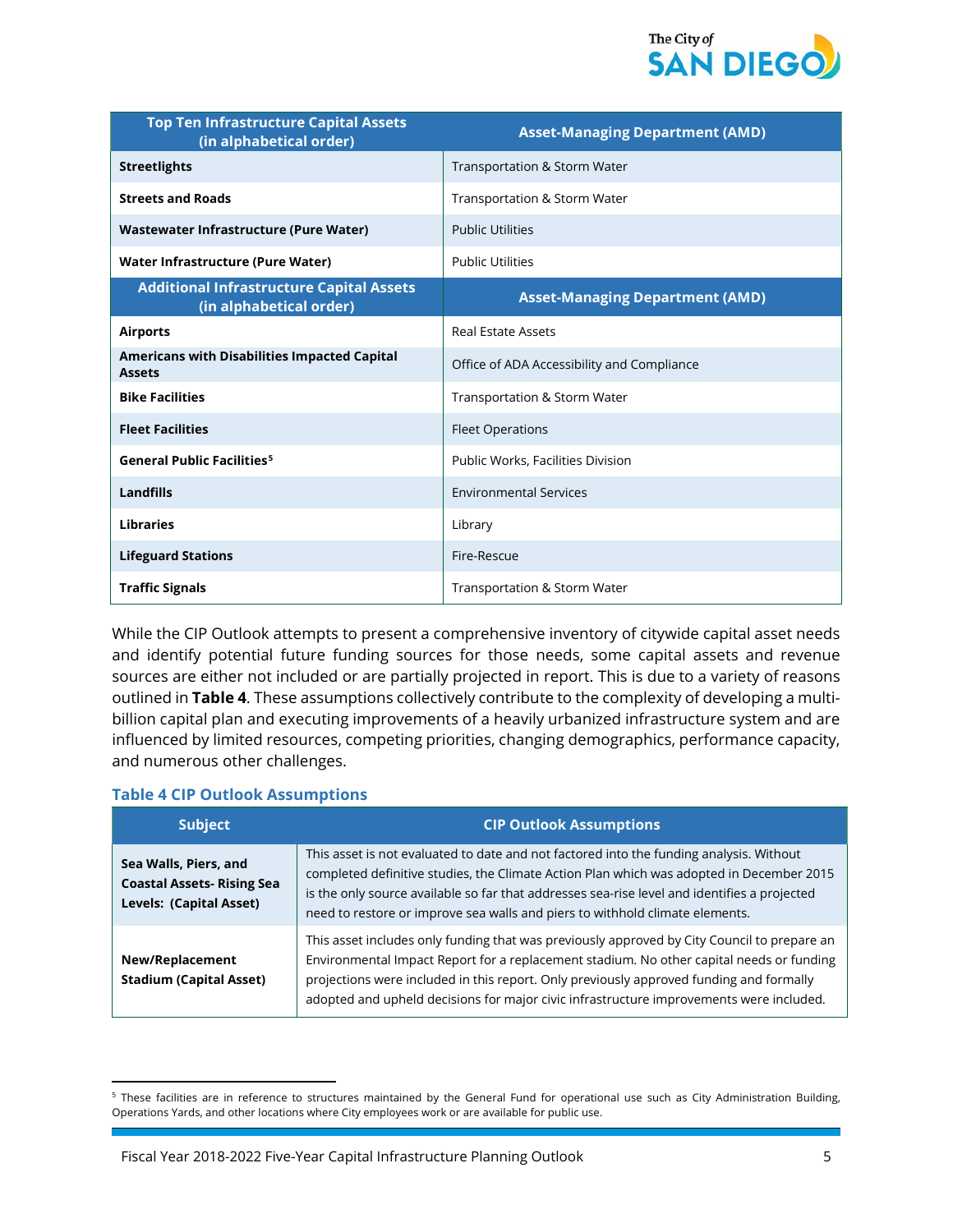

| <b>Subject</b>                                                                                          | <b>CIP Outlook Assumptions</b>                                                                                                                                                                                                                                                                                                                                                                                                                                                 |
|---------------------------------------------------------------------------------------------------------|--------------------------------------------------------------------------------------------------------------------------------------------------------------------------------------------------------------------------------------------------------------------------------------------------------------------------------------------------------------------------------------------------------------------------------------------------------------------------------|
| <b>Convention Center</b><br><b>Expansion</b><br>(Capital Asset)                                         | Only previously approved funding and formally adopted and upheld decisions for major<br>civic infrastructure improvements were included. Any preliminary cost estimates for the<br>expansion of the Convention Center were not included in this report.                                                                                                                                                                                                                        |
| <b>Facility Condition</b><br><b>Assessments of General</b><br><b>Fund Facilities</b><br>(Capital Asset) | Cost Estimates are based on the Condition Assessment Update City Council Report 16-014<br>presented to City Council on April 12, 2016 and draft Asset Management Plans which will be<br>presented in early 2017. In addition, assessment information of leased facilities/spaces was<br>not included in the analysis.                                                                                                                                                          |
| <b>Information Technology</b><br><b>Improvements</b><br>(Capital Asset)                                 | While information technology improvements, such as communication systems, serve as an<br>important tool in maintaining and enhancing government operations, these types of<br>projects were not included in this report which is focused on certain identified asset types.<br>Additional information about the City's information technology programs can be reviewed<br>on the City's Information Technology website.                                                        |
| <b>Deferred Maintenance</b><br>and Repair of Capital<br><b>Assets</b><br>(Capital Asset)                | This report includes needs that are capital in nature, which does not include the costs<br>associated and necessary for general preventative maintenance and repairs of<br>infrastructure assets. These are expenses generally incurred by operational budgets of the<br>AMDs which are appropriated within their respective annual budgets.                                                                                                                                   |
| <b>Updating City Gate</b><br>(Capital Asset)                                                            | The Implementation Plan included in the Citygate's Standards of Coverage report previously<br>adopted by City Council is under review and revision. Once revised new fire station needs<br>will be updated in the next 5 year CIP Outlook report.                                                                                                                                                                                                                              |
| <b>Community Development</b><br><b>Block Grant (CDBG)</b><br>(Revenue Source)                           | Included projected revenue based on the public infrastructure focus area under the City's<br>CDBG Reinvestment Initiative. Project allocations by asset are based on the initial results of<br>the "CDBG Bowl" held by the Economic Development Department, and are subject to<br>further review and Mayoral & Council Approval.                                                                                                                                               |
| Grants<br>(Revenue Source)                                                                              | Included more recent budgeted projections which provide values for FY 2018 only as there<br>is too much uncertainty on what the actual available funding will be beyond the next fiscal<br>year.                                                                                                                                                                                                                                                                               |
| <b>Facility Benefit</b><br><b>Assessments (Revenue</b><br>Source)                                       | Included more recent budgeted projections through FY 2022.                                                                                                                                                                                                                                                                                                                                                                                                                     |
| <b>Development Impact Fees</b><br>(Revenue Source)                                                      | Included more recent CIPRAC approved projections which provide values for FY 2018 only<br>as there is too much uncertainty on what the actual available funding will be beyond the<br>next fiscal year.                                                                                                                                                                                                                                                                        |
| <b>Charter Section 77.1 -</b><br><b>Infrastructure Fund</b><br>(Revenue Source)                         | Passed by the voters on June 7, 2016, the City is required to place certain unrestricted<br>General Fund revenues into an Infrastructure Fund to be used for new infrastructure costs.<br>This report assumes all revenue from the Infrastructure Fund will be used for CIP projects.<br>If a portion or all of these funds are used for maintenance or repair of infrastructure<br>instead, the revenue available for CIP projects will be reduced by a corresponding amount. |

## **CAPITAL IMPROVEMENTS PROGRAM (CIP) OVERVIEW**

The CIP is a compilation of individual capital improvement projects and annually adopted funding sources. [CIP projects](https://www.sandiego.gov/cip/about) provide improvements, or additions, to the City's infrastructure systems and are designed to enhance overall quality of life. Executing the CIP portfolio is complex due to the volume and variety of funding sources, asset types, and project delivery methods. Capital improvement projects are prioritized according to Council Policy 800-14. Projects are identified through coordination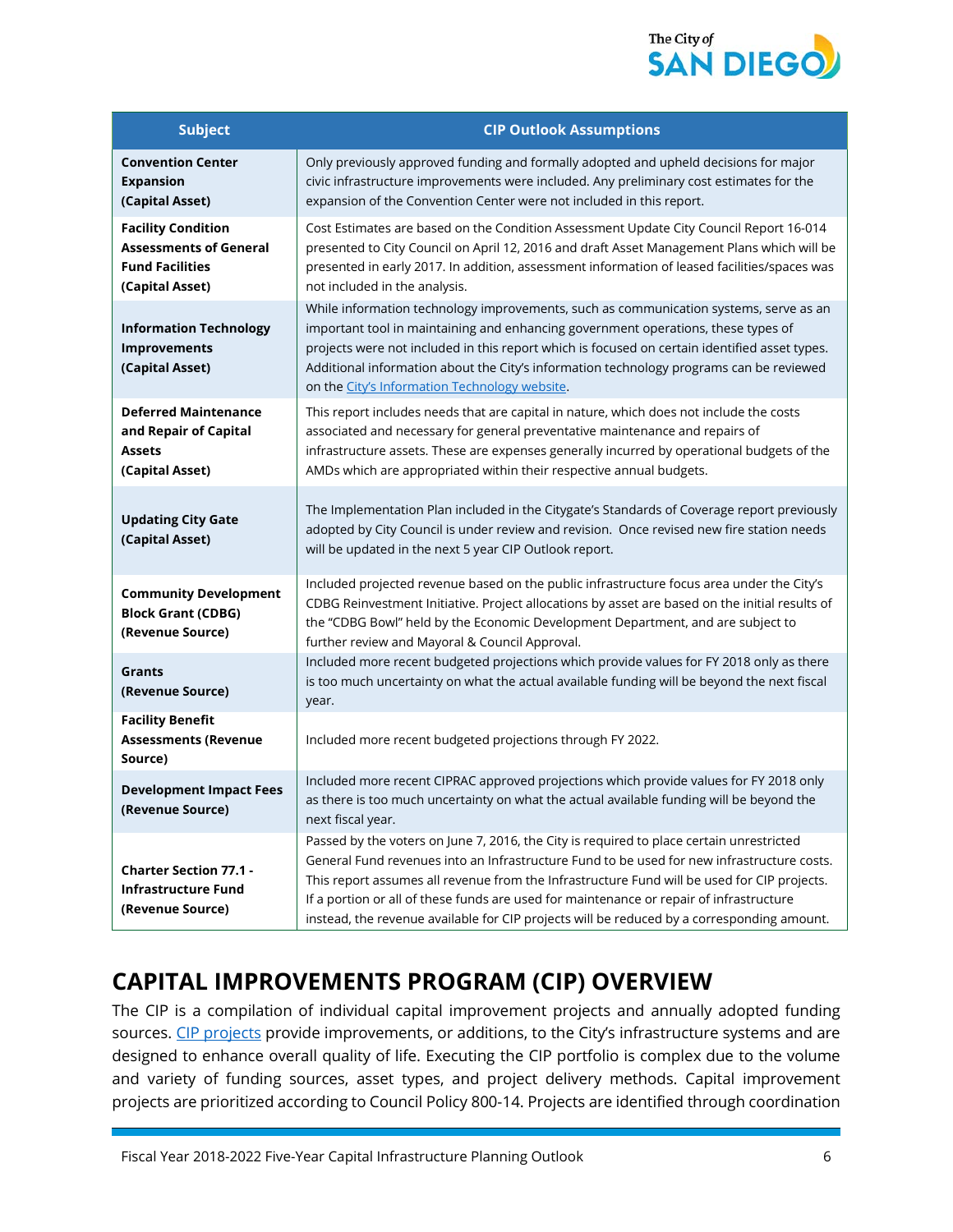

with participating City departments, the Capital Improvement Program Review and Advisory Committee (CIPRAC), input from stakeholders; and funding is approved by the City Council.

#### **CIP Review Advisory Committee (CIPRAC)**

The City manages participation of several City Departments organized to prioritize capital projects and proposed allocations of available capital funds through the [Capital Improvements Program Review](http://www.sandiego.gov/cip/about/ciprac.shtml)  [and Advisory Committee \(CIPRAC\),](http://www.sandiego.gov/cip/about/ciprac.shtml) which includes membership of the following City Departments:

| <b>Asset-Managing City Departments (AMD)</b>         | <b>CIP Service-Providing City Departments</b>         |
|------------------------------------------------------|-------------------------------------------------------|
| <b>Environmental Services</b>                        | Office of ADA Compliance and Accessibility            |
| Fire-Rescue                                          | Office of the City Comptroller                        |
| Library                                              | Planning                                              |
| Park and Recreation                                  | Debt Management                                       |
| Police                                               | Financial Management                                  |
| <b>Public Utilities</b>                              | Public Works, Engineering and Capital Projects Branch |
| Real Estate Assets (including airports and stadiums) | Public Works, Facilities Division                     |
| <b>Transportation and Storm Water</b>                | Public Works, Contracts Branch                        |
| Civic San Diego (agency)                             | Purchasing and Contracting                            |

## **INFRASTRUCTURE ASSET MANAGEMENT (IAM) PROGRAM**

Infrastructure assets represent a major investment vital for maintaining the quality of life for the City. This is why Infrastructure Asset Management (IAM) is so important. It is a best business practice to meet desired service levels for assets in the most cost effective way. In FY 2014, City Council approved [Council Policy 800-16](http://docs.sandiego.gov/councilpolicies/cpd_800-16.pdf) to provide guidance and support for Asset Management. In FY 2015, the City established the IAM Program. The IAM Program has the following goals:

- Implement and coordinate citywide IAM business practices to more sustainably manage infrastructure assets at a desired level of service for the lowest lifecycle cost.
- Develop a Strategic Asset Management Plan to provide a consistent framework and standards for IAM implementation citywide.
- Implement a comprehensive IAM System to support IAM business practices—I AM San Diego Project.

#### **I AM San Diego Project**

The I AM San Diego Project will develop a comprehensive, integrated IAM System to transform the way the City plans, prioritizes and delivers maintenance and capital projects. I AM San Diego is an investment in both technology and infrastructure.

**Technology** – I AM San Diego will replace 32 outdated, obsolete systems with one new integrated system to provide state-of-the-art technology. This includes automated, real-time work management and mobile, map-based capabilities being used in the field. The Project will integrate IAM business processes with existing SAP functions. This will transform maintenance management through more coordinated and efficient planning, scheduling, and execution.

**Infrastructure** – The IAM System will help the City address infrastructure-related challenges by transforming to proactive, condition-based maintenance and capital planning. IAM includes an Asset Management Planning (AMP) component, a current gap in the City, to identify optimal maintenance and capital investment strategies. AMP will enable developing Asset Management Plans that serve as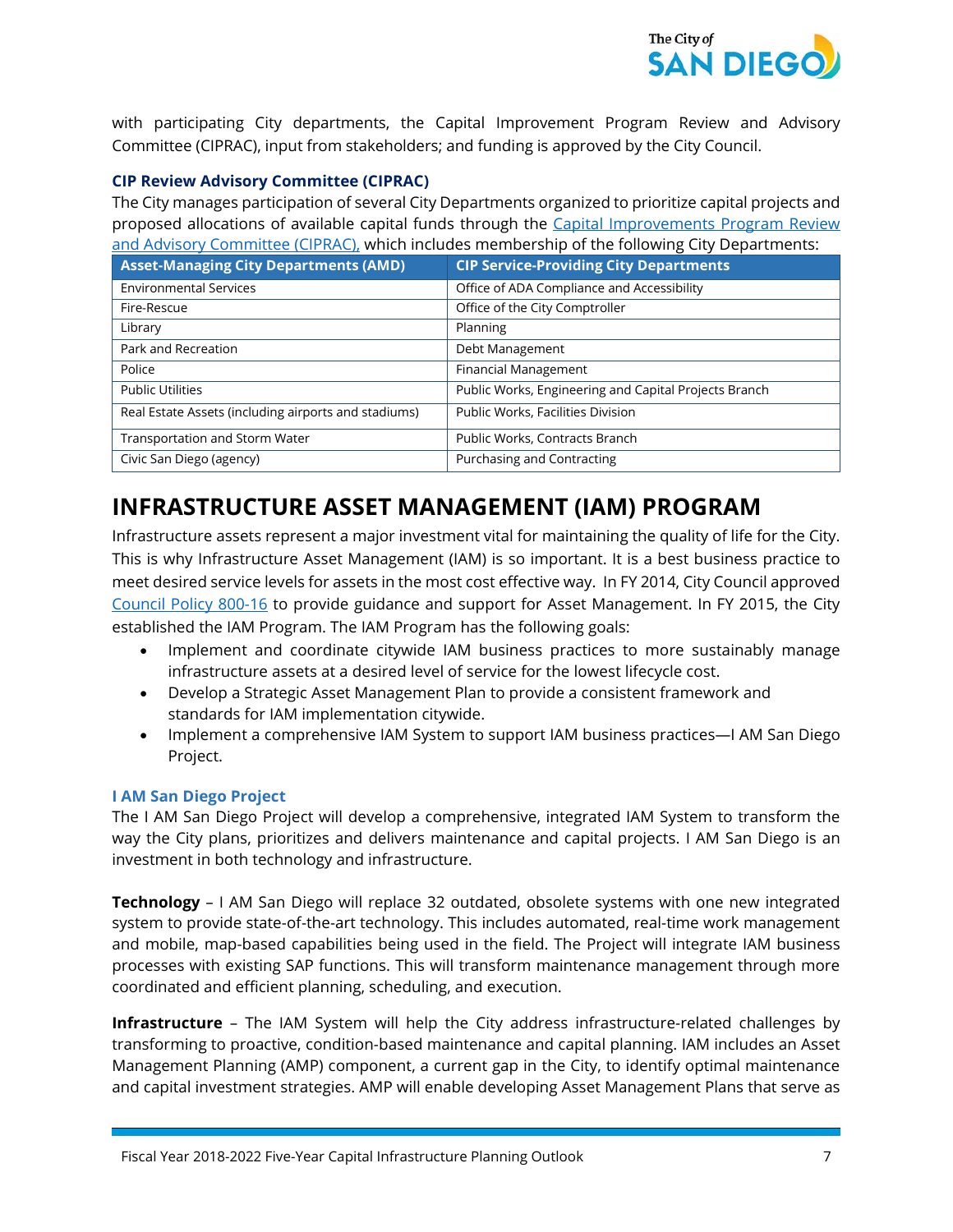

proactive maintenance plans and budgets as well as identifying priorities in the Five-Year CIP Outlook and the CIP Annual Budget.

Key Project milestones include the initiation of business process consulting services in December 2015 and the onboarding of the Systems Integrator in May 2016. The Project is anticipated to go live in early FY 2018. A proof of concept (POC) is also being conducted for the AMP component of the IAM System that includes four right-of-way assets (water distribution and transmission pipelines, wastewater gravity mains, storm drain pipes, and street and alley pavement). Completion of the POC is anticipated in January 2017.

Phase 2 of I AM San Diego is currently being planned to include a phased rollout of the IAM System from FY 2018-2021 to five additional AMDs: Library, Police, Fire-Rescue, Environmental Services, and Park & Recreation.

#### **Condition Assessments**

Maintaining accurate and current data on the condition of infrastructure assets is a critical component of asset management. Condition assessment data allows the City to effectively plan for replacement, rehabilitation or improvement of assets to ensure their reliability and sustainability. The City has invested in condition assessments for various assets such as streets, bridges, parks, public facilities, and airports. Data is anticipated to be housed in the IAM System to prepare asset management plans. The Facilities Condition Assessments (FCA) are required for health and safety conditions of building occupants, code violations, energy saving opportunities, and project planning. Service levels for Cityoccupied facilities have been included in the funding analysis basis for facility capital needs.

In FY 2016, the City made a substantial investment in funding condition assessments, some of which have been completed. Two of these are the latest facilities condition assessment for city-occupied facilities and the streets facilities condition assessment, the City-Occupied Facilities Condition [Assessment \(FCA\) Update Report](http://dockets.sandiego.gov/sirepub/pubmtgframe.aspx?meetid=3074&doctype=Agenda) was presented to City Council on April 12, 2016 and the [Streets FCA](http://docs.sandiego.gov/councilcomm_agendas_attach/2016/Infra_160922_4.pdf) was presented to Infrastructure Committee on September 22, 2016. **Table 5** provides the most current status of condition assessments program in the City.

| <b>Capital Asset Type</b>               | <b>Current Status of Condition Assessments</b>                                                                                                                                                                                                                                                                                                 |
|-----------------------------------------|------------------------------------------------------------------------------------------------------------------------------------------------------------------------------------------------------------------------------------------------------------------------------------------------------------------------------------------------|
| <b>Facilities - General Fund</b>        | City-occupied assessed between FY2014 and FY2016 were presented to Council in<br>April 2016. See report "Facilities Condition Assessment: Comprehensive Report for<br>City-Occupied General Fund Facilities FY14 to FY16". Assessments to be updated on a<br>four-year rotating schedule. Leased assessments to be presented winter 2016/2017. |
| <b>Facilities - Public Utilities</b>    | The assessment was completed in CY2016 and the final report should be available<br>early CY2017.                                                                                                                                                                                                                                               |
| <b>Facilities - Park and Recreation</b> | P&R facilities were included in the General Fund FY16 FCA update. See General Fund<br>Facilities above.                                                                                                                                                                                                                                        |
| <b>Developed Parks</b>                  | Anticipated to be completed in FY 2020.                                                                                                                                                                                                                                                                                                        |
| <b>Sidewalks</b>                        | Completed. Results report released in September 2015.                                                                                                                                                                                                                                                                                          |
| <b>Streets</b>                          | Completed. Results report released in September 2016                                                                                                                                                                                                                                                                                           |

#### **Table 5 Current Status of Condition Assessments**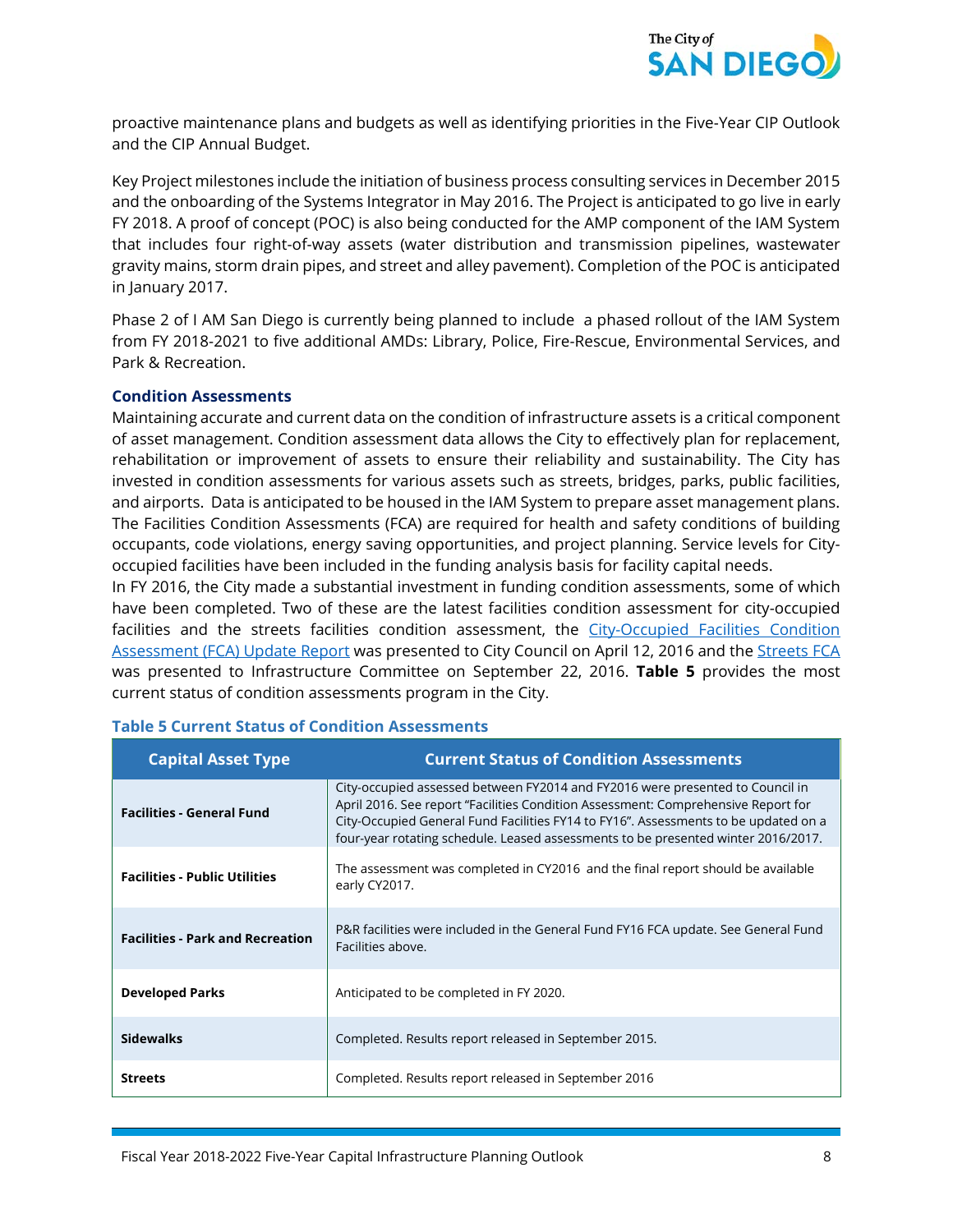

| <b>Capital Asset Type</b>   | <b>Current Status of Condition Assessments</b>                                                                                                                                                                                                                                                                                                                                                                           |
|-----------------------------|--------------------------------------------------------------------------------------------------------------------------------------------------------------------------------------------------------------------------------------------------------------------------------------------------------------------------------------------------------------------------------------------------------------------------|
| <b>Water and Wastewater</b> | Dams & Outlet Works - FY2017 to FY2022<br>Potable Water Reservoirs - FY2014 to FY2017<br>Small Diameter Potable AC pipe - FY2014 to FY2016<br>Large Diameter Raw Water PL -- FY2014 to FY2017<br>Large Diameter Water Pipeline - FY2015 to FY2019<br>Large Diameter Wastewater Pipeline - FY2014 to FY2018<br>Small Diameter Municipal Collection System - continuous<br>Municipal Wastewater Pump Stations - continuous |

The City will have a better understanding of funding needs related to capital expenditures of depreciable assets as data becomes available from the on-going condition assessments and asset management plans are prepared.

#### **Operations and Maintenance Impacts to Capital Renewal**

Conducting ongoing planned preventative and predictive maintenance is vital for optimizing the life of capital assets in the most cost-effective manner. When ongoing maintenance is not fully funded, it contributes to deferred maintenance and capital, raises risks to the public, and increases repair and replacement costs. While capital repair, rehabilitation, or replacement are eligible to be in the CIP, maintenance is considered to be an operational cost typically funded by the AMD's operating budget, Facilities Division's operating budget, or other non-capital funding sources. Further, many available funding sources have restrictions on how much of the funds can be used for maintenance such as TransNet, which limits operational maintenance to 30 percent of the total funds the City receives.

## **IDENTIFY CAPITAL NEEDS**

Numerous factors affect what triggers and defines a capital asset need. Significant factors include consideration of public health and safety, adhering to Federal, State and local laws, adopting and adhering to service level standards (SLS), and evaluating asset condition assessments. The coordination efforts applied relies on these critical factors to determine and later prioritize a capital need exists, either as a comparison to the known condition of an existing asset or determining a missing asset.

#### **Federal and State Mandated Requirements**

The City faces a wide range of mandates and from various regulatory agencies regarding specific designs and attributes of an asset which have consequences if the mandate is unmet. Many of these legal mandates regulate a specific standard to preserve and maintain a public health standard to protect the environment, such as water and air quality rules, and also to provide a level of access to the public for services. Some CIP projects must be done to comply with these laws and regulations or may be mandated in legal agreements. Failure to meet these requirements could result in the City facing substantial fines or exposure to litigation. In addition to existing mandates that regulate capital assets related to water clarity for storm drains and laws that govern standards for sewer and water pipelines, the City also has requirements regarding the standards for the public's accessibility for persons with disabilities.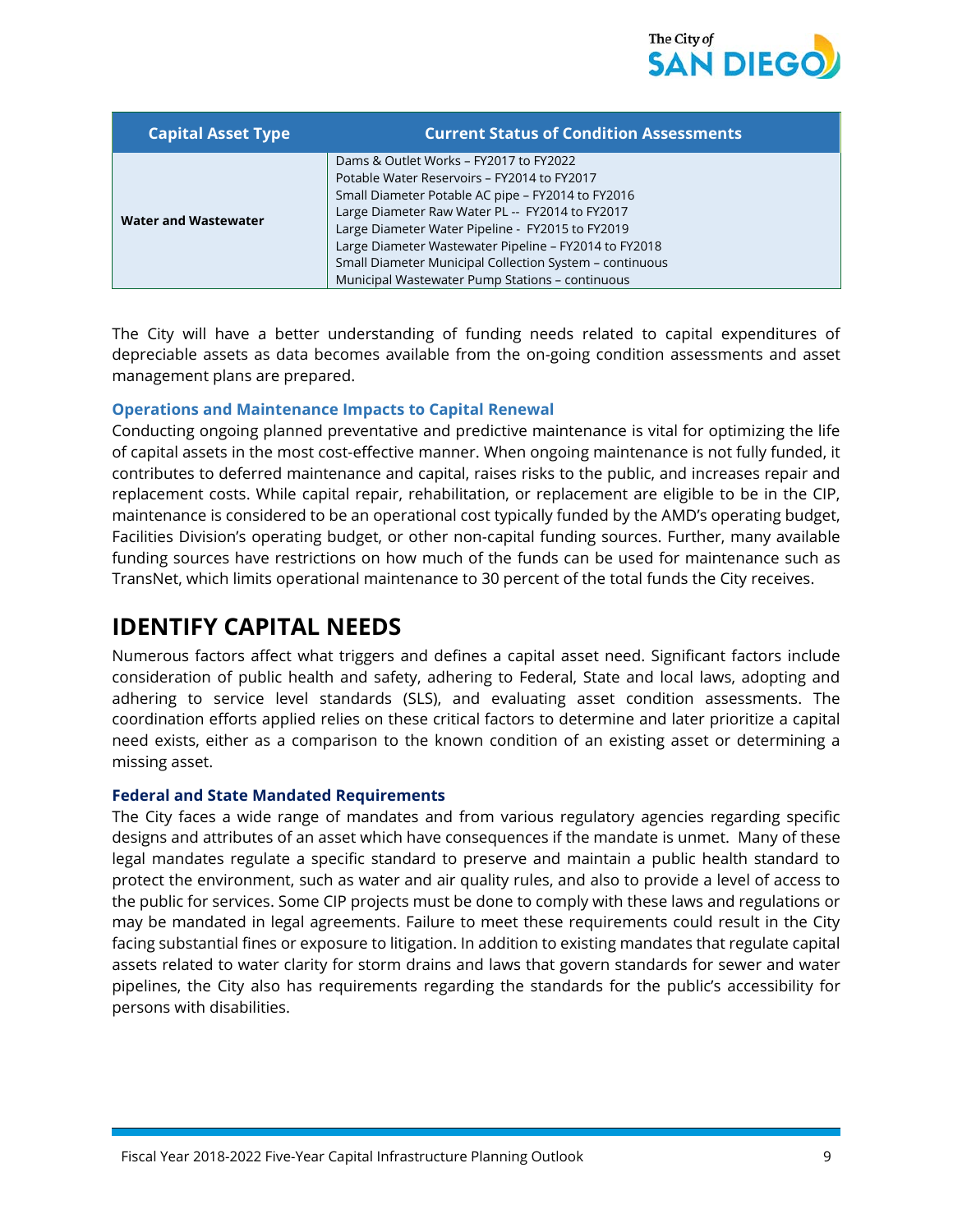

#### **Americans with Disabilities Act (ADA) Requirements**

The 1990 ADA Federal law mandates local governments create a complaint process for persons with a disability who have a grievance against the municipality. The City's formal ADA complaint process is through its [Office of ADA Compliance and Accessibility.](http://www.sandiego.gov/adacompliance/) The majority of complaints involve the public right-of-way, such as missing or inadequate curb ramps, missing sidewalks, and requests for accessible pedestrian signals at signalized roadway intersections. The City resolves all complaints in the most expeditious way feasible, though many public right-of-way complaints include complex design elements that may delay an immediate resolution.

ADA law also requires that public entities with 50 or more employees complete a transition plan that identifies and schedules structural changes to facilities and public rights-of-way needed to achieve accessibility. The City's Transition Plan, adopted in 1996, identified 212 high-use City-owned facilities needing architectural barrier removal to achieve full accessibility. Nearly all Transition Plan projects are complete, the few remaining are fully funded and near completion. In 2009 the City hired a consultant to update its Transition Plan; that consultant identified 183 high-use public facilities requiring architectural barrier removal. Since 2009 the City has funded barrier removal projects at several of the identified facilities; the remaining projects are projected to cost approximately \$35 million. Transition Plans are working documents; as such, the City continues to evaluate its public facilities for compliance with current ADA regulations and update its list of projects needing barrier removal. In addition to Transition Plan-specific and complaint-related projects, all City capital projects incorporate ADA components as required by Federal, State, and local laws, building codes and regulations.

#### **Preservation of Public Safety**

Public safety assets are assets used by City staff whose mission is to protect, preserve, and maintain safety of the community, its environment and property. Typical facilities include lifeguard, fire and police stations. Other types of projects may result in avoiding or reducing risk to public health, safety, and the environment, through improvements such as reducing traffic collisions, sewer spills, and emergency response times. The City has recognized the value of fire prevention and the need to prevent or limit the severity of fire, given the type of housing stock, commercial buildings, and the threat of wildland fires on the City's edges. To meet these challenges, the City has adopted safety codes more strenuous than those mandated by state minimums.

#### **Community Input**

 $\overline{\phantom{a}}$ 

The City is committed to involving the public in developing the CIP. Throughout the project life cycle, the City gains public input and also provides information on the activities that have the greatest potential impact on the community. CIPRAC has adopted goals to collect community input consistent with [Council Policy 000-32](http://docs.sandiego.gov/councilpolicies/cpd_000-32.pdf) by providing a public process to gain input on infrastructure suggestions through the City's [Community Planners Committee](http://www.sandiego.gov/planning/community/cpc/)<sup>[6](#page-14-0)</sup> (CPC).

The Public Works Department, the Office of the IBA, the Financial Management Department, and the CPC have provided training sessions in the past for all of the [Community Planning Groups](http://www.sandiego.gov/planning/community/cpg/index.shtml) (CPG) to encourage more community involvement in the development of the City's CIP. As a result, a list of community driven proposed CIP projects was received in late 2013. These proposals were reviewed and categorized as proposed future CIP projects, current projects or not a CIP project, details of these

<span id="page-14-0"></span><sup>6</sup> The Community Planners Committee was instituted to ensure communication and to solicit resident input on citywide issues among the various planning groups in the City under the direction o[f Council Policy 600-09.](http://docs.sandiego.gov/councilpolicies/cpd_600-09.pdf)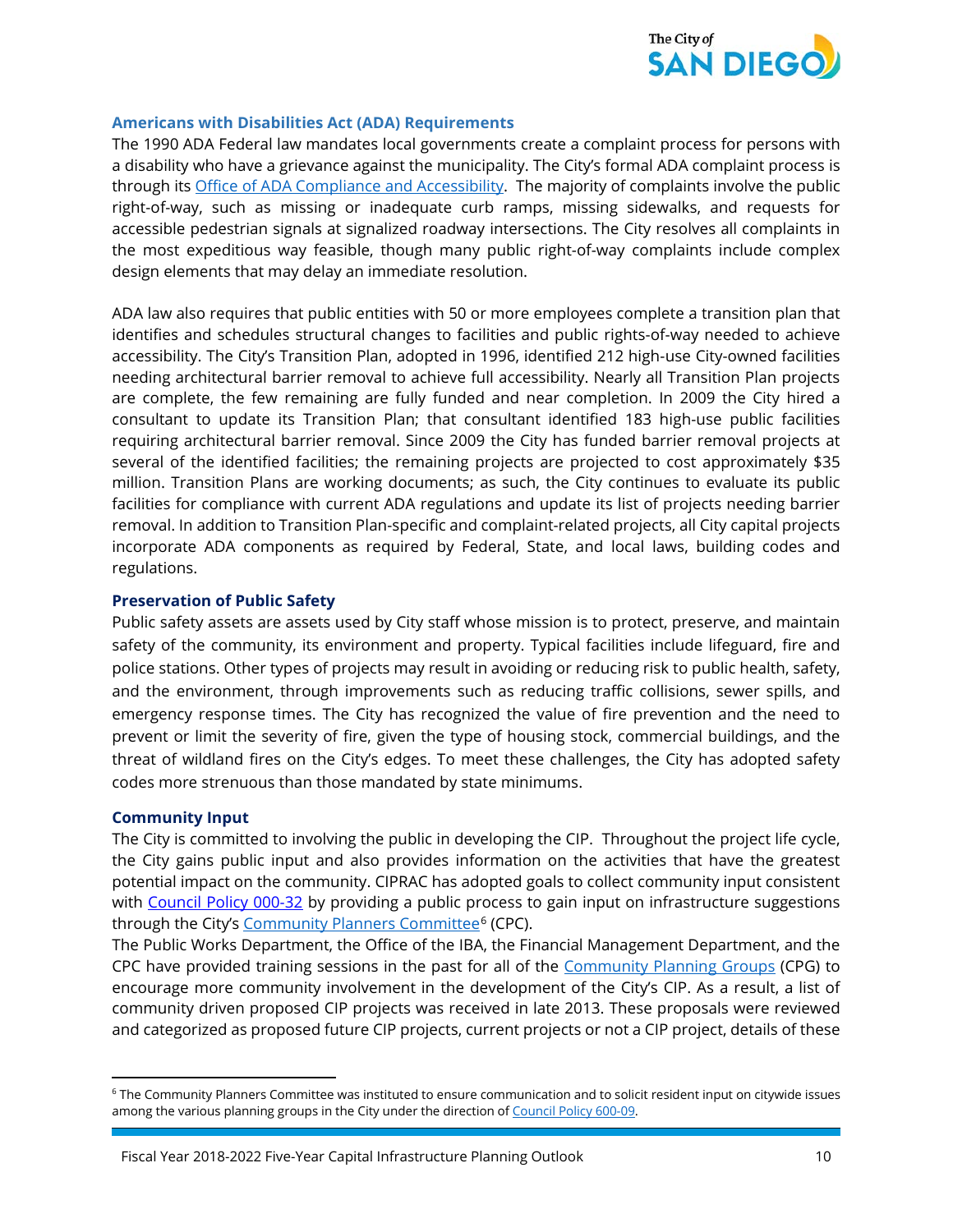

efforts can be found in the following [report.](https://www.sandiego.gov/sites/default/files/legacy/planning/community/pdf/cpc/agendas/attachments/master.pdf) The City has initiated re-engagement of the process with the CPC to continue to find ways to modify and improve public involvement.

The City is characterized by diverse topography and distinctive neighborhoods within 52 community planning areas. The Planning Department works extensively with CPGs to update community plans to implement citywide goals and address community-specific issues. Community plans also identify public facilities that are needed to serve the community and implement the General Plan. These facilities are prioritized by the community, included in an Impact Fee Study, and serve as the basis for establishing a developer impact fee (DIF). DIF is one of several funding sources used in the CIP. With many plan updates currently underway, it is anticipated that new and revised projects will continue to be added to the CIP.

#### **Establishing and Evaluating Service Level Standards**

Level of Service is the defined service quality for a particular activity against which service performance may be measured. Service Level Standards (SLS) set a threshold for public infrastructure needs and usually relate to quality, quantity, reliability, responsiveness, environmental, acceptability, and cost. Many of the City's existing SLS were established as part of the General and community plans; federal, state, and regional regulations and laws; and industry standards. These SLS reflect accepted infrastructure requirements such as increased park space, access to public safety, improved traffic patterns, and adding public safety facilities. **Table 6** below displays various plans that directly or indirectly address SLS and serve to guide the AMDs in determining a capital need.

| <b>Capital Asset Type</b>                                    | <b>Current Service Level Standard Source</b>                   |
|--------------------------------------------------------------|----------------------------------------------------------------|
| <b>Airports</b>                                              | Federal Aviation Administration and Industry Standards         |
| <b>Bicycle Mobility/Bike Facilities</b>                      | San Diego Bicycle Master Plan                                  |
| <b>Bridges</b>                                               | <b>CALTRANS</b> inspection reports                             |
| <b>Civic, Cultural and Community Centers</b>                 | Facility Condition Index (FCI)                                 |
| <b>Disabled Access</b>                                       | Federal, State and Local Regulations and Laws                  |
| <b>Fire Stations</b>                                         | Fire Department Standard of Response Coverage                  |
| <b>Golf Courses</b>                                          | Five-Year Golf Plan, 2012                                      |
| <b>Libraries</b>                                             | General Plan and American Library Association Guidelines       |
| <b>Lifeguard Stations</b>                                    | General Plan and Department Standards                          |
| <b>Recreation Centers</b>                                    | General Plan and Department Standards                          |
| <b>Police Stations</b>                                       | General Plan, Industry Standards, and Department Standards     |
| <b>Sidewalks</b>                                             | Community Plans, Mobility Plans, and Transportation Needs List |
| <b>Sporting Event Venues, Stadiums, Convention</b><br>Center | Industry Standards and Contractual Obligations                 |

#### **Table 6 Service Level Standard Sources**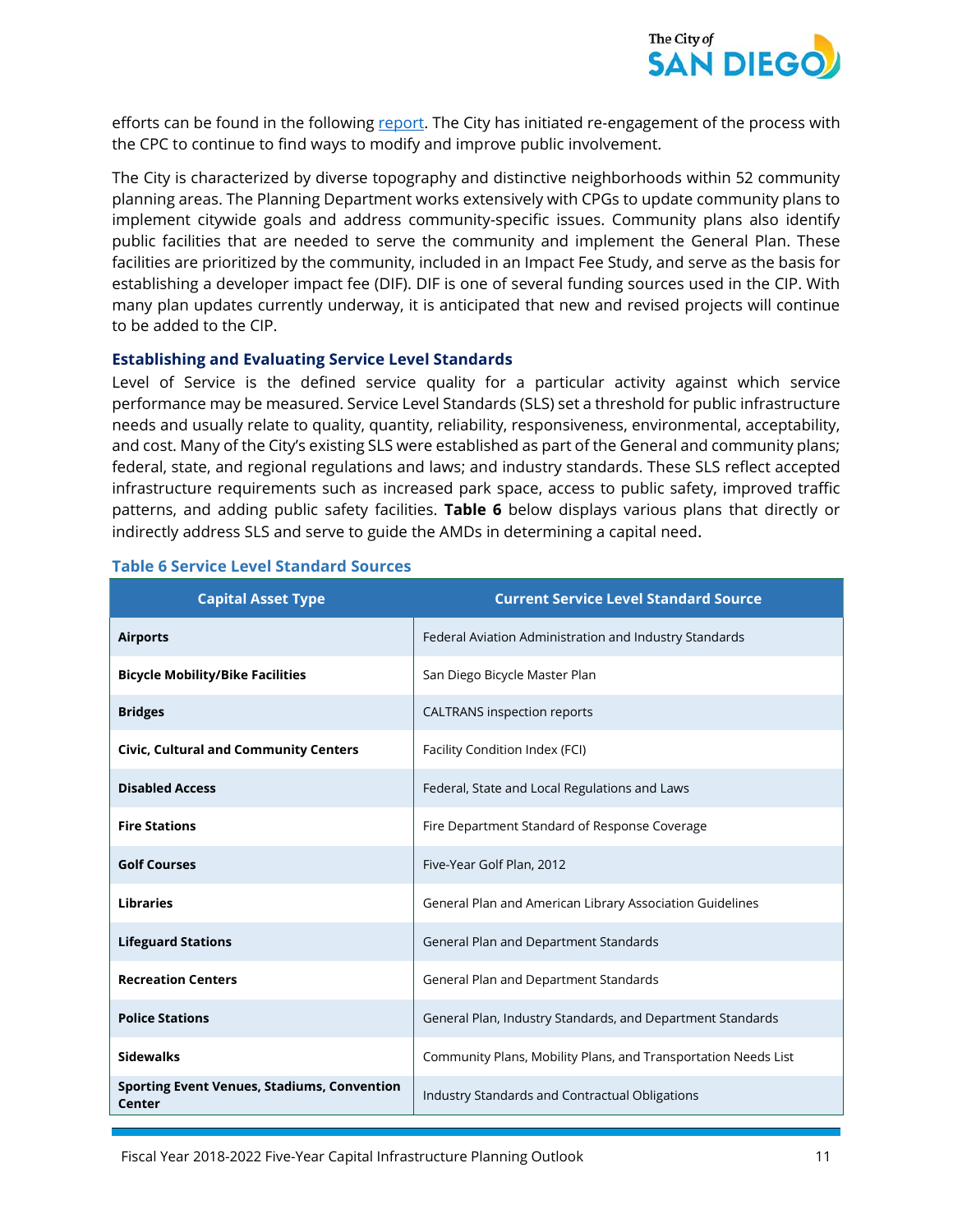

| <b>Capital Asset Type</b>   | <b>Current Service Level Standard Source</b>                   |
|-----------------------------|----------------------------------------------------------------|
| <b>Storm Water</b>          | Included in the Watershed Asset Management Plan - 2013         |
| <b>Streetlights</b>         | Community Plans, Mobility Plans, and Transportation Needs List |
| <b>Streets and Roads</b>    | Overall Condition Index (OCI), Pavement Condition              |
| <b>Water and Wastewater</b> | State and Federal Regulations                                  |

The City continues to build upon current SLS to include all assets, and to evaluate outdated SLS. Newer initiatives that have capital improvement components may develop new standards that need to be met along with other existing standards. Newer standards will impact the future capital planning efforts and it is also possible they may result in revising scopes of work and cost projections of current CIP projects.

#### **City Climate Initiative**

On [December 15, 2015,](http://dockets.sandiego.gov/sirepub/pubmtgframe.aspx?meetid=2914&doctype=Agenda) the Mayor's [Climate Action Plan](https://www.sandiego.gov/sustainability/climate-action-plan) (CAP) was unanimously adopted by City Council. With the CAP, the City has established five bold strategies to achieve greenhouse gas (GHG) emissions reduction targets for 2020 (15% reduction) and 2035 (50% reduction) from a 2010 baseline. These strategies are:

- Energy & Water Efficient Building
- Clean & Renewable Energy
- Bicycling, Walking, Transit and Land Use
- Zero Waste
- Climate Resiliency

Successful implementation of the CAP will: 1) help the State of California achieve its emissions reduction target by contributing to GHG reductions, 2) prepare for anticipated climate change impacts in the coming decades, and 3) have a positive impact on the regional economy and San Diegans.

The City of San Diego is a leader and pioneer in adopting a bold Climate Action Plan. The efforts that supports the CAP and help attaining the goals mentioned above cross many departments and are embedded in many different projects and initiatives, the CIP benefits CAP by implementing projects which focus on the five strategies listed above that will ultimately benefit all residents of the City of San Diego.

## **IDENTIFY SOURCES TO FUND CAPITAL NEEDS**

The following section provides details of the City's funding sources that are most often used to support infrastructure capital needs. The City's CIP uses a variety of on-going and one-time funding sources to fund CIP projects. Appropriating funds to meet capital needs is contingent upon forecasting revenues to be received for a specific year. Definitions, restrictions, and constraints of funding sources to support capital needs are described in **Table 7**. Some of the below identified funding sources in this table do not always realize revenue as planned due to various reasons such as economic down-turns, lack of land sales (Capital Outlay Fund), rate of development delays (Developer Impact Fees and Facilities Benefit Assessment funds).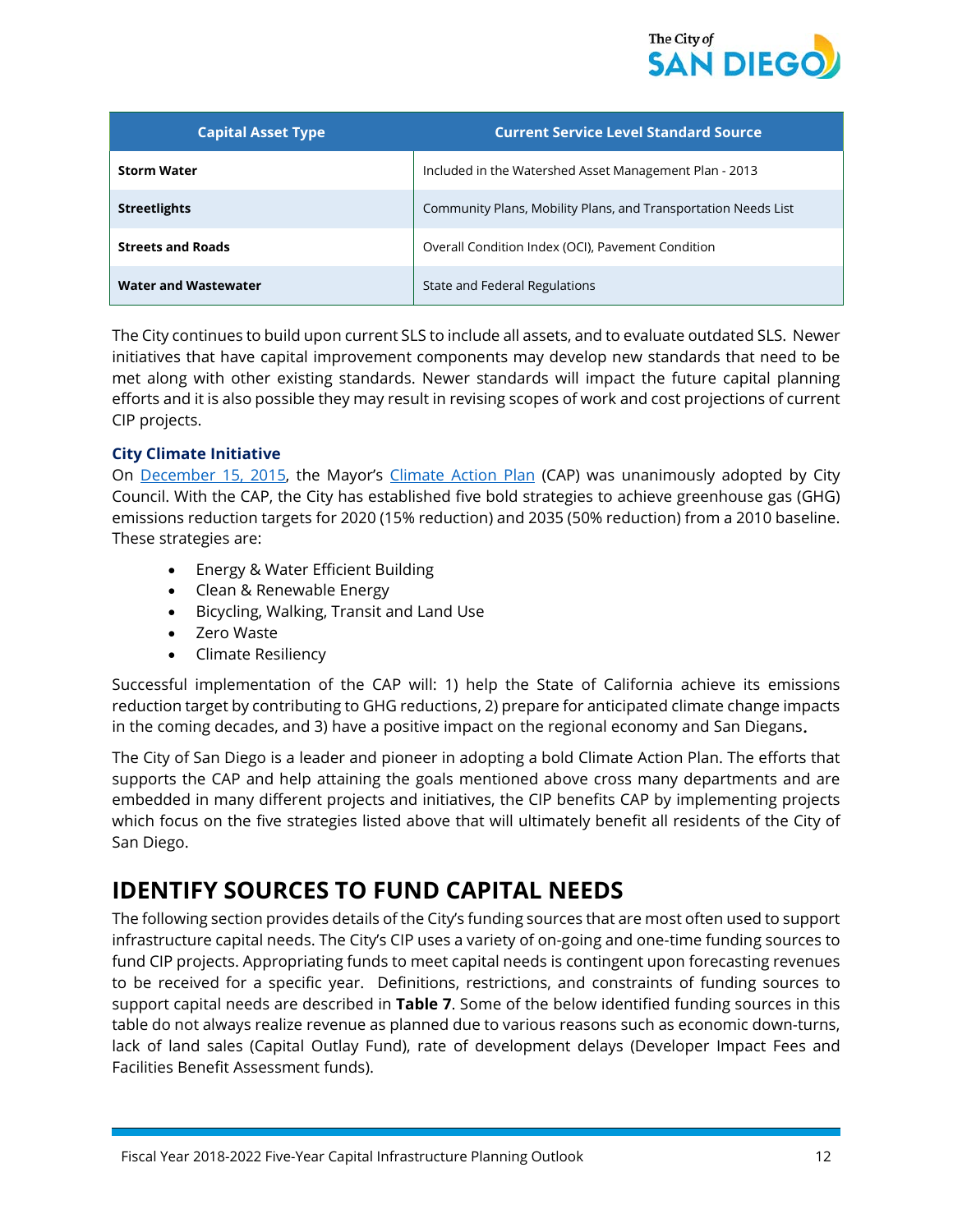

|  |  |  |  |  |  | Table 7 Capital Project Funding Sources, Restrictions, and CIP Constraints/Risks |
|--|--|--|--|--|--|----------------------------------------------------------------------------------|
|--|--|--|--|--|--|----------------------------------------------------------------------------------|

| <b>Funding Source</b>                                            | <b>Restrictions</b>                                                                                                                                                                                                                                               | <b>Constraints/Risks</b>                                                                                              |
|------------------------------------------------------------------|-------------------------------------------------------------------------------------------------------------------------------------------------------------------------------------------------------------------------------------------------------------------|-----------------------------------------------------------------------------------------------------------------------|
| <b>Financing</b>                                                 | Limited to infrastructure for which the bonds were<br>intended                                                                                                                                                                                                    | Contingent on the ability and option of<br>the City utilize financing mechanisms<br>such as bonds or commercial paper |
| <b>Capital Outlay</b>                                            | Used exclusively for acquisition, construction, and<br>completion of permanent public improvements or<br>real property                                                                                                                                            | Contingent upon land sales                                                                                            |
| <b>Development Impact Fees</b><br>(DIF)                          | Limited to communities in which each fee was<br>collected                                                                                                                                                                                                         | Contingent upon development and<br>developers submitting their fees                                                   |
| <b>Donations and Developer</b>                                   | Donations may be restricted by the donor to a<br>particular purpose                                                                                                                                                                                               | Donations must be received by the donor                                                                               |
| <b>Funding</b>                                                   | Developer Funding is restricted to certain projects<br>(or types), in certain areas                                                                                                                                                                               | Developer Funding must be received by<br>the developer                                                                |
| Enterprise Funds (e.g. water,<br>sewer, golf, airports)          | Must be used to support the services that provide<br>the revenue                                                                                                                                                                                                  | Based on user revenues and established<br>user fee rates                                                              |
| <b>Facilities Benefit</b><br><b>Assessments (FBA)</b>            | Limited to the designated area of benefit in the<br>community planning area                                                                                                                                                                                       | Contingent upon development and<br>developers submitting their fees                                                   |
| <b>Infrastructure Fund</b>                                       | Limited by the City Charter to eligible<br>infrastructure expenses including costs incurred in<br>the acquisition of real property; the construction,<br>reconstruction, rehabilitation, and repair and<br>maintenance of infrastructure                          | Contingent upon the General Fund<br>revenue calculations outlined in the City<br>Charter                              |
| Grants                                                           | Used for purposes approved by granting agency                                                                                                                                                                                                                     | Contingent upon grant being awarded                                                                                   |
| <b>Maintenance Assessment</b><br><b>Districts (MADs)</b>         | Limited to projects within MAD boundaries                                                                                                                                                                                                                         | Based upon the amount of assessments<br>charged to each property owner in the<br>district                             |
| <b>Mission Bay and Regional</b><br><b>Park Improvement Funds</b> | Mission Bay Improvements Funds must be used on<br>specific projects listed in the City Charter.<br>Regional Park Improvement Funds must be used in<br>the City's regional parks and recommended by the<br>Regional Park Improvements Fund Oversight<br>Committee. | Based on annual lease revenue<br>generated in Mission Bay Park.                                                       |
| <b>Special Revenue Funds</b>                                     | Must be used for the specifically identified<br>purpose of the fund                                                                                                                                                                                               | Revenue must be received                                                                                              |
| <b>TransNet Funds</b>                                            | Limited to projects that provide congestion<br>relief and transportation improvements                                                                                                                                                                             | Contingent on revenue from a one-<br>half cent local sales tax                                                        |

Grant funding is difficult to predict for the outlying years of this report's projections due to complex contingency requirements in order to continue eligibility to receive additional grants. This is common for very large scale projects, such as improvements to bridges. Additionally, DIF revenue is also not projected beyond FY 2018 since this revenue is contingent upon private development activity which is also difficult to predict for outlying years.

#### **Review of Infrastructure Financing**

Generally, most funding sources must be applied strictly for purposes intended for a specific program. For example, the goal of TransNet funding is to reduce traffic congestion, and therefore can only be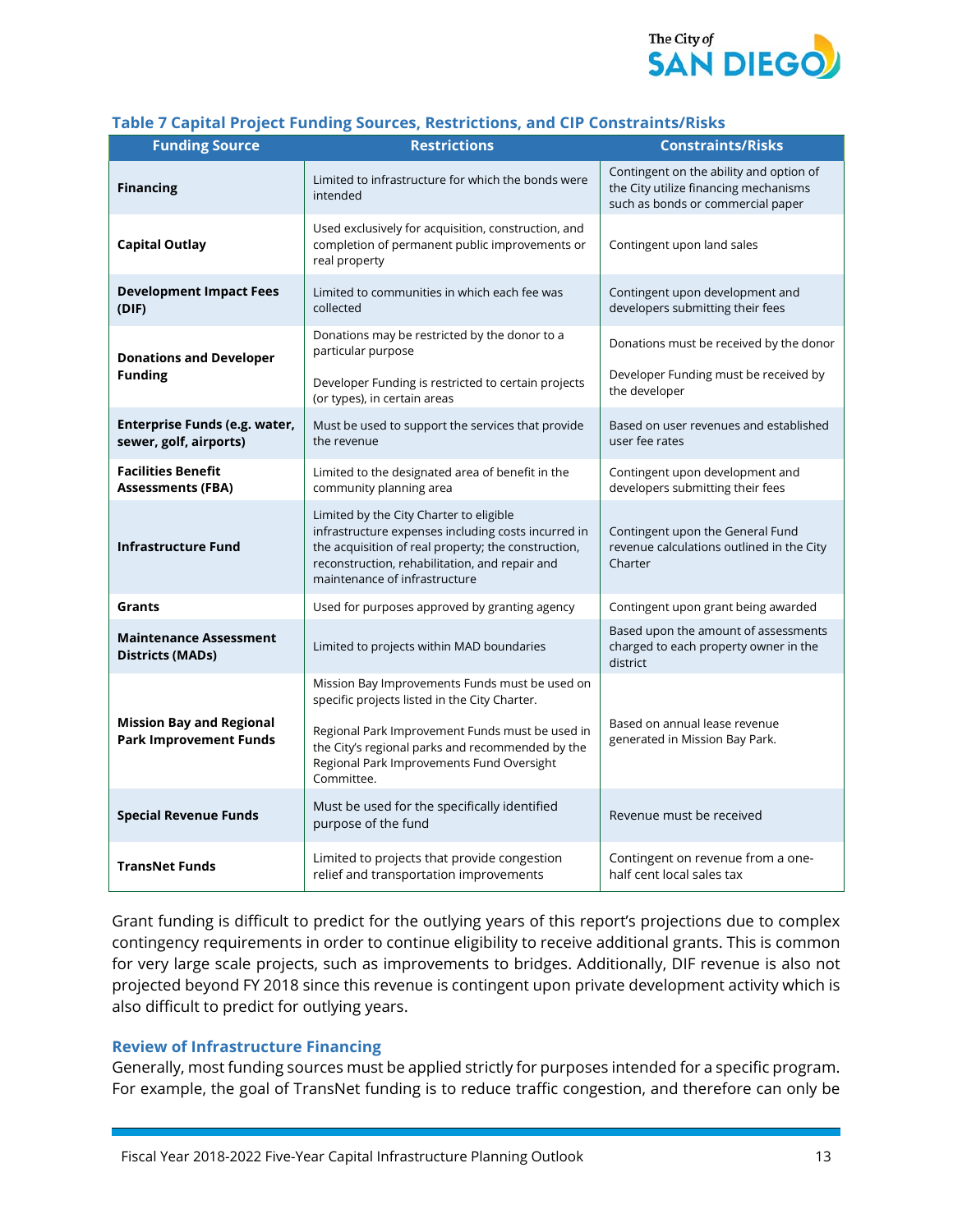

used for street improvements and assets within the right-of-way. DIFs are assessed to mitigate the impacts of development assessed within a specific community and must be used for expanded or new facilities for that same community. The City's reliance on bond financing programs is an equitable and affordable means of financing capital projects and represents an important component of capital planning to address infrastructure needs. It is the City's goal to structure and implement bond financings to provide funding in a timely and cost effective manner for priority capital projects consistent with the current [City's Debt Policy.](http://www.sandiego.gov/fm/pdf/debtpolicy2015.pdf)

Most General Fund assets do not have the revenue capacity to finance many CIP projects through a pay-go model. Therefore, the City leverages the General Fund's assets through the issue of long-term bonds. An alternative to pay go funding for General Fund capital assets are bond offerings. The City has primarily utilized Lease Revenue Bonds to finance General Fund capital improvements. Going forward, the City anticipates utilizing Commercial Paper, a short term financing mechanism that will allow for "just-in time" borrowing instead of issuing the full amount of the long term bonds upfront.

The City's existing general operating revenues are pledged to pay annual debt service on these bonds. The bond obligations do not authorize the City to levy a new tax or a charge to repay the bonds. The water and wastewater infrastructure projects are financed with the proceeds from Water and Sewer Revenue Bonds, with repayment solely derived from revenue generated by water or sewer rate charges from respective customers.

Capital funding for General Fund asset classes such as streets, facilities, and storm drains have been deferred resulting in a major capital backlog. To begin to address capital needs within the existing infrastructure, the City issued bonds for approximately \$333 million between 2009 and 2015. These funds were allocated to address important capital improvements to existing assets and new facilities across the City:

| Streets and Sidewalks                  | \$157 million |
|----------------------------------------|---------------|
| <b>Facilities</b>                      | \$107 million |
| <b>Storm Drains</b>                    | \$45 million  |
| Other (e.g. ADA, parks, street lights) | \$24 million  |
| TOTAL                                  | \$333 million |

The Fiscal Year 2018-2022 Five-Year Financial Outlook identified the issuance of three deferred capital bond issuances of \$90 million each, on an 18-month basis, projected to occur in FY 2018, FY 2020 and FY 2021. The schedule for issuance of long-term bond debt will be reevaluated each fiscal year as part of the budget development process. Additionally, as the City develops a commercial paper program for the general fund CIP, the timing of issuing long-term debt may be further adjusted. Commercial paper, a short term financing mechanism, will allow for "just-in time" borrowing instead of issuing the full amount of the long term bonds upfront. In this way, the City will draw down amounts when funds are required (as capital project spending occurs). For the purpose of this exercise, the receipt of the \$270 million in financing proceeds is spread equally across all five years.

Among the Enterprise Funds, the water and wastewater utilities each have large CIP projects traditionally funded through a combination of cash, financing, grants, and State Revolving Fund loans, and supported by the respective system revenues. Additionally, in December 2016, the City Council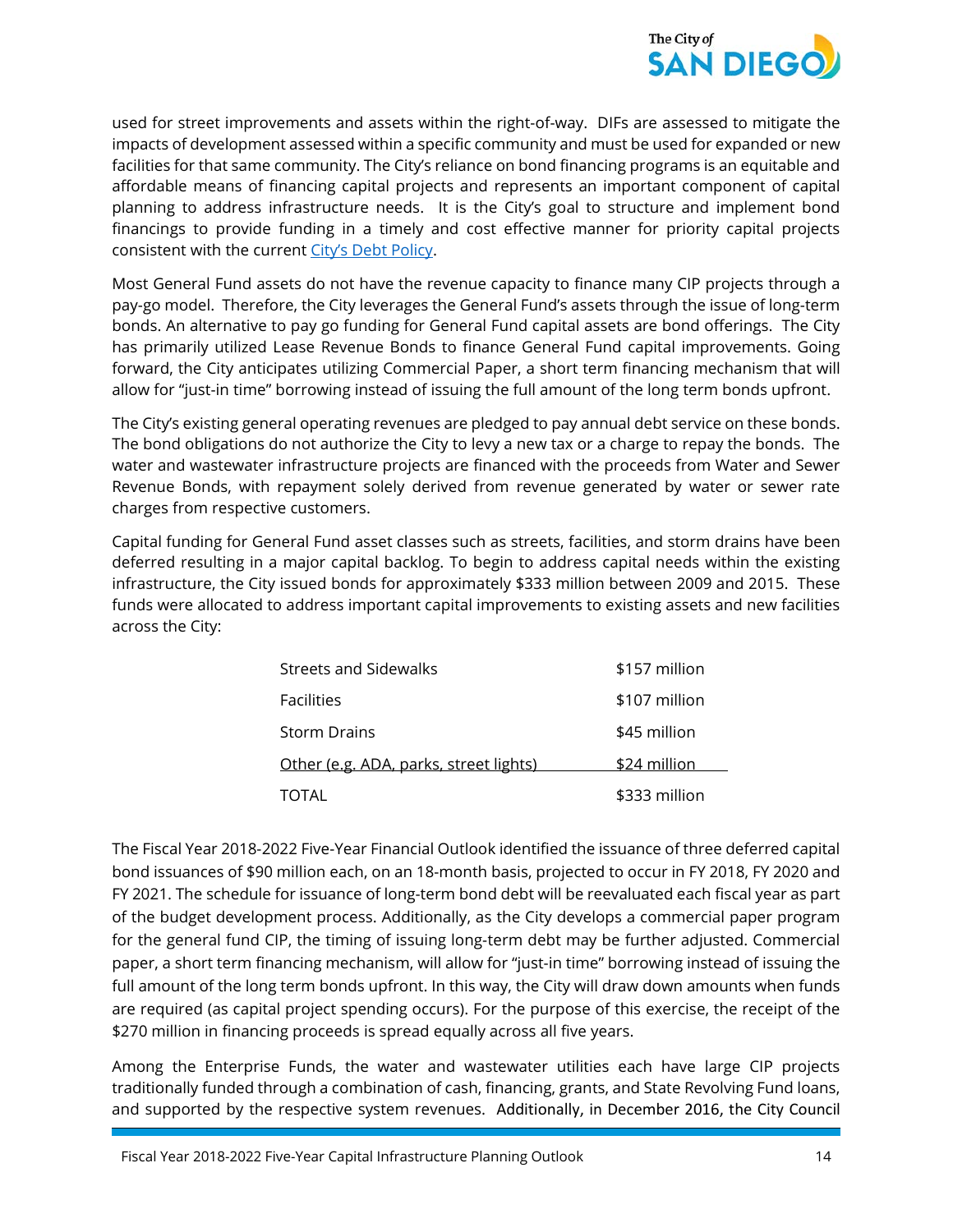

authorized the Water Revenue Commercial Paper Notes Program in an amount not to exceed \$250 million. These water and wastewater capital projects are driven by a need to maintain or replace existing infrastructure, increase capacity, expand the systems to accommodate growth, and also to comply with federal and State regulations. These utilities are primarily supported by revenues generated by charges to customers.

#### **Funding Capacity**

When developing the annual budget, City staff evaluates trends in revenue activity and other general economic factors that impact changes to CIP project costs and supporting revenue sources. All project costs that are projected to be incurred upon completion of a project, ramifications of not implementing a project, and potential lost opportunity costs to the City if a project is delayed are reviewed annually.

The CIP budget is the mechanism that implements the CIP and fulfills a requirement of the City [Charter-Section 69.](http://docs.sandiego.gov/citycharter/Article%20VII.pdf) The City Council annually approves the CIP budget and the allocation of funds for the included projects via th[e Appropriations Ordinance,](http://www.sandiego.gov/fm/policies/) which establishes the legal spending authority for each budgeted fund, department, or both based upon the adopted budget, City Charter-Section [69.](http://docs.sandiego.gov/citycharter/Article%20VII.pdf) These limits include appropriations carried forward from prior years as authorized in the City [Charter-Section 84.](http://docs.sandiego.gov/citycharter/Article%20VII.pdf)

Spending limits, based on updated information, can be amended during the year through City Council approval. Once all capital needs are identified with project cost estimates, known revenue sources are applied which will produce a funding needs gap.

## **PROJECTED CAPITAL ASSET NEEDS AND FUNDING: FY 2018-2022**

This report further presents projected revenues for new and deferred capital needs over the next five fiscal years.[7](#page-19-0) The projected capital needs through FY 2022 are approximately \$4.3 billion, with approximately \$3.02 billion of projected funding with an estimated funding gap of \$1.27 billion reflected in **Table 8**. **Table 9** provides projected expenditures of capital needs by asset type. This does not represent the entire value of all City infrastructure needs since not all capital needs could be reasonably addressed within the next five years. There are several asset types with needs fully funded by enterprise funds not related to the funding gap. Enterprise Funds account for specific services funded directly by fees and charges to users such as water and sewer services intended to be selfsupporting.

|                      | <b>FY 2018</b> | <b>FY 2019</b> |    | FY 2020       | FY 2021     | FY 2022     | Total         |
|----------------------|----------------|----------------|----|---------------|-------------|-------------|---------------|
| <b>Capital Needs</b> | 909.740.887    | 686.588.894    | S. | 1.152.997.748 | 899.445.788 | 650.363.111 | 4.299.136.428 |
| Funding              | 653.469.395    | 451.149.505    |    | 943.058.611   | 685.224.365 | 292.203.854 | 3,025,105,730 |
| Gap                  | 256.271.492    | 235.439.389    |    | 209.939.137   | 214.221.423 | 358.159.257 | 1,274,030,698 |

#### **Table 8 Summary of Infrastructure Needs, Funding, and Funding Gap FY 2018 – FY 2022**

<span id="page-19-0"></span> $<sup>7</sup>$  Projections displayed in this report are not a part of the annual Appropriations Ordinance adopted by City Council.</sup>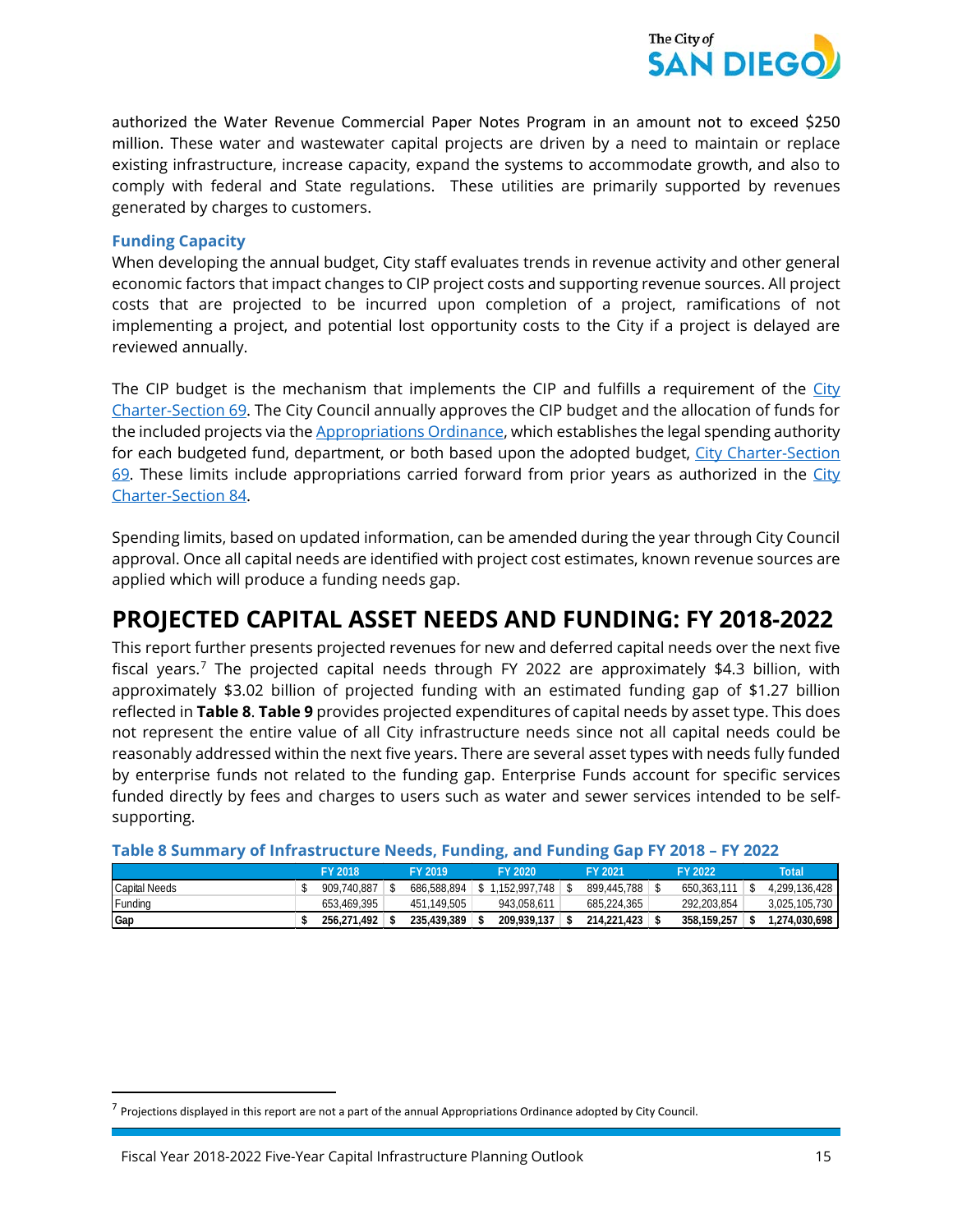

|                                   |    | FY 2018     | FY 2019         | FY 2020         |    | FY 2021     | FY 2022           |    | <b>Total</b>  |
|-----------------------------------|----|-------------|-----------------|-----------------|----|-------------|-------------------|----|---------------|
| <b>Asset Type</b>                 |    |             |                 |                 |    |             |                   |    |               |
| ADA                               | \$ | 11,055,000  | \$<br>9,000,000 | \$<br>9,000,000 | \$ | 9,000,000   | \$<br>9,000,000   | \$ | 47,055,000    |
| Airports                          |    | 10,066,667  | 7,750,000       | 4,500,000       |    | 4,000,000   |                   |    | 26,316,667    |
| <b>Bike Facilities</b>            |    | 17,645,000  | 45,040,037      | 19,426,010      |    | 18,680,000  | 19,050,000        |    | 119,841,047   |
| <b>Bridges</b>                    |    | 149,389,442 | 6,742,000       | 29,357,000      |    | 8,454,000   | 8,454,000         |    | 202,396,442   |
| Facilities                        |    | 41,475,000  | 35,750,000      | 35,750,000      |    | 48,812,000  | 72,430,000        |    | 234,217,000   |
| <b>Fire Stations</b>              |    |             | 1,861,176       | 6,462,410       |    |             | 58,160,265        |    | 66,483,851    |
| Landfills                         |    | 14,230,000  | 4,300,000       | 3,200,000       |    | 3,200,000   | 3,200,000         |    | 28,130,000    |
| Libraries                         |    | 6,237,422   |                 | 8,372,000       |    |             |                   |    | 14,609,422    |
| <b>Lifequard Stations</b>         |    |             |                 |                 |    |             | 6,319,967         |    | 6,319,967     |
| Parks                             |    | 108,246,446 | 40,844,636      | 26,612,727      |    | 28,030,864  | 52,275,605        |    | 256,010,278   |
| <b>Police Stations</b>            |    |             |                 |                 |    |             |                   |    |               |
| Pure Water - Potable Reuse        |    | 74,112,023  | 100,813,739     | 584,718,693     |    | 402,988,012 | 5,506,313         |    | 1,168,138,780 |
| <b>QUALCOMM Stadium</b>           |    | 750,000     | 750,000         | 750,000         |    | 750,000     | 750,000           |    | 3,750,000     |
| Sidewalks                         |    | 23,297,000  | 22,627,000      | 22,977,000      |    | 23,327,000  | 23,677,000        |    | 115,905,000   |
| Storm Water                       |    | 85,587,844  | 84,950,697      | 67,749,083      |    | 89,524,711  | 111,033,998       |    | 438,846,333   |
| Streetlights                      |    | 41,720,000  | 39,700,000      | 39,940,000      |    | 40,190,000  | 40,450,000        |    | 202,000,000   |
| Streets and Roads - Modifications |    | 20,366,598  | 14,425,000      | 25,729,000      |    | 14,400,676  | 8,640,000         |    | 83,561,274    |
| Streets and Roads - Pavement      |    | 45,900,000  | 46,900,000      | 46,900,000      |    | 43,900,000  | 43,900,000        |    | 227,500,000   |
| Traffic Signals and ITS           |    | 21,246,453  | 27,510,000      | 28,080,000      |    | 28,490,000  | 28,990,000        |    | 134,316,453   |
| Wastewater                        |    | 109,323,684 | 88,259,461      | 85,662,667      |    | 57,936,840  | 55,455,488        |    | 396,638,140   |
| Water                             |    | 129,092,308 | 109,365,148     | 107,811,158     |    | 77,761,684  | 103,070,475       |    | 527,100,774   |
| <b>Total Need</b>                 | S  | 909,740,887 | 686,588,894     | \$1,152,997,748 | S  | 899,445,788 | \$<br>650,363,111 | S  | 4,299,136,428 |

#### **Table 9 Summary of Projected Capital Asset Needs FY 2018 - FY 2022**

In order to effectively plan the execution of capital needs, the City needs to provide reasonable projections of cash flows displayed in **Table 10** for the projected funding per asset type. As noted in the assumptions identified in **Table 4** earlier in this report, some funding sources are projected only on an annual basis such as DIFs and grants. While the needs may be eligible for these funding sources are included, projections beyond FY 2018 for these fund sources is not included in this report. The following section beginning with **Table 11** provides additional detail of projected capital needs, funding sources, and additional information regarding unique needs for each asset type.

|                                   | FY 2018           | FY 2019       | FY 2020          | FY 2021          | FY 2022          | <b>Total</b>       |
|-----------------------------------|-------------------|---------------|------------------|------------------|------------------|--------------------|
| <b>Asset Type</b>                 |                   |               |                  |                  |                  |                    |
| <b>ADA</b>                        | \$<br>1,667,750   | 572,493<br>\$ | \$<br>126,375    | \$<br>490,820    | 408,220<br>\$    | \$<br>3,265,658    |
| Airports                          | 10,066,667        | 7,750,000     | 4,500,000        | 4,000,000        |                  | 26,316,667         |
| <b>Bike Facilities</b>            | 785,000           | 2,181,468     | 750,000          | 750,000          | 750,000          | 5,216,468          |
| <b>Bridges</b>                    | 106,038,001       | 500,000       | 500,000          | 500,000          | 500,000          | 108,038,001        |
| Facilities                        | 27,735,452        | 17,390,213    | 20,053,122       | 24,315,164       | 21,953,611       | 111,447,560        |
| <b>Fire Stations</b>              |                   | 1,861,176     | 6,462,410        |                  |                  | 8,323,586          |
| Landfills                         | 14,230,000        | 4,300,000     | 3,200,000        | 3,200,000        | 3,200,000        | 28,130,000         |
| Libraries                         | 6,237,422         |               | 8,372,000        |                  |                  | 14,609,422         |
| <b>Lifequard Stations</b>         |                   |               |                  |                  |                  |                    |
| Parks                             | 77,647,038        | 34,671,152    | 25,914,639       | 28,030,864       | 24,079,357       | 190,343,050        |
| <b>Police Stations</b>            |                   |               |                  |                  |                  |                    |
| Pure Water - Potable Reuse        | 74,112,023        | 100,813,739   | 584,718,693      | 402,988,012      | 5,506,313        | 1,168,138,780      |
| <b>QUALCOMM Stadium</b>           | 750,000           | 750,000       | 750,000          | 750,000          | 750,000          | 3,750,000          |
| Sidewalks                         | 3,600,000         | 5,284,443     | 1,715,426        | 2,105,141        | 2,516,780        | 15,221,790         |
| Storm Water                       | 26,735,452        | 17,390,213    | 20,053,122       | 24,315,164       | 21,953,611       | 110,447,560        |
| <b>Streetlights</b>               | 100,000           | 100,000       | 100,000          | 100,000          | 100,000          | 500,000            |
| Streets and Roads - Modifications | 16,093,598        | 11,160,000    | 23,569,000       | 12,180,676       | 6,160,000        | 69, 163, 274       |
| Streets and Roads - Pavement      | 45,900,000        | 46,900,000    | 46,900,000       | 43,900,000       | 43,900,000       | 227,500,000        |
| Traffic Signals and ITS           | 3,355,000         | 1,900,000     | 1,900,000        | 1,900,000        | 1,900,000        | 10,955,000         |
| Wastewater                        | 109,323,684       | 88,259,461    | 85,662,667       | 57,936,840       | 55,455,488       | 396,638,140        |
| Water                             | 129,092,308       | 109,365,148   | 107,811,158      | 77,761,684       | 103,070,475      | 527,100,774        |
| <b>Total Funding</b>              | 653,469,395<br>\$ | 451,149,505   | 943,058,611<br>S | 685,224,365<br>S | 292,203,854<br>S | 3,025,105,730<br>S |

#### **Table 10 Summary of Capital Funding Projections FY 2018 - FY 2022**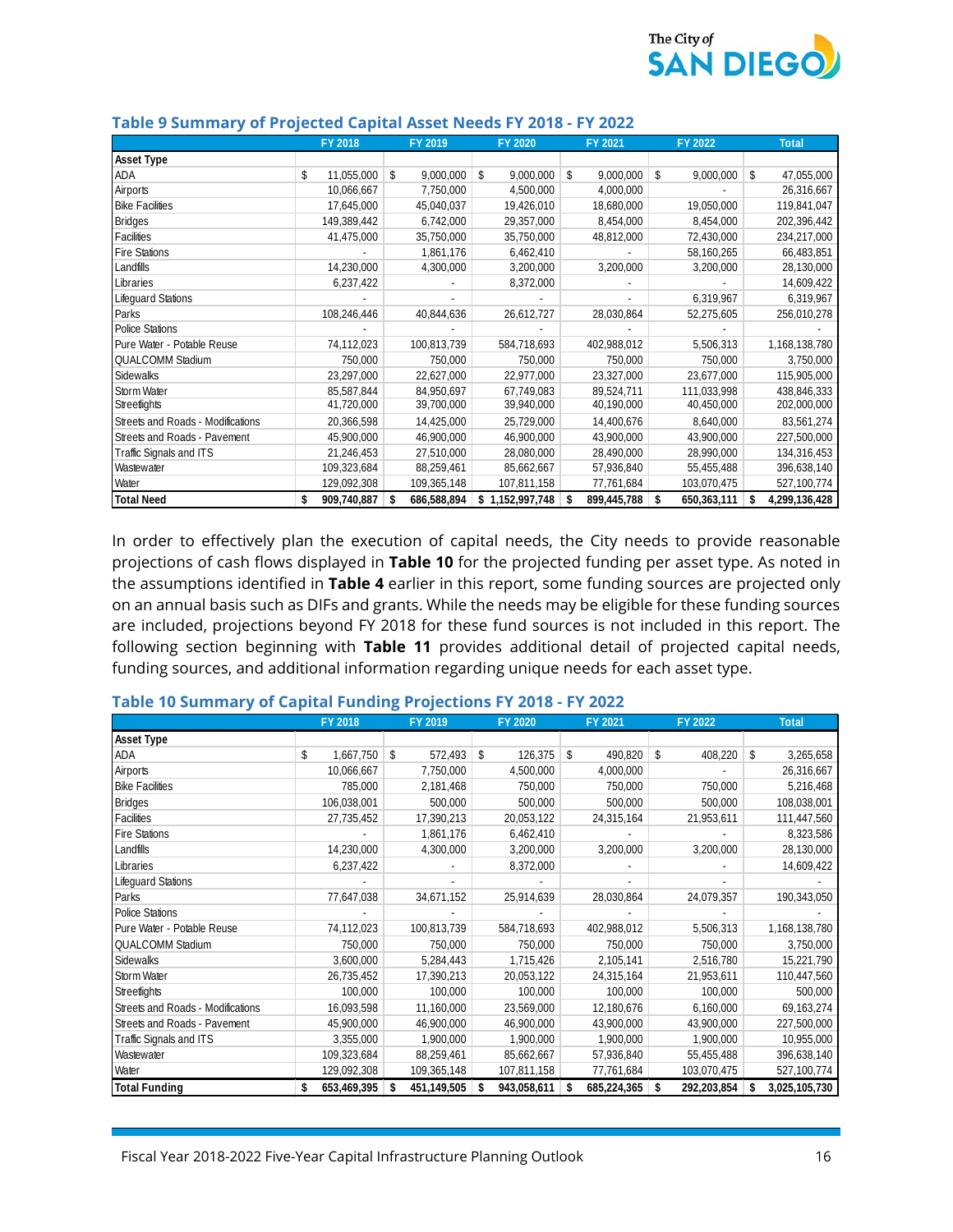

#### **Accessibility- ADA Transition Plan, AMD: Various depending on asset type Table 11 Accessibility - ADA Asset Type**

|                             | FY 2018                  | FY 2019                  | FY 2020   | FY 2021   | FY 2022   | <b>Total</b> |
|-----------------------------|--------------------------|--------------------------|-----------|-----------|-----------|--------------|
| <b>Need</b>                 | 11.055.000               | 9.000.000                | 9.000.000 | 9.000.000 | 9,000,000 | 47,055,000   |
| <b>Funding Source</b>       |                          |                          |           |           |           |              |
| <b>CDBG</b>                 | $\overline{\phantom{a}}$ | 572.493                  | 126.375   | 490.820   | 408,220   | ,597,908     |
| Development Impact Fees     | 1.667.750                | $\overline{\phantom{a}}$ | $\sim$    | $\sim$    |           | 1.667.750    |
| <b>Funding Source Total</b> | 1.667.750                | $572.493$ \$             | 126.375   | 490.820   | 408.220   | 3,265,658    |
| Gap                         | 9.387.250                | 8.427.507                | 8.873.625 | 8,509,180 | 8,591,780 | 43,789,342   |

Disability access improvements are included in hundreds of projects per year across several asset types. Identified DIF funding is for eligible complaint-based curb ramp, audible pedestrian signal and sidewalk installations, as well as limited facility barrier removal projects. Any project using DIF money must be identified in that community's Facility Financing Plan. Because of this limitation, many ADArelated complaints require alternative funding sources. The City has approximately 272 open and unfunded complaints with an approximate remediation cost of \$21.4 million. Costs for Transition Plan and complaint remediation projects is currently estimated at \$56 million. Since FY 2008, the City invests an annual average of \$6.1 million in barrier removal projects. In addition, all facility improvements include ADA requirements and projects such as street resurfacing and pipeline replacement install ADA curb ramps annually.

#### **Airports, AMD: Real Estate Assets Department**

#### **Table 12 Airports**

|                             | FY 2018                  | FY 2019   | FY 2020   | FY 2021                  | FY 2022 | <b>Total</b> |
|-----------------------------|--------------------------|-----------|-----------|--------------------------|---------|--------------|
| Need                        | 10.066.667               | 7.750.000 | 4.500.000 | 4.000.000                |         | 26,316,667   |
| <b>Funding Source</b>       |                          |           |           |                          |         |              |
| Airport Funds               | 10.066.667               | 7,750,000 | 4.500.000 | 4,000,000                |         | 26,316,667   |
| <b>Funding Source Total</b> | 10.066.667               | .750,000  | 4.500.000 | 4.000.000                |         | 26,316,667   |
| Gap                         | $\overline{\phantom{a}}$ |           |           | $\overline{\phantom{0}}$ |         |              |

The Airports Division manages Montgomery-Gibbs Executive Airport in Kearny Mesa and Brown Field Airport in Otay Mesa. Both airport cover combined 1,330 acres and contain nearly eight miles of runways and taxiways, safely accommodating over 275,000 annual aircraft operations. Rehabilitation of runways and taxiways are necessary to maintain safety and to adhere to federal grant requirements.

## **Bike Facilities, AMD: Transportation and Storm Water Department**

#### **Table 13 Bike Facilities**

|                                       | FY 2018    | FY 2019        | FY 2020                  | FY 2021                  | FY 2022    | <b>Total</b> |
|---------------------------------------|------------|----------------|--------------------------|--------------------------|------------|--------------|
| Need                                  | 17.645.000 | 45.040.037     | 19.426.010               | 18.680.000               | 19.050.000 | 119,841,047  |
| <b>Funding Source</b>                 |            |                |                          |                          |            |              |
| <b>Facilities Benefit Assessments</b> |            | .431.468       | $\overline{\phantom{a}}$ | $\overline{\phantom{a}}$ |            | 1,431,468    |
| TransNet Funds                        | 785.000    | 750.000        | 750.000                  | 750.000                  | 750,000    | 3,785,000    |
| Funding Source Total                  | 785.000    | $2.181.468$ \$ | 750.000                  | 750.000                  | 750.000    | 5,216,468    |
| Gap                                   | 16.860.000 | 42.858.569     | 18.676.010               | 17.930.000               | 18,300,000 | 114,624,579  |

The City's bike improvement priorities continue to take advantage of opportunities for providing Active Transportation options on roadways that are resurfaced, in conjunction with the Street Preservation Program, the Utilities Undergrounding Program, and the Public Utilities water and sewer pipeline replacement projects. This has proven to be an efficient and cost effective strategy for creating new and/or improving existing bike lanes throughout the City. The Bike Program is committed to prepare plans for improving and/or installing a minimum of 50 bike lane miles per year. Funding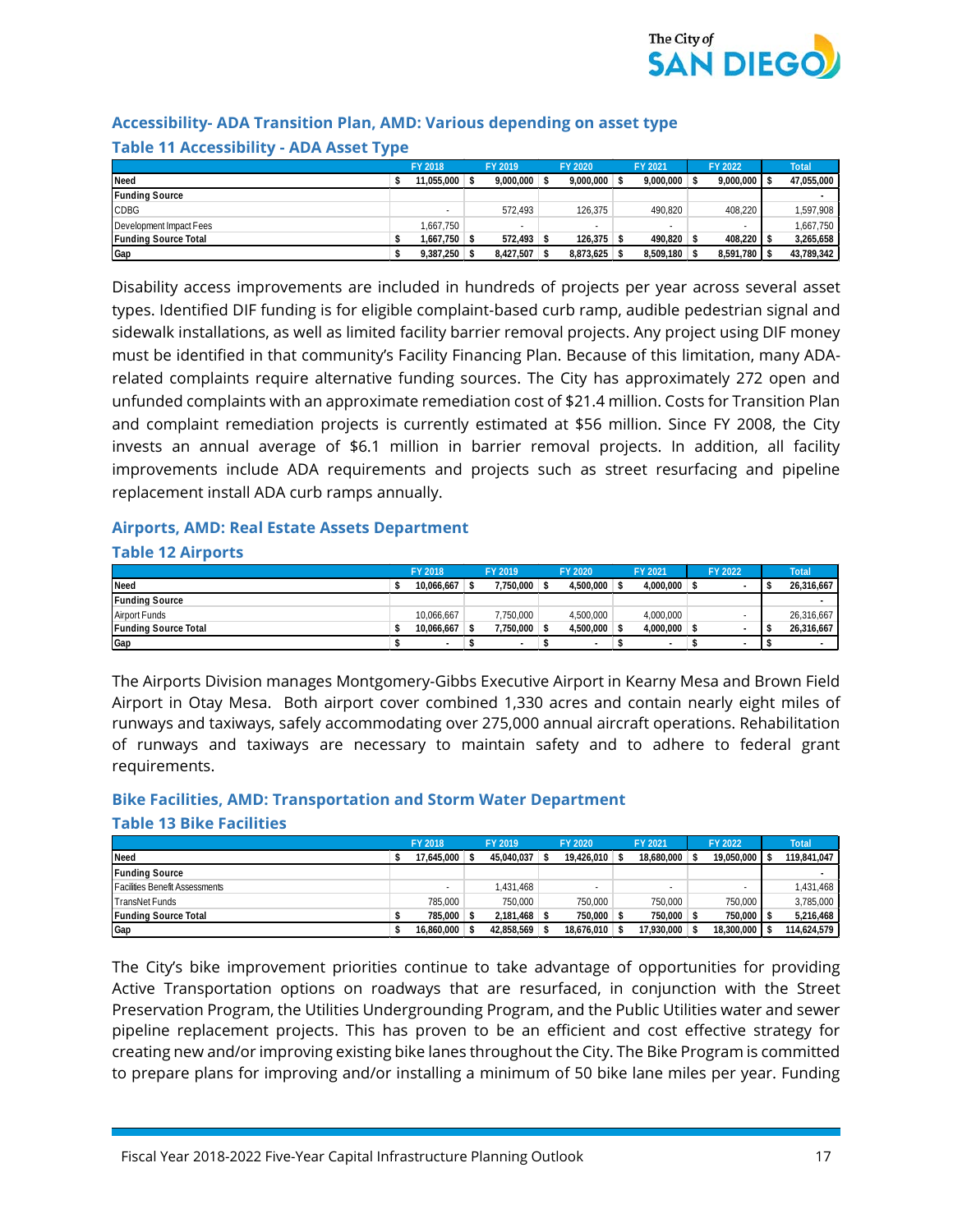

will be used for street repurposing and other projects to improve existing, and create new, bike lanes and traffic improvements along University Ave and El Cajon Blvd. corridors.

#### **Bridges, AMD: Transportation and Storm Water Department Table 14 Bridges**

|                             | FY 2018          | FY 2019      | FY 2020    | FY 2021        | FY 2022   | <b>Total</b> |
|-----------------------------|------------------|--------------|------------|----------------|-----------|--------------|
| Need                        | 149.389.442      | 6.742.000    | 29.357.000 | 8.454.000      | 8.454.000 | 202,396,442  |
| <b>Funding Source</b>       |                  |              |            |                |           |              |
| Grants                      | 103.538.001      |              | $\sim$     | $\sim$         |           | 103,538,001  |
| TransNet Funds              | 2.500.000        | 500.000      | 500.000    | 500.000        | 500.000   | 4,500,000    |
| <b>Funding Source Total</b> | $106.038.001$ \$ | $500.000$ \$ | 500.000    | $500.000$ \ \$ | 500,000   | 108,038,001  |
| Gap                         | $43,351,441$ \$  | 6.242.000    | 28,857,000 | 7,954,000 \$   | ,954,000  | 94,358,441   |

There are approximately 150 vehicular or pedestrian bridges crossing City streets. These bridges are inspected by Caltrans once every two years. After the inspection, Caltrans prepares a bridge inspection report detailing the condition of the bridge and needed repairs. City staff works closely with Caltrans to pursue State/Federal grant funds to address needed bridge repairs. The City applies yearly for two major grants, the Local Highway Bridge Program (HBP) for major bridge rehabilitation and Bridge Preventive Maintenance Program (BPMP) for minor bridge rehabilitation. The federal reimbursement rate is 88.53% of the project costs. The City is responsible for the remaining 11.47% of the project cost. Based on the data gathered from Caltrans' inspections, the City is planning and making necessary repairs to the City's bridges with the goal to plan and design one major and 15 minor bridge rehabilitation projects per year.

#### **City Facilities- General Fund, AMD: Public Works Department, Facilities Division Table 15 Facilities- General Fund**

|                         | FY 2018    | FY 2019         | FY 2020                  | FY 2021      | FY 2022    | <b>Total</b> |
|-------------------------|------------|-----------------|--------------------------|--------------|------------|--------------|
| Need                    | 41,475,000 | 35.750.000      | 35,750,000               | 48,812,000   | 72,430,000 | 234,217,000  |
| <b>Funding Source</b>   |            |                 |                          |              |            |              |
| Development Impact Fees | 1,000,000  | $\sim$          | $\overline{\phantom{a}}$ | $\sim$       |            | 000,000      |
| Financing               | 18,830,060 | 9,845,200       | 12,858,020               | 14,894,748   | 15,456,360 | 71,884,386   |
| Infrastructure Fund     | 7.905.393  | 7,545,013       | 7.195.102                | 9.420.416    | 6.497.251  | 38,563,174   |
| Funding Source Total    | 27.735.452 | $17.390.213$ \$ | 20,053,122               | 24.315.164 \ | 21,953,611 | 111,447,560  |
| Gap                     | 13,739,548 | 18,359,788 \$   | 15.696.879               | 24,496,837   | 50,476,390 | 122,769,440  |

The Facilities Division provides repair, modernization, and improvement services to over 1,650 municipal facilities incorporating 6.5 million square feet of floor space, however, the table above reflects only existing City facilities maintained in the General Fund and does not include estimated costs for new facilities. These General Fund Facilities needs are based on draft Asset Management Plans which incorporate urgently needed system replacements (HVAC, elevators, etc.) and proposed long term plans for the following facilities inventories: Police, Fire Rescue, Lifeguard, Library, Park & Recreation, Fleet, and Public Works. The long term plan for a building or facility may include rehabilitating, expanding, rebuilding (same or new location), disposing (demolish or sell), repurposing, vacating, or leasing the facility to a tenant. The draft Asset Management Plans are in the development stage with anticipated presentation at Infrastructure Committee and the City Council in mid Calendar Year2017.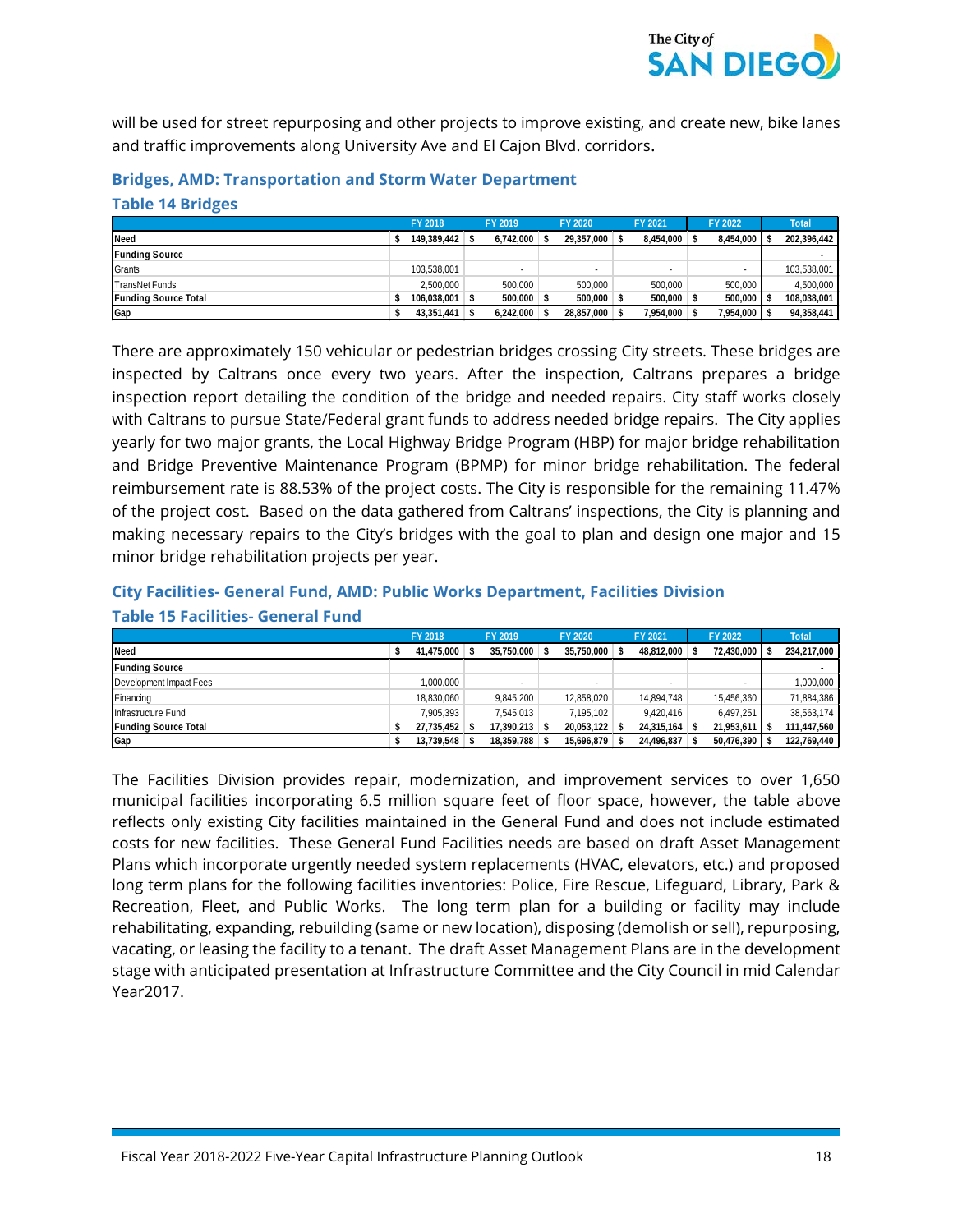

| Table To Fire Stations and Eneguard Stations |                |                          |                          |                |                          |            |              |
|----------------------------------------------|----------------|--------------------------|--------------------------|----------------|--------------------------|------------|--------------|
| <b>Fire Stations</b>                         | <b>FY 2018</b> |                          | FY 2019                  | <b>FY 2020</b> | FY 2021                  | FY 2022    | <b>Total</b> |
| Need                                         |                |                          | 1,861,176 \$             | 6,462,410      |                          | 58,160,265 | 66,483,851   |
| <b>Funding Source</b>                        |                |                          |                          |                |                          |            |              |
| <b>Facilities Benefit Assessments</b>        |                | $\sim$                   | 1,861,176                | 6,462,410      | $\sim$                   | $\sim$     | 8,323,586    |
| <b>Funding Source Total</b>                  |                |                          | 1,861,176                | 6,462,410      | ٠                        |            | 8,323,586    |
| Gap                                          |                |                          | $\overline{\phantom{a}}$ |                |                          | 58,160,265 | 58,160,265   |
| <b>Lifeguard Stations</b>                    | FY 2018        |                          | FY 2019                  | FY 2020        | FY 2021                  | FY 2022    | <b>Total</b> |
| Need                                         |                |                          | $\overline{\phantom{a}}$ |                |                          | 6,319,967  | 6,319,967    |
| <b>Funding Source</b>                        |                |                          |                          |                |                          |            |              |
| <b>Funding Source Total</b>                  |                | $\overline{\phantom{a}}$ | $\overline{\phantom{a}}$ |                | ٠                        | ۰          |              |
| Gap                                          |                | $\overline{\phantom{a}}$ | ٠                        |                | $\overline{\phantom{a}}$ | 6,319,967  | 6,319,967    |

#### **Fire Stations and Lifeguard Stations, AMD: Fire-Rescue Department Table 16 Fire Stations and Lifeguard Stations**

The Fire-Rescue Department is committed to the rehabilitation, teardown/rebuild or new construction of Fire-Rescue facilities to serve a population of 1.3 million within a 325 square mile area. The Department operates 48 fire stations, two 911 communications centers, an air operations facility, a training facility, nine permanent lifeguard stations, and 43 seasonal lifeguard towers.

The table above summarizes the new fire stations and lifeguard stations planned through FY 2022 to improve time response standards to emergencies. The needs in the Fire Stations and Lifeguard Stations table above includes construction of the following new Fire Rescue facilities: FS49, FS54, FS51, Home Avenue FS, Fire Rescue Air Operations Facility, College Area FS, and North PB Lifeguard Station. The Implementation Plan included in the Citygate's Standards of Coverage report previously adopted by City Council is under review and revision; therefore, new fire station needs may be revised in the next 5 year CIP Outlook report. Projected amounts for existing fire stations and lifeguard stations are captured under the Facilities – General Fund needs derived from the draft Fire Rescue Asset Management Plan. For this 5-year CIP Outlook, existing Fire Rescue facilities projections were developed based on the inventory square footage, estimated expansion of the inventory square footage and estimated costs per square foot.

## **Landfills, AMD: Environmental Services Department**

#### **Table 17 Landfills**

|                             | FY 2018                  | FY 2019                  | FY 2020                  | FY 2021                  | FY 2022      | <b>Total</b> |
|-----------------------------|--------------------------|--------------------------|--------------------------|--------------------------|--------------|--------------|
| <b>Need</b>                 | 14.230.000               | $4.300.000$ \$           | 3.200.000                | $3.200.000$ \ \$         | 3,200,000 \$ | 28,130,000   |
| <b>Funding Source</b>       |                          |                          |                          |                          |              |              |
| Infrastructure Fund         | 1,230,000                | $\overline{\phantom{a}}$ | $\overline{\phantom{a}}$ | $\overline{\phantom{a}}$ | $\sim$       | 1,230,000    |
| Refuse Disposal Fund        | 13.000.000               | 4.300.000                | 3.200.000                | 3,200,000                | 3.200.000    | 26,900,000   |
| <b>Funding Source Total</b> | 14,230,000               | $4,300,000$ \$           | 3,200,000                | $3,200,000$ \$           | 3,200,000 \$ | 28,130,000   |
| Gap                         | $\overline{\phantom{a}}$ | $\overline{\phantom{a}}$ |                          | $\overline{\phantom{a}}$ |              |              |

The Environmental Services Department operates a full-service landfill and maintains eight closed landfills and eight inactive burn sites, all of which require sustained improvements. Funding is needed for development of several significant projects at the Miramar Landfill, including: an Aerated Static Pile Composing System for processing clean separated food scraps that come to the Greenery; a resource recovery facility to increase diversion of recyclable materials from the landfill; improvements to stormwater control infrastructure; and ongoing planning for a possible vertical expansion to increase operational lifespan of the landfill.

The Department is constructing a Compressed Natural Gas (CNG) Fueling Station at the Miramar Place Operations Center. The CNG Fueling Station will allow for the conversion of the City's fleet of refuse and recycling vehicles from diesel to natural gas, consistent with the strategies of the City's Climate Action Plan. The amount requested includes the estimated General Fund share to construct and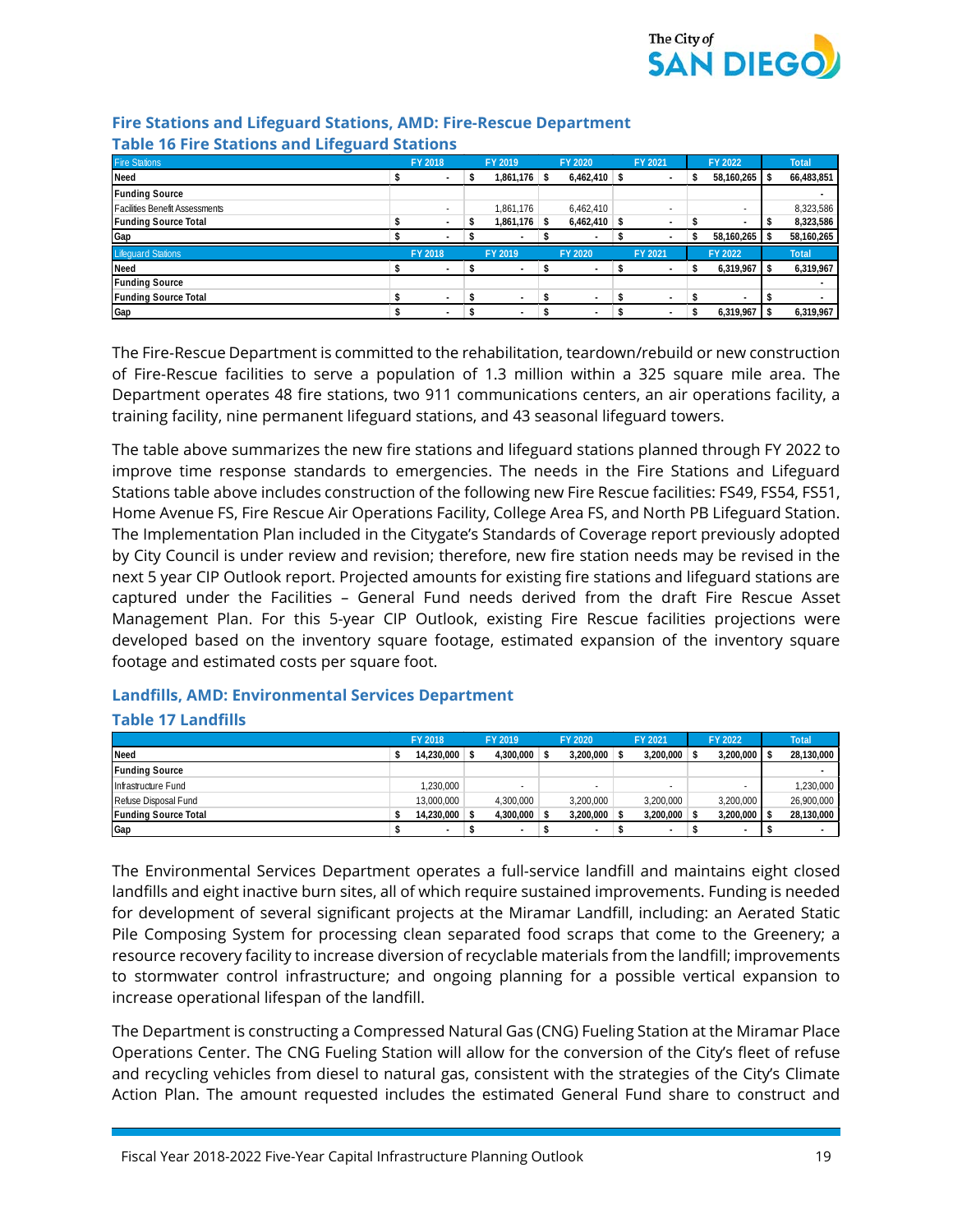

operate the CNG fueling station. Once operational, the General Fund will directly benefit from this facility in the form of fuel cost savings.

#### **Libraries, AMD: Library Department**

#### **Table 18 Libraries**

|                                       | FY 2018   | FY 2019                  | FY 2020   | FY 2021                  | FY 2022 | <b>Total</b> |
|---------------------------------------|-----------|--------------------------|-----------|--------------------------|---------|--------------|
| Need                                  | 6,237,422 |                          | 8,372,000 |                          |         | 14,609,422   |
| <b>Funding Source</b>                 |           |                          |           |                          |         |              |
| <b>Facilities Benefit Assessments</b> | 6.237.422 | $\sim$                   | 8.372.000 |                          |         | 14.609.422   |
| <b>Funding Source Total</b>           | 6.237.422 | . .                      | 8.372.000 | $\overline{\phantom{a}}$ |         | 14,609,422   |
| Gap                                   |           | $\overline{\phantom{a}}$ |           | $\overline{\phantom{a}}$ |         |              |

The Library System includes the Central Library and 35 branch libraries located throughout the City. The table above reflects new library facilities planned within the window of the 5-year CIP Outlook. Currently, the Library Department has one new facility, Pacific Highlands Ranch Branch Library, planned within the window of the 5-year CIP Outlook

All projects for existing library facilities are captured under the Facilities – General Fund needs and are derived from the draft Library Asset Management Plan. During this 5-year CIP Outlook, Library facilities projects include San Carlos Library Rebuild land acquisition, design and construction; Ocean Beach Library Expansion design; Balboa Library Rebuild design; Mission Hills Library Rebuild construction; San Ysidro Library Rebuild design and construction; Scripps Ranch Parking Lot Expansion construction; and other projections based on inventory square footage and library construction costs per square foot.

| Parks                                 |                  |    |                |    |                 |    |                          |    |            |     |              |
|---------------------------------------|------------------|----|----------------|----|-----------------|----|--------------------------|----|------------|-----|--------------|
| Parks                                 | FY 2018          |    | FY 2019        |    | FY 2020         |    | FY 2021                  |    | FY 2022    |     | <b>Total</b> |
| <b>Need</b>                           | \$<br>91,027,727 | \$ | 31,072,058 \$  |    | 18,165,040      | s  | 18,886,127               | -S | 42,411,164 | s   | 201,562,116  |
| <b>Funding Source</b>                 |                  |    |                |    |                 |    |                          |    |            |     |              |
| CDBG                                  | 6,043,695        |    | 2,168,064      |    | 8,783,199       |    | 9,029,039                |    | 2,200,000  |     | 28,223,997   |
| Development Impact Fees               | 1,808,776        |    |                |    |                 |    |                          |    |            |     | 1,808,776    |
| <b>Environmental Growth Funds</b>     | 2,088,000        |    | 1,730,000      |    | 1,030,000       |    | 3,340,000                |    | 1,400,000  |     | 9,588,000    |
| <b>Facilities Benefit Assessments</b> | 44,566,691       |    | 16,152,276     |    | 2,366,999       |    | 1,000,000                |    | 4,705,294  |     | 68,791,260   |
| Other Park Funds                      | 2,088,000        |    | 663,000        |    | 738,000         |    | 593,000                  |    | 598,000    |     | 4,680,000    |
| Regional Park Improvements Fund       | 3,833,157        |    | 4,185,234      |    | 4,548,754       |    | 4,924,088                |    | 5,311,622  |     | 22,802,855   |
| <b>Funding Source Total</b>           | \$<br>60,428,319 | s. | 24,898,574 \$  |    | $17,466,952$ \$ |    | 18,886,127               | -S | 14,214,916 | -S  | 135,894,888  |
| Gap                                   | \$<br>30,599,408 | \$ | $6,173,484$ \$ |    | $698,088$ \$    |    | $\sim$                   | \$ | 28,196,248 | -S  | 65,667,228   |
| Parks - Golf Courses                  | FY 2018          |    | FY 2019        |    | FY 2020         |    | FY 2021                  |    | FY 2022    |     | <b>Total</b> |
| Need                                  | \$<br>10,100,000 | \$ | $2,000,000$ \$ |    |                 | \$ |                          | \$ |            | \$  | 12,100,000   |
| <b>Funding Source</b>                 |                  |    |                |    |                 |    |                          |    |            |     |              |
| Golf Course Enterprise Fund           | 10,100,000       |    | 2,000,000      |    |                 |    | ×.                       |    |            |     | 12,100,000   |
| <b>Funding Source Total</b>           | \$<br>10,100,000 | \$ | 2,000,000      | \$ |                 | \$ | $\overline{\phantom{a}}$ | \$ |            | Ŝ   | 12,100,000   |
| Gap                                   | \$               | \$ |                | \$ |                 | \$ |                          | \$ |            | \$  |              |
| Parks - Mission Bay Improvements      | FY 2018          |    | FY 2019        |    | FY 2020         |    | FY 2021                  |    | FY 2022    |     | <b>Total</b> |
| <b>Need</b>                           | \$<br>7,118,719  | \$ | $7,772,578$ \$ |    | 8,447,687       | \$ | 9,144,737                | -S | 9,864,441  | s   | 42,348,162   |
| <b>Funding Source</b>                 |                  |    |                |    |                 |    |                          |    |            |     |              |
| Mission Bay Improvements Fund         | 7,118,719        |    | 7,772,578      |    | 8,447,687       |    | 9,144,737                |    | 9,864,441  |     | 42,348,162   |
| <b>Funding Source Total</b>           | \$<br>7,118,719  | \$ | 7,772,578      | 5  | 8,447,687       | \$ | 9,144,737                | s. | 9,864,441  | -\$ | 42,348,162   |
|                                       |                  |    |                |    |                 |    |                          |    |            |     |              |

#### **Parks, Golf Courses, and Mission Bay Improvements, AMD: Parks and Recreation Department Table 19 Parks, Golf Courses, and Mission Bay Improvements**

The Park and Recreation Department oversees more than 41,000 acres of developed parks, open space, underwater park, and golf courses including 57 recreation centers, 13 aquatic centers, approximately 260 playgrounds in 8,700 acres of developed parks, as well as over 26,000 acres of open space, and the 110 acre Mount Hope Cemetery. The General Plan sets a standard of 2.8 useable acres per 1,000 population. Recreation centers serve a population of 25,000 or within three miles,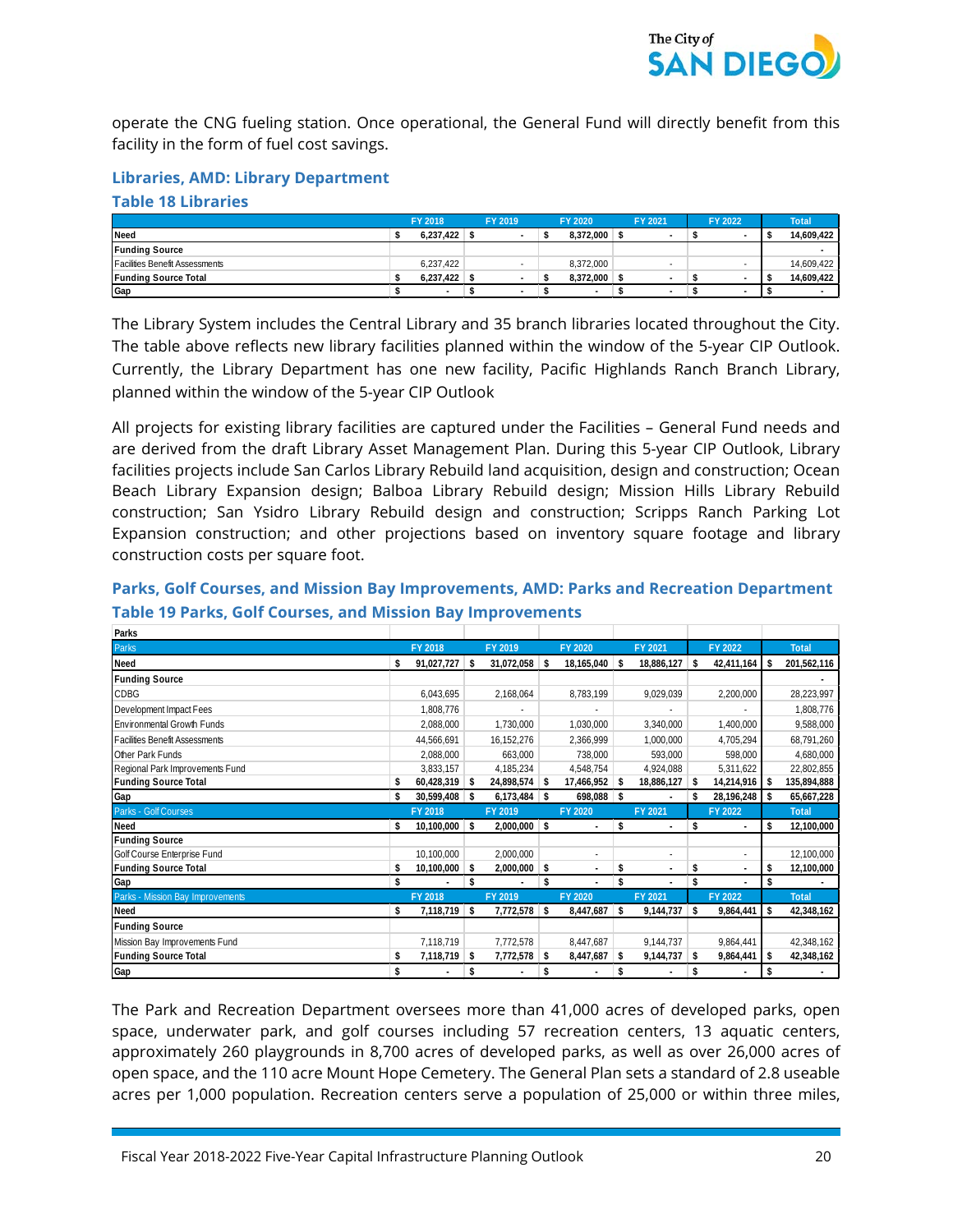

whichever is less. Certain improvements that expand a building or increase usage may be considered park equivalencies. Funding to begin developing a Park System Master Plan is included in the most recent Five-Year Financial Outlook and will take approximately three to four years to complete. The plan will begin to address park acreage deficits and associated costs not identified until FY 2020 with estimates projected over a 25‐year period.

Unfulfilled General Development Plans, Facilities Financing Plans, and incomplete condition assessments are sources not included to determine potential capital needs. Additionally, community requests could include items not required or are deferred capital needs in support of a specific upgrade within an existing park.

#### **Police Stations, AMD: Police Department**

#### **Table 20 Police Stations**

|                             | FY 2018 |  | FY 2019 | FY 2020 | FY 2021 | FY 2022 | Total <sup>1</sup> |
|-----------------------------|---------|--|---------|---------|---------|---------|--------------------|
| Need                        |         |  |         |         |         |         |                    |
| <b>Funding Source</b>       |         |  |         |         |         |         |                    |
| <b>Funding Source Total</b> |         |  |         |         |         |         |                    |
| Gap                         |         |  |         |         |         |         |                    |

The Police Department serves the community from ten area commands located throughout the City. Currently, the Police Department does not have any new facilities planned within the window of the 5-year CIP Outlook. All projects for existing police stations are captured under the Facilities – General Fund needs from the draft Police Asset Management Plan. During this 5-year CIP Outlook, existing Police facilities projects include Police Recruiting/Training feasibility study, design, and construction; Police Traffic Division feasibility study and design; Police Canine/SWAT building feasibility study; Police Headquarters Cogen Repower construction; Police Headquarters Elevator and Energy Management System feasibility study, design and construction; Police Headquarters rehabilitation design; Police Eastern Division expansion design; and Police Pistol Range Campus design and construction.

#### **Qualcomm Stadium, AMD: Real Estate Assets Table 21 Qualcomm Stadium**

|                              | FY 2018 | FY 2019    | FY 2020 | FY 2021    | FY 2022    | <b>Total</b> |
|------------------------------|---------|------------|---------|------------|------------|--------------|
| Need                         | 750.000 | 750.000    | 750.000 | 750.000    | 750.000    | 3,750,000    |
| <b>Funding Source</b>        |         |            |         |            |            |              |
| <b>QUALCOMM Stadium Fund</b> | 750,000 | 750.000 \$ | 750.000 | 750,000    | 750,000 \$ | 3,750,000    |
| <b>Funding Source Total</b>  | 750.000 | 750.000    | 750.000 | 750,000 \$ | 750.000    | 3,750,000    |
| Gap                          |         |            |         |            |            |              |

Qualcomm Stadium is a 70,500 seat multipurpose stadium that hosts the San Diego Chargers, San Diego State University Aztecs, annual Holiday and Poinsettia Bowls, plus concerts, international soccer games, major cultural events, and hosts over one million visitors every year. The 166-acre stadium site opened in 1967 now in its  $49<sup>th</sup>$  year of operation. The annual allocation provides for improvements, repairs or replacement, including the emergency back-up lighting system, training center HVAC and roof, parking lot, and stadium seating areas. The \$750,000 reflects the needed minimum annual investment to maintain the facility at its current condition. A 2011 facility condition assessment prepared by AECOM estimates the facility has \$79.5 million in deferred capital costs, which in present dollars is approximately \$85 million.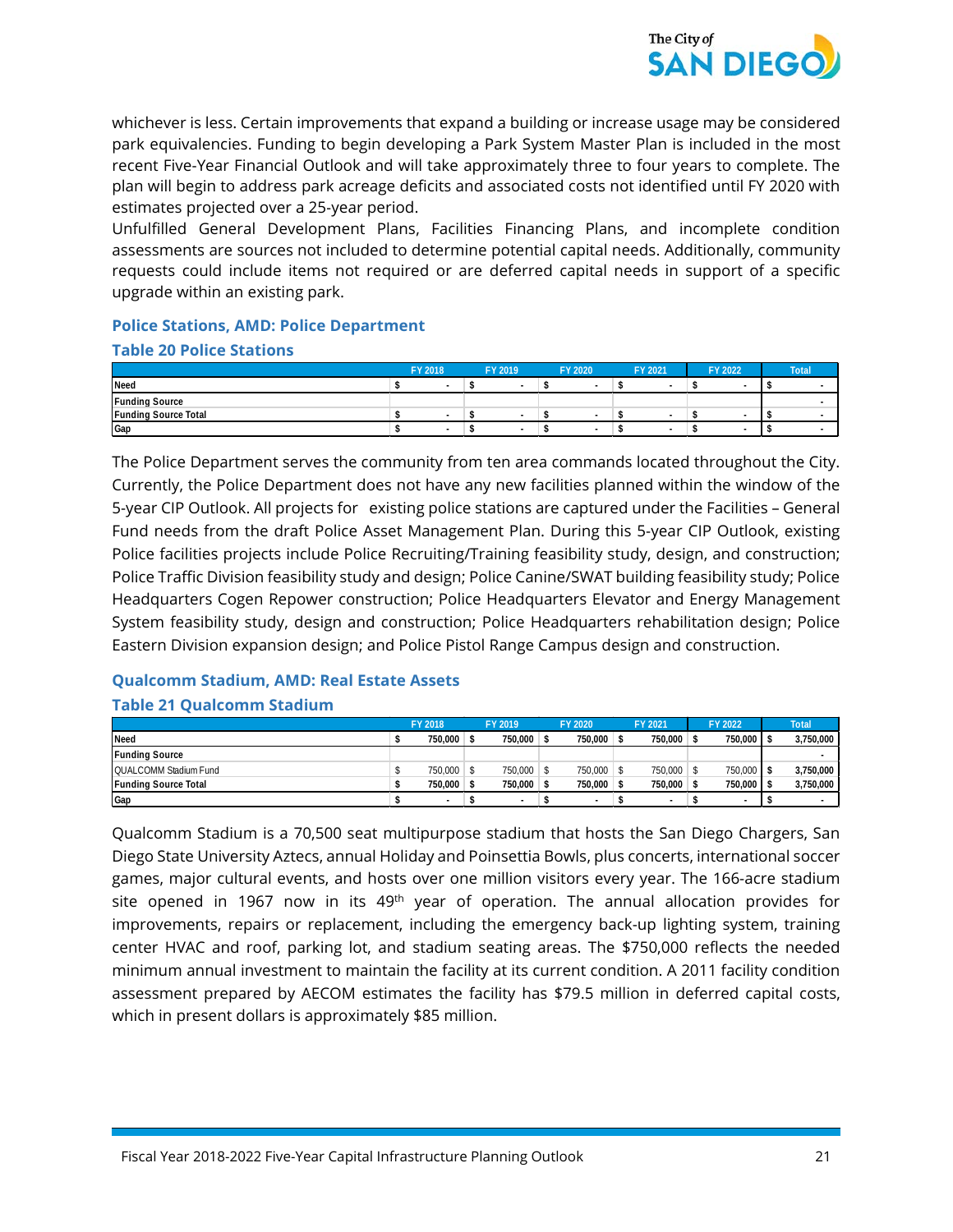

#### **Sidewalks, AMD: Transportation and Storm Water Department**

#### **Table 22 Sidewalks**

|                             | FY 2018    | FY 2019    | FY 2020    | FY 2021         | FY 2022       |     | <b>Total</b> |
|-----------------------------|------------|------------|------------|-----------------|---------------|-----|--------------|
| <b>Need</b>                 | 23,297,000 | 22,627,000 | 22,977,000 | $23,327,000$ \$ | 23,677,000    | - 5 | 115,905,000  |
| <b>Funding Source</b>       |            |            |            |                 |               |     |              |
| CDBG                        | $\sim$     | 4,284,443  | 715,426    | 1,105,141       | 1.516.780     |     | 7,621,790    |
| Development Impact Fees     | 1,600,000  | -          | $\sim$     | $\sim$          |               |     | 000,000,1    |
| <b>TransNetFunds</b>        | 2.000.000  | 000,000,1  | 1,000,000  | 1.000.000       | 1.000.000     |     | 6,000,000    |
| <b>Funding Source Total</b> | 3.600.000  | 5.284.443  | 1.715.426  | 2,105,141       | $2.516.780$ S |     | 15,221,790   |
| Gap                         | 19,697,000 | 17.342.557 | 21,261,574 | 21,221,859      | 21,160,220 \$ |     | 100,683,210  |

The Transportation & Storm Water Department has identified long-term goals of repair and replacement of all damaged sidewalks which fall under the City's maintenance responsibility by the end of Fiscal Year 2024. Additionally, the goal is to install 330,000 linear feet of new sidewalks by the end of FY 2027, which equates to 33,000 linear feet per year, pending availability of funding. This assumption will address the top 10 percent of projects on the City's current sidewalks needs list.

#### **Storm Water Infrastructure (Drainage), AMD: Transportation and Storm Water Department Table 23 Storm Water Infrastructure (Drainage)**

|                             | FY 2018    | FY 2019           | FY 2020    | FY 2021    | FY 2022        | <b>Total</b> |
|-----------------------------|------------|-------------------|------------|------------|----------------|--------------|
| Need                        | 85,587,844 | 84.950.697        | 67,749,083 | 89,524,711 | 111,033,998 \$ | 438,846,333  |
| <b>Funding Source</b>       |            |                   |            |            |                |              |
| Financing                   | 18,830,060 | 9,845,200         | 12,858,020 | 14,894,748 | 15,456,360     | 71,884,386   |
| Infrastructure Fund         | 7.905.393  | 7.545.013         | 7.195.102  | 9.420.416  | 6.497.251      | 38,563,174   |
| <b>Funding Source Total</b> | 26.735.452 | $17.390.213$ \ \$ | 20.053.122 | 24.315.164 | 21,953,611     | 110,447,560  |
| Gap                         | 58,852,392 | 67.560.485        | 47.695.962 | 65.209.548 | 89,080,388     | 328,398,773  |

The Transportation & Storm Water Department's long-term goal is to make a significant investment in the planning, design, and construction of storm water capital infrastructure facilities and is actively working to reduce costs by discussing with Regulatory Agencies ways to refine compliance regulations that address storm water quality issues. The projected capital needs will improve storm water discharge quality in compliance with storm water regulations as well as serve to reduce flood risk during rain events by replacing high risk assets, such as corrugated metal pipe.

The total storm water infrastructure need of approximately \$438 million over the next five years is approximately \$22 million higher than the \$416 million in storm water infrastructure needs identified in the FY 2017-2021 Five Year CIP Outlook. The increase in capital funding needs is primarily due to adjustments to the life-cycle of high risk storm drain pipes.

## **Streetlights, AMD: Transportation and Storm Water Department**

#### **Table 24 Street Lights**

|                       | FY 2018        | FY 2019    | FY 2020    | FY 2021    | FY 2022    | Total       |
|-----------------------|----------------|------------|------------|------------|------------|-------------|
| Need                  | 41.720.000     | 39.700.000 | 39.940.000 | 40.190.000 | 40.450.000 | 202,000,000 |
| <b>Funding Source</b> |                |            |            |            |            |             |
| TransNet Funds        | 100.000        | 100.000    | 100.000    | 100.000    | 100.000    | 500,000     |
| Funding Source Total  | $100.000$ \ \$ | 100.000    | 100.000    | 100,000    | 100.000    | 500,000     |
| Gap                   | 41.620.000 \$  | 39.600.000 | 39.840.000 | 40.090.000 | 40,350,000 | 201,500,000 |

The Transportation & Storm Water Department's long-term goal is to install 7,500 new streetlights by the end of FY 2027, which equates to 750 streetlights per year, 100 of which are installed annually through the Utilities Undergrounding Program. This is projected to result in the completion of the top 10 percent of identified needs over 10 years.

The Department's goal also includes the replacement of all 52 obsolete streetlight series circuits to meet modern electrical standards over the next 25 years, as well as replacing approximately 2,500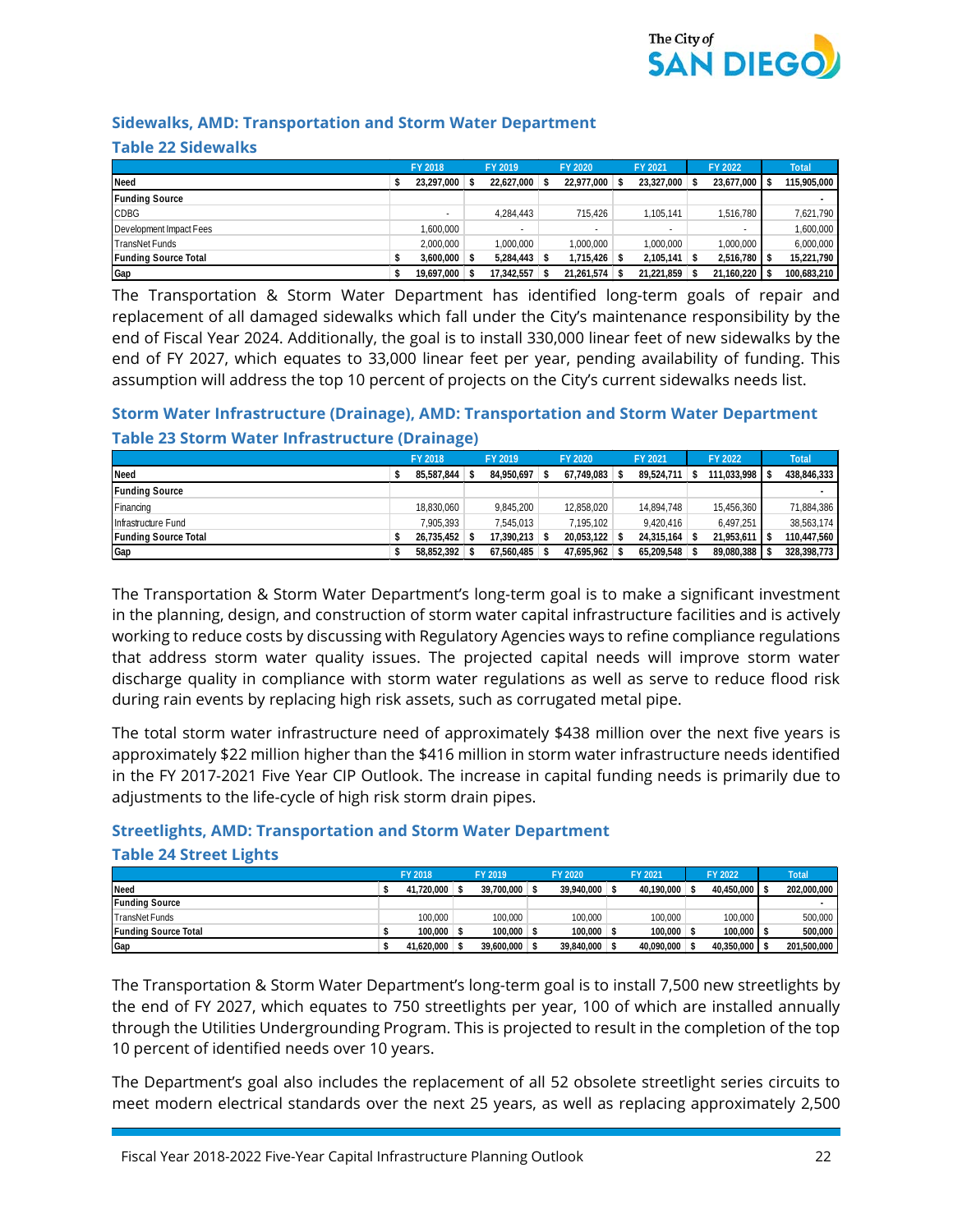

streetlight poles and fixtures per year, which represents the replacement of 5 percent of the City's total street light poles per fiscal year over a 20-year period.

#### **Street Improvements**

#### **AMD: Transportation and Storm Water Department**

#### **Table 25 Street Improvements**

| <b>Street and Roads - Modifications</b> |   | FY 2018    |    | FY 2019         |    | FY 2020    |    | FY 2021    |    | FY 2022    |     | <b>Total</b> |
|-----------------------------------------|---|------------|----|-----------------|----|------------|----|------------|----|------------|-----|--------------|
| Need                                    | S | 20,366,598 | Ŝ. | $14,425,000$ \$ |    | 25,729,000 | Ŝ. | 14,400,676 | -S | 8,640,000  | -S  | 83,561,274   |
| <b>Funding Source</b>                   |   |            |    |                 |    |            |    |            |    |            |     |              |
| Bus Stop Capital Improvement Fund       |   | 60,000     |    | 60,000          |    | 60,000     |    | 60,000     |    | 60,000     |     | 300,000      |
| <b>Facilities Benefit Assessments</b>   |   | 1,233,598  |    |                 |    | 17,409,000 |    | 6,020,676  |    |            |     | 24,663,274   |
| TransNet Funds                          |   | 9,800,000  |    | 6,100,000       |    | 1,100,000  |    | 1,100,000  |    | 1,100,000  |     | 19,200,000   |
| <b>Undergrounding Utilities Fund</b>    |   | 5,000,000  |    | 5,000,000       |    | 5,000,000  |    | 5,000,000  |    | 5,000,000  |     | 25,000,000   |
| <b>Funding Source Total</b>             | S | 16,093,598 | -S | $11,160,000$ \$ |    | 23,569,000 | S  | 12,180,676 | -S | 6,160,000  | -\$ | 69, 163, 274 |
| Gap                                     |   | 4,273,000  | \$ | 3,265,000       | -S | 2,160,000  |    | 2,220,000  |    | 2,480,000  | -S  | 14,398,000   |
| <b>Streets and Roads - Pavement</b>     |   | FY 2018    |    | FY 2019         |    | FY 2020    |    | FY 2021    |    | FY 2022    |     | <b>Total</b> |
| Need                                    | S | 45,900,000 | S  | 46,900,000      | -S | 46,900,000 | S  | 43,900,000 |    | 43,900,000 | -\$ | 227,500,000  |
| <b>Funding Source</b>                   |   |            |    |                 |    |            |    |            |    |            |     |              |
| Financing                               |   | 16,339,881 |    | 34.309.601      |    | 28,283,961 |    | 24,210,504 |    | 23,087,281 |     | 126,231,228  |
| Prior Year Continuing Appropriations    |   | 24,680,464 |    |                 |    |            |    |            |    |            |     | 24,680,464   |
| TransNet Funds                          |   | 2,879,655  |    | 10,590,399      |    | 16,616,039 |    | 17,689,496 |    | 18.812.719 |     | 66,588,308   |
| Trench Cut/Excavation Fee Fund          |   | 2,000,000  |    | 2,000,000       |    | 2,000,000  |    | 2,000,000  |    | 2,000,000  |     | 10,000,000   |
| <b>Funding Source Total</b>             |   | 45,900,000 | S. | 46,900,000      |    | 46,900,000 |    | 43,900,000 |    | 43,900,000 | -\$ | 227,500,000  |
| Gap                                     |   | ٠          | \$ |                 |    |            |    |            |    | ٠          |     |              |

The Transportation & Storm Water Department manages the City's roadway infrastructure of approximately 2,662 centerline miles of asphalt streets, 120 centerline miles of concrete streets, and 204 miles of paved alleys. The City recently completed the 2015/2016 condition assessment survey which showed an average OCI of 72. One of the Mayor's top initiatives is to repair 1,000 miles of City streets in five years or less. The City completed 322 miles of street repair in Fiscal Year 2016 and plans to repair more than 300 miles in Fiscal Year 2017 through asphalt overlay, slurry seal, and concrete street repairs.

The Department's long-term goal is to maintain an average pavement OCI of 70 ("Good") for the City's roadway network. The funding need includes the repair of asphalt streets, concrete streets, and paved alleys. Capital needs for street infrastructure do not include slurry sealing, which is funded by the Department's operational budget. The Department estimates it will take approximately 99 miles of asphalt overlay, concrete street reconstruction, as well as 250 miles of slurry seal per year, progressively increasing on an annual basis to 370 miles in Fiscal Year 2021, to maintain an OCI rating of 70. The following table displays the annual street repair mileage goals to maintain an average OCI of 70 as well as the required funding needed to support the plan.

|                            | <b>Street Repair Mileage Goals to Maintain OCI 70</b> |             |             |             |             |
|----------------------------|-------------------------------------------------------|-------------|-------------|-------------|-------------|
| <b>Activity</b>            | <b>FY18</b>                                           | <b>FY19</b> | <b>FY20</b> | <b>FY21</b> | <b>FY22</b> |
| Slurry Seal                | 250                                                   | 290         | 330         | 370         | 370         |
| Overlay                    | 91                                                    | 91          | 91          | 91          | 91          |
| <b>Concrete Streets</b>    | 5                                                     | 6           | 6           | 6           | 6           |
| Reconstruction             | ς                                                     | ς           | ς           |             |             |
| Total                      | 349                                                   | 390         | 430         | 468         | 468         |
| Required Funding (O&M/CIP) | \$70.9M                                               | \$75.9M     | \$79.9M     | \$80.9M     | \$80.9M     |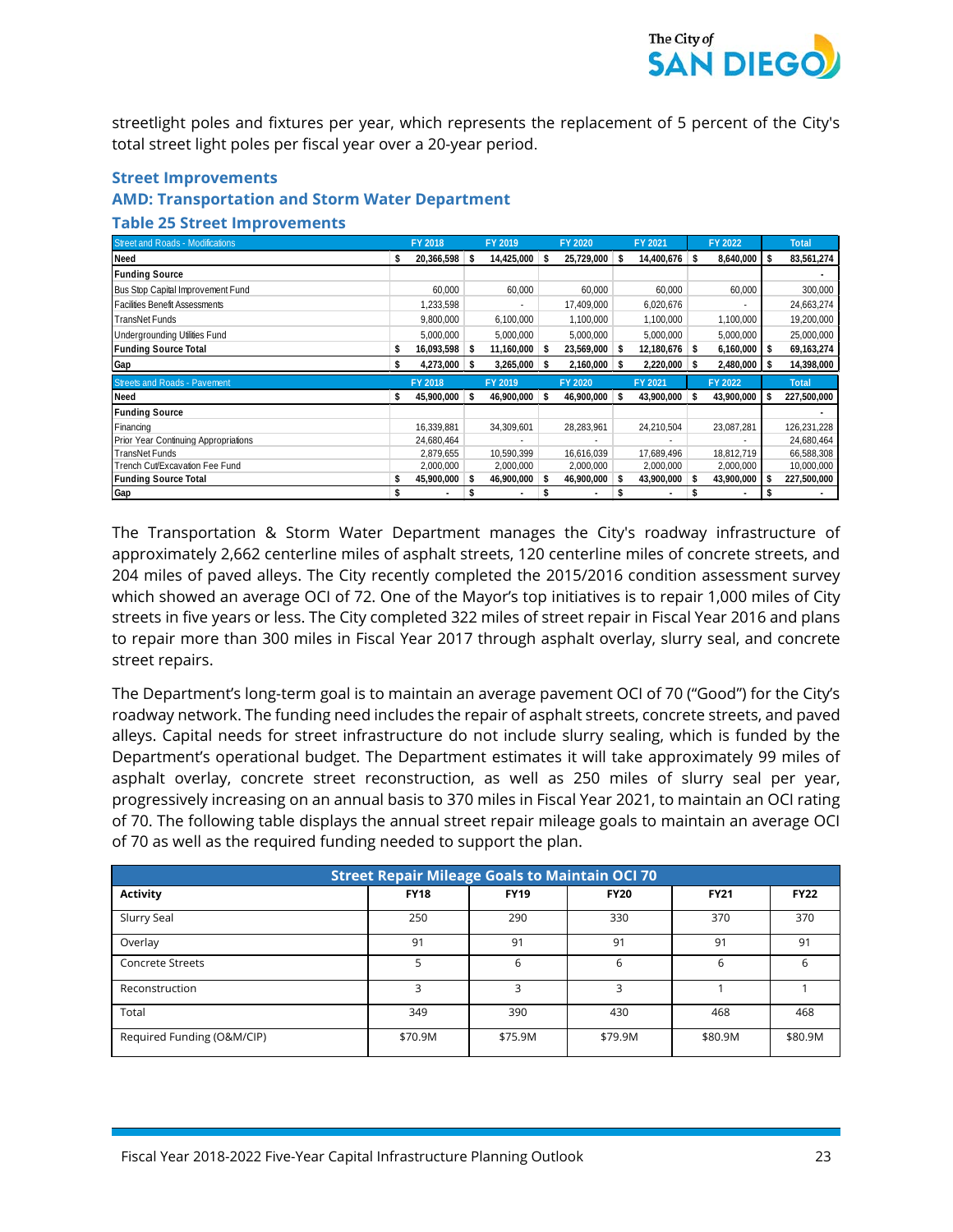

#### **Traffic Signals and Intelligent Transportation Systems (ITS) AMD: Transportation and Storm Water Department**

#### **Table 26 Traffic Signals and ITS**

|                             | FY 2018          | FY 2019      | FY 2020    | FY 2021        | FY 2022       | <b>Total</b> |
|-----------------------------|------------------|--------------|------------|----------------|---------------|--------------|
| Need                        | 21.246.453       | 27.510.000   | 28.080.000 | 28.490.000     | 28,990,000 \$ | 134,316,453  |
| <b>Funding Source</b>       |                  |              |            |                |               |              |
| Development Impact Fees     | 1.455.000        | -            |            |                |               | 1,455,000    |
| TransNet Funds              | 1.900.000        | .900.000     | 1.900.000  | 1.900.000      | .900.000      | 9,500,000    |
| <b>Funding Source Total</b> | $3.355.000$ \ \$ | 1.900.000 \$ | 1.900.000  | $1.900.000$ \$ | 1,900,000     | 10,955,000   |
| Gap                         | 17.891.453       | 25.610.000   | 26.180.000 | 26.590.000     | 27,090,000 \$ | 123,361,453  |

The Transportation & Storm Water Department completed a Traffic Signal Communication Master Plan which provides the framework of traffic signal needs. The level of service is to upgrade all traffic signals components and technology by FY 2022 and install all new signals on the current needs list by FY 2027.

#### Wastewater **FY 2018 FY 2019 FY 2020 FY 2021 FY 2022 Total Need \$ 109,323,684 \$ 88,259,461 \$ 85,662,667 \$ 57,936,840 \$ 55,455,488 \$ 396,638,140 Funding Source -** Sewer Funds 109,323,684 | 88,259,461 | 85,662,667 | 57,936,840 | 55,455,488 | 396,638,140 **Funding Source Total \$ 109,323,684 \$ 88,259,461 \$ 85,662,667 \$ 57,936,840 \$ 55,455,488 \$ 396,638,140 Gap \$ - \$ - \$ - \$ - \$ - \$ -** Water **FY 2018 FY 2019 FY 2020 FY 2021 FY 2022 Total Need \$ 129,092,308 \$ 109,365,148 \$ 107,811,158 \$ 77,761,684 \$ 103,070,475 \$ 527,100,774 Funding Source -** Facilities Benefit Assessments 1,693,000 1,693,000 1,693,000 1,693,000 1,693,000 1,693,000 1,693,000 1,693,000 1,693,000 1,693,000 1,693,000 1,693,000 1,693,000 1,693,000 1,693,000 1,693,000 1,693,000 1,693,000 1,693,000 1 Water Fund 5 127,399,308 \$ 109,365,148 \$ 107,811,158 \$ 77,761,684 \$ 103,070,475 **Funding Source Total \$ 129,092,308 \$ 109,365,148 \$ 107,811,158 \$ 77,761,684 \$ 103,070,475 \$ 527,100,774 Gap \$ - \$ - \$ - \$ - \$ - \$ -** Pure Water - Potable Reuse **FY 2018 FY 2019 FY 2020 FY 2021 FY 2022 Total Need \$ 74,112,023 \$ 100,813,739 \$ 584,718,693 \$ 402,988,012 \$ 5,506,313 \$ 1,168,138,780 Funding Source -** Sewer Funds 27,145,387 41,409,167 160,383,892 154,767,168 4,093,778 387,799,392 Water Fund \$ 46,966,635 \$ 59,404,573 \$ 424,334,801 \$ 248,220,844 \$ 1,412,535 \$ 780,339,388 **Funding Source Total \$ 74,112,023 \$ 100,813,739 \$ 584,718,693 \$ 402,988,012 \$ 5,506,313 \$ 1,168,138,780 Gap \$ - \$ - \$ - \$ - \$ - \$ -**

#### **Wastewater, Water Infrastructure and Pure Water, AMD: Public Utilities Department Table 27 Wastewater, Water Infrastructure and Pure Water - Potable Reuse**

The Public Utilities Department provides water, wastewater, and recycled water services to approximately 1.4 million water customers and 2.5 million wastewater customers within the San Diego region. The CIP supports the infrastructure for reliable water supply and wastewater collection and treatment. The Department has an on-going condition assessment program to include inspection of 40-60 miles of sewer mains per year. In order to keep up with the replacement of aging infrastructure, the City continues to replace approximately 45 sewer miles and approximately 35 water miles annually.

The water system extends over 404 square miles with historical demands of approximately 171 million gallons per day (mgd). This system includes 49 water pump stations, 29 treated water storage facilities, three water treatment plants, and over 3,000 miles of pipelines. The wastewater system consists of the Municipal (Muni) System and Metropolitan (Metro) System. The Muni System consists of approximately 3,000 miles of pipelines and 77 sewer pump stations and collects and conveys wastewater from residences and businesses. The Metro System consists of three wastewater treatment plants, one bio-solids processing facility, four pump stations, and two outfalls, and provides treatment and disposal services for the City and 12 other agencies and districts within a 450 square mile area. The recycled water system, which includes three pump stations and over 80 miles of purple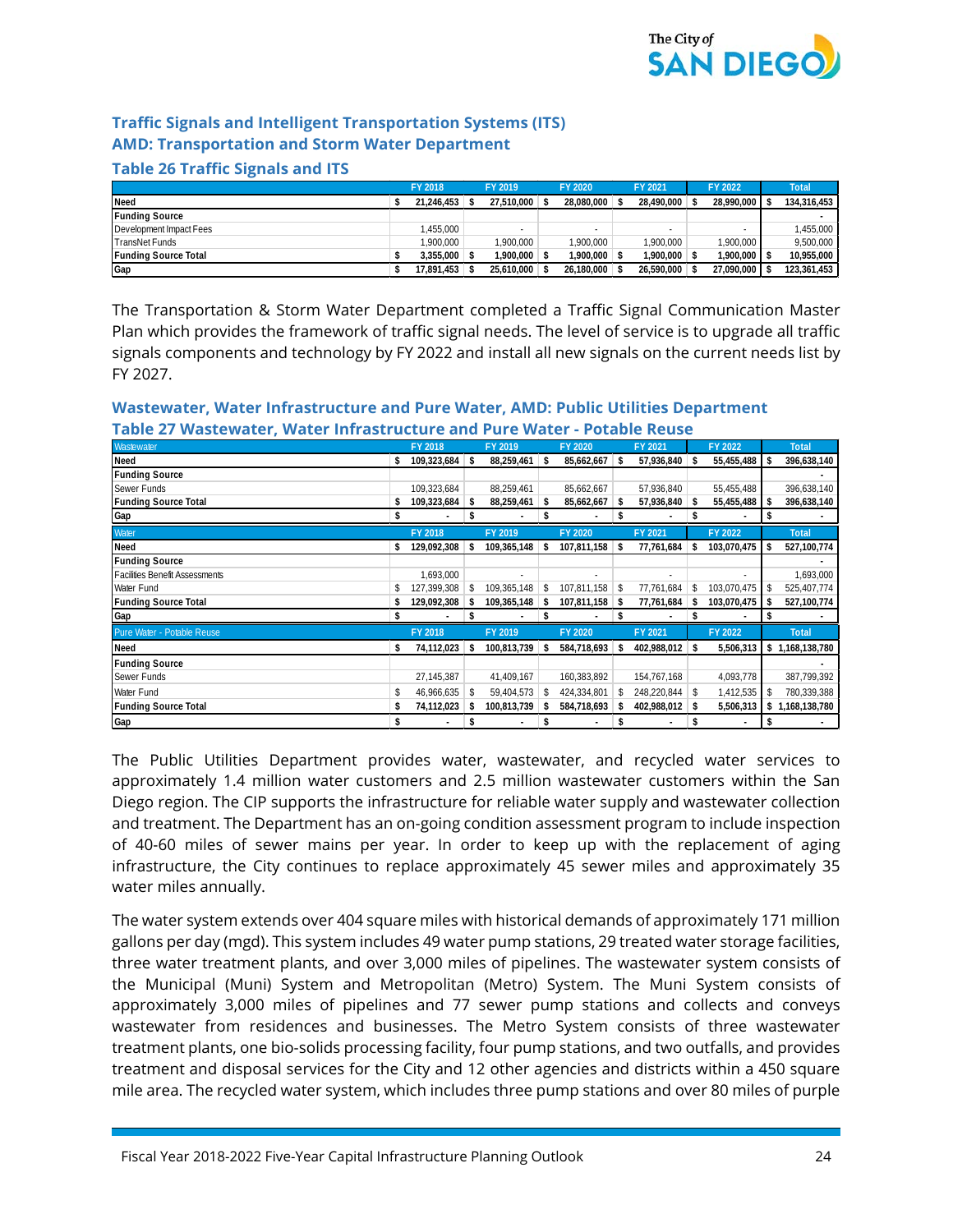

pipe delivering an annual average of over 10 mgd for irrigation, manufacturing, and other non-potable uses.

#### **Pure Water San Diego**

Pure Water San Diego is the City's phased, multi-year program that uses proven water purification technology to provide a safe, secure, and sustainable local water supply by turning recycled water into drinkable water through water purification technology. Pure Water San Diego also eliminates the need for approximately \$2 billion of upgrades to the Point Loma Wastewater Treatment Plant and associated facilities. The Five-Year CIP Outlook includes needs for continued design, construction, and completion of Phase 1 of the Pure Water Program. Phase 1 will provide 30 MGD of the Pure Water Program's total 83 MGD by 2035.

#### **CONCLUSION**

The CIP Outlook focuses on collecting, analyzing, and summarizing the currently known inventory of capital needs and forecast possible funding sources for these capital expenditures over the next five fiscal years. This effort continues the increased commitment to invest and allocate resources to address the City's current and future capital needs to maintain and develop the City's complex infrastructure systems. Providing adequate public infrastructure involves a continuous review of the City's capital needs.

In order to progressively support neighborhoods with reliable infrastructure, this report addresses the City's capital asset needs to provide a more comprehensive understanding of capital assets, their purpose, the need to preserve an asset's life cycle, and guide in preparing to renew or replace an asset and also planning to provide a determined missing asset. The continuation of creating or revising service level standards will shape future needs to meet the City's commitment to communities, user groups, visitors, local business, and other stakeholders.

Capital planning initiatives including CIP streamlining initiatives, updated prioritization policy, asset management, and organized outreach through City-recognized community organizations are important examples of the City proactively building a transparent and reasonable planning effort. Furthermore, the City's recently renewed efforts to assess the condition of its assets will provide thorough and cost-effective analyses of infrastructure conditions, assist in prioritizing projects, and help in developing funding plans for all infrastructure needs.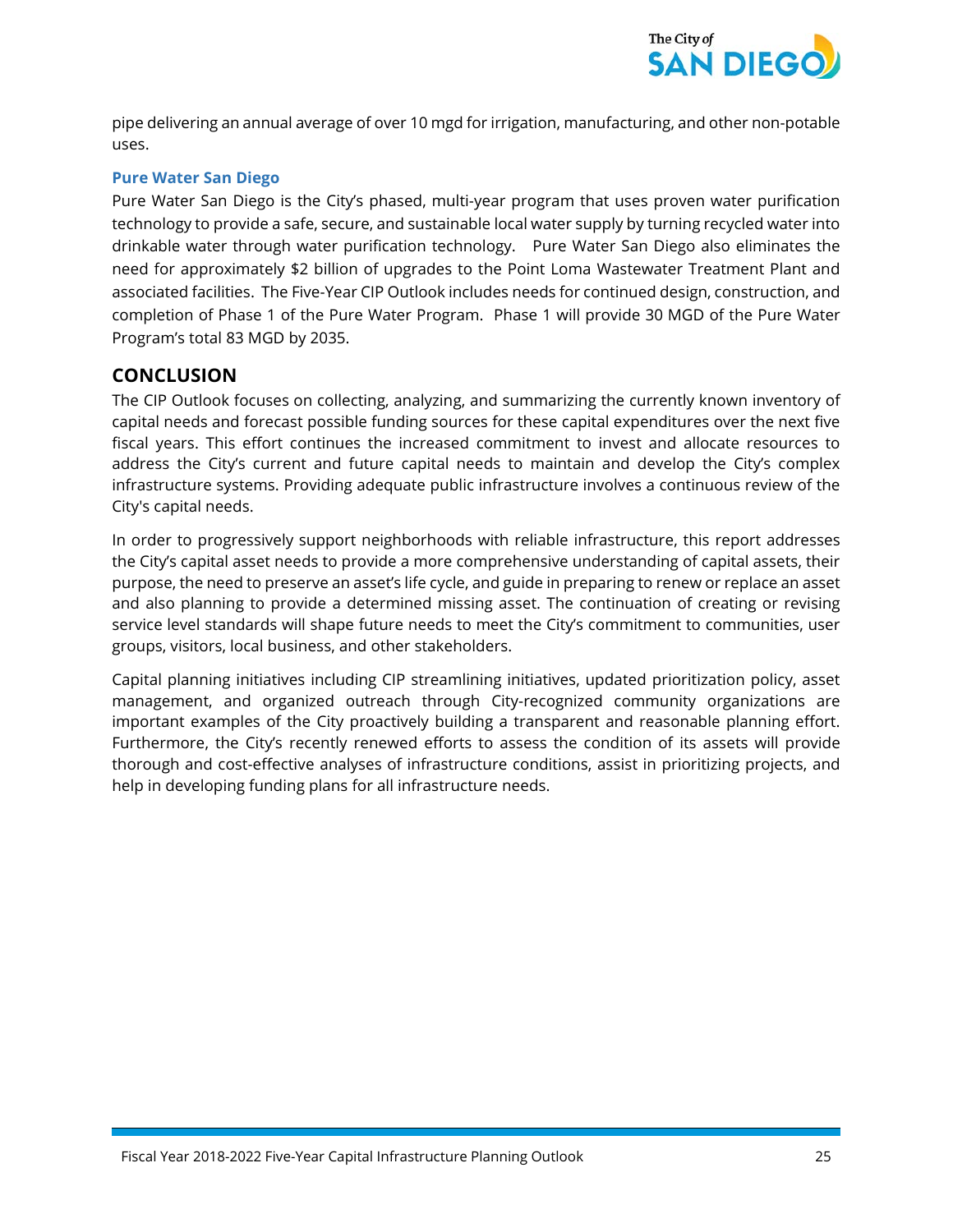

## **Appendix A: CIP Funding Source Projections**

| <b>Airport Funds</b>                     |    |                            |                                                   |                                |                                |          |                            |          |                             |
|------------------------------------------|----|----------------------------|---------------------------------------------------|--------------------------------|--------------------------------|----------|----------------------------|----------|-----------------------------|
|                                          |    | FY 2018                    | FY 2019                                           | FY 2020                        | FY 2021                        |          | FY 2022                    |          | <b>Total</b>                |
| Projected                                | \$ | $10,066,667$ \$            | 7,750,000 \$                                      | $4,500,000$ \$                 | 4,000,000 \$                   |          | $\overline{\phantom{a}}$   | \$       | 26,316,667                  |
| Airports                                 |    | 10,066,667                 | 7,750,000                                         | 4,500,000                      | 4,000,000                      |          | $\sim$                     |          | 26,316,667                  |
| <b>Bus Stop Capital Improvement Fund</b> |    |                            |                                                   |                                |                                |          |                            |          |                             |
|                                          |    | FY 2018                    | FY 2019                                           | FY 2020                        | FY 2021                        |          | FY 2022                    |          | <b>Total</b>                |
| Projected                                | \$ | $60.000$ \$                | 60,000                                            | \$<br>$60,000$ \$              | 60,000                         | <b>S</b> | 60,000                     | <b>S</b> | 300,000                     |
| Streets and Roads - Modifications        |    | 60,000                     | 60,000                                            | 60,000                         | 60,000                         |          | 60,000                     |          | 300,000                     |
| CDBG                                     |    |                            |                                                   |                                |                                |          |                            |          |                             |
|                                          |    | FY 2018                    | FY 2019                                           | FY 2020                        | FY 2021                        |          | FY 2022                    |          | <b>Total</b>                |
| Projected                                | \$ | 6,043,695                  | \$<br>7,025,000                                   | \$<br>$9,625,000$ \$           | 10,625,000                     | \$       | 4,125,000                  | -\$      | 37,443,695                  |
| ADA                                      |    |                            | 572,493                                           | 126,375                        | 490.820                        |          | 408,220                    |          | 1,597,908                   |
| Parks                                    |    | 6,043,695                  | 2,168,064                                         | 8,783,199                      | 9,029,039                      |          | 2,200,000                  |          | 28,223,997                  |
| Sidewalks                                |    |                            | 4,284,443                                         | 715,426                        | 1,105,141                      |          | 1,516,780                  |          | 7,621,790                   |
| Development Impact Fees                  |    |                            |                                                   |                                |                                |          |                            |          |                             |
|                                          |    | FY 2018                    | FY 2019                                           | FY 2020                        | FY 2021                        |          | FY 2022                    |          | <b>Total</b>                |
| Projected                                | \$ | 7,531,526 \$               | ÷                                                 | \$<br>$\blacksquare$           | \$<br>÷                        | \$       | $\overline{\phantom{a}}$   | \$       | 7,531,526                   |
| ADA                                      |    | 1,667,750                  | $\overline{\phantom{a}}$                          |                                |                                |          |                            |          | 1,667,750                   |
| Facilities                               |    | 1,000,000                  | $\overline{\phantom{a}}$                          |                                | ÷,                             |          | ÷.                         |          | 1,000,000                   |
| Parks                                    |    | 1,808,776                  | $\overline{\phantom{a}}$                          | $\sim$<br>÷.                   | ÷.<br>÷,                       |          | ÷.<br>$\sim$               |          | 1,808,776<br>1,600,000      |
| Sidewalks<br><b>Traffic Signals</b>      |    | 1,600,000<br>1,455,000     | $\tilde{\phantom{a}}$<br>$\overline{\phantom{a}}$ | ÷.                             | ÷,                             |          | $\sim$                     |          | 1,455,000                   |
|                                          |    |                            |                                                   |                                |                                |          |                            |          |                             |
| <b>Environmental Growth Funds</b>        |    |                            |                                                   | FY 2020                        | FY 2021                        |          | FY 2022                    |          |                             |
| Projected                                | \$ | FY 2018<br>$2,088,000$ \$  | FY 2019<br>$1,730,000$ \$                         | $1,030,000$ \$                 | $3,340,000$ \$                 |          | $1,400,000$ \$             |          | <b>Total</b><br>9,588,000   |
| Parks                                    |    | 2,088,000                  | 1,730,000                                         | 1,030,000                      | 3,340,000                      |          | 1,400,000                  |          | 9,588,000                   |
|                                          |    |                            |                                                   |                                |                                |          |                            |          |                             |
| <b>Facilities Benefit Assessments</b>    |    | FY 2018                    | FY 2019                                           | FY 2020                        | FY 2021                        |          | FY 2022                    |          |                             |
|                                          | \$ | 53,730,711 \$              | 19,444,920 \$                                     | $34,610,409$ \$                | $7,020,676$ \$                 |          | $4,705,294$ \$             |          | <b>Total</b><br>119,512,010 |
| Projected<br><b>Bike Facilities</b>      |    |                            | 1,431,468                                         |                                |                                |          |                            |          | 1,431,468                   |
| Fire Stations                            |    |                            | 1,861,176                                         | 6,462,410                      | $\blacksquare$                 |          | ÷.                         |          | 8,323,586                   |
| Libraries                                |    | 6,237,422                  |                                                   | 8,372,000                      |                                |          |                            |          | 14,609,422                  |
| Parks                                    |    | 44,566,691                 | 16,152,276                                        | 2,366,999                      | 1,000,000                      |          | 4,705,294                  |          | 68,791,260                  |
| Streets and Roads - Modifications        |    | 1,233,598                  |                                                   | 17,409,000                     | 6,020,676                      |          | ÷.                         |          | 24,663,274                  |
| Water                                    |    | 1,693,000                  | ÷.                                                |                                |                                |          | ÷.                         |          | 1,693,000                   |
| Financing                                |    |                            |                                                   |                                |                                |          |                            |          |                             |
|                                          |    | FY 2018                    | FY 2019                                           | FY 2020                        | FY 2021                        |          | FY 2022                    |          | <b>Total</b>                |
| Projected                                | s  | $54,000,000$ \$            | 54,000,000 \$                                     | $54,000,000$ \$                | $54,000,000$ \$                |          | 54,000,000 \$              |          | 270,000,000                 |
| Facilities                               |    | 18,830,060                 | 9,845,200                                         | 12,858,020                     | 14,894,748                     |          | 15,456,360                 |          | 71,884,386                  |
| Storm Water                              |    | 18,830,060                 | 9,845,200                                         | 12,858,020                     | 14,894,748                     |          | 15,456,360                 |          | 71,884,386                  |
| Streets and Roads - Pavement             |    | 16,339,881                 | 34,309,601                                        | 28,283,961                     | 24,210,504                     |          | 23,087,281                 |          | 126,231,228                 |
| Golf Course Enterprise Fund              |    |                            |                                                   |                                |                                |          |                            |          |                             |
|                                          |    | FY 2018                    | FY 2019                                           | FY 2020                        | FY 2021                        |          | FY 2022                    |          | <b>Total</b>                |
| Projected                                | \$ | $10,100,000$ \$            | $2,000,000$ \$                                    | $\overline{a}$                 | \$<br>$\overline{\phantom{a}}$ | \$       | $\overline{\phantom{a}}$   | \$       | 12,100,000                  |
| Parks                                    |    | 10,100,000                 | 2,000,000                                         | ä,                             | ÷,                             |          | $\sim$                     |          | 12,100,000                  |
| Grants                                   |    |                            |                                                   |                                |                                |          |                            |          |                             |
|                                          |    | FY 2018                    | FY 2019                                           | FY 2020                        | FY 2021                        |          | FY 2022                    |          | Total                       |
| Projected                                | \$ | $103,538,001$ \$           | $\overline{\phantom{a}}$                          | \$<br>$\overline{\phantom{a}}$ | \$<br>$\overline{\phantom{a}}$ | \$       |                            | \$       | 103,538,001                 |
| <b>Bridges</b>                           |    | 103,538,001                |                                                   |                                |                                |          |                            |          | 103,538,001                 |
| <b>Infrastructure Fund</b>               |    |                            |                                                   |                                |                                |          |                            |          |                             |
|                                          |    | FY 2018                    | FY 2019                                           | FY 2020                        | FY 2021                        |          | FY 2022                    |          | <b>Total</b>                |
| Projected<br>Facilities                  | \$ | 17,040,785 \$<br>7,905,393 | 15,090,026 \$<br>7,545,013                        | 14,390,204 \$<br>7,195,102     | 18,840,831 \$<br>9,420,416     |          | 12,994,502 \$<br>6,497,251 |          | 78,356,348<br>38,563,174    |
| Landfills                                |    | 1,230,000                  | ×.                                                | $\overline{\phantom{a}}$       |                                |          |                            |          | 1,230,000                   |
| Storm Water                              |    | 7,905,393                  | 7,545,013                                         | 7,195,102                      | 9,420,416                      |          | 6,497,251                  |          | 38,563,174                  |
| Mission Bay Improvements Fund            |    |                            |                                                   |                                |                                |          |                            |          |                             |
|                                          |    | FY 2018                    | FY 2019                                           | FY 2020                        | FY 2021                        |          | FY 2022                    |          | <b>Total</b>                |
| Projected                                | \$ | 7,118,719                  | \$<br>7,772,578                                   | \$<br>8,447,687                | \$<br>9,144,737                | \$       | 9,864,441                  | \$       | 42,348,162                  |
| Parks                                    |    | 7,118,719                  | 7,772,578                                         | 8,447,687                      | 9,144,737                      |          | 9,864,441                  |          | 42,348,162                  |
| Other Park Funds                         |    |                            |                                                   |                                |                                |          |                            |          |                             |
|                                          |    | FY 2018                    | FY 2019                                           | FY 2020                        | FY 2021                        |          | FY 2022                    |          | <b>Total</b>                |
| Projected                                | \$ | $2,088,000$ \$             | $663,000$ \$                                      | $738,000$ \$                   | 593,000 \$                     |          | 598,000 \$                 |          | 4,680,000                   |
| Parks                                    |    | 2,088,000                  | 663,000                                           | 738,000                        | 593,000                        |          | 598,000                    |          | 4,680,000                   |
|                                          |    |                            |                                                   |                                |                                |          |                            |          |                             |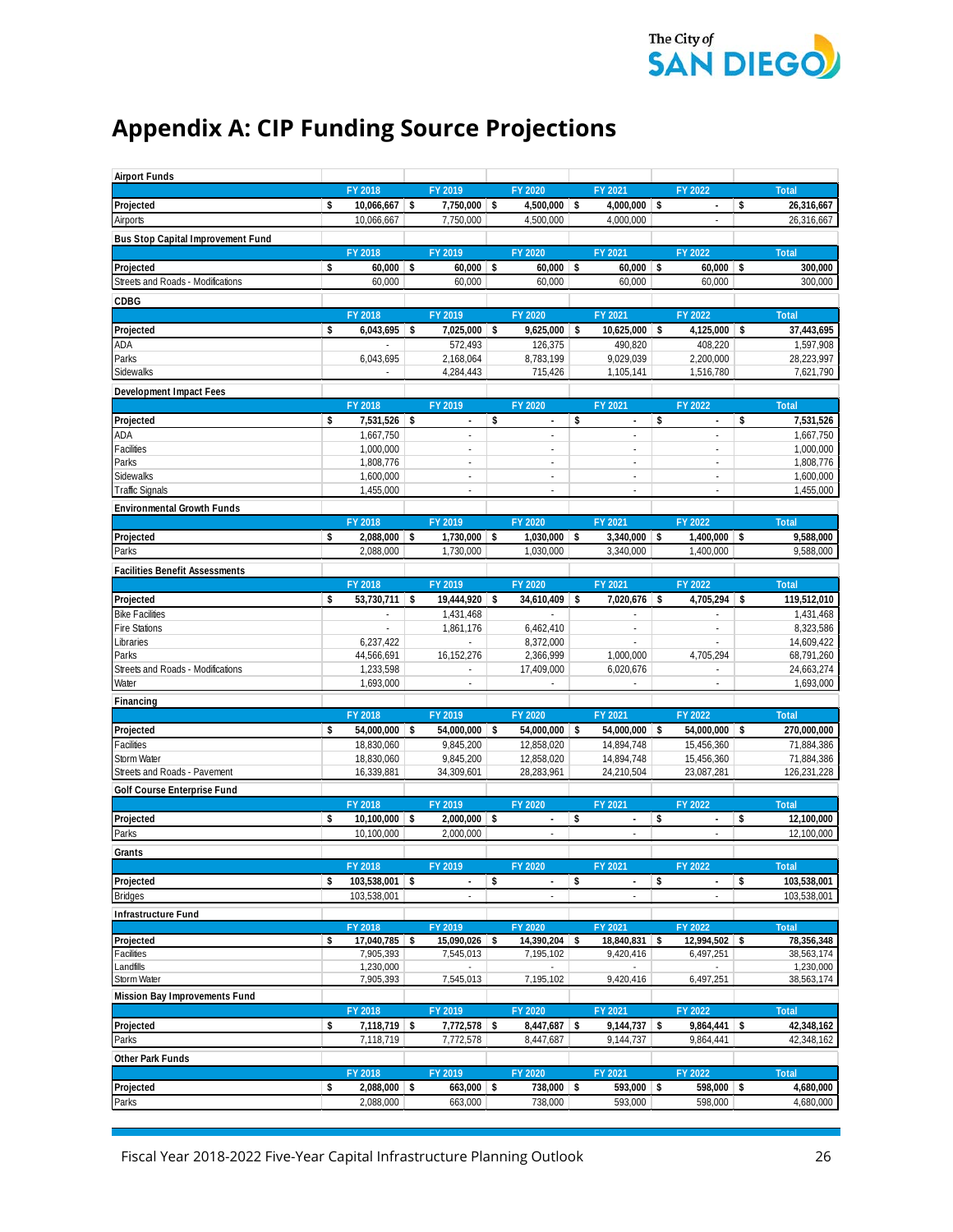

| <b>Prior Year Continuing Appropriations</b> |    |                           |                           |                            |                                |    |                          |                            |
|---------------------------------------------|----|---------------------------|---------------------------|----------------------------|--------------------------------|----|--------------------------|----------------------------|
|                                             |    | FY 2018                   | FY 2019                   | FY 2020                    | FY 2021                        |    | FY 2022                  | <b>Total</b>               |
| Projected                                   | s. | 24,680,464 \$             | $\blacksquare$            | \$<br>$\blacksquare$       | \$<br>$\overline{\phantom{a}}$ | \$ | $\blacksquare$           | \$<br>24,680,464           |
| Streets and Roads - Pavement                |    | 24,680,464                |                           |                            |                                |    |                          | 24,680,464                 |
| QUALCOMM Stadium Fund                       |    |                           |                           |                            |                                |    |                          |                            |
|                                             |    | FY 2018                   | FY 2019                   | FY 2020                    | FY 2021                        |    | FY 2022                  | <b>Total</b>               |
| Projected                                   | s. | 750,000 \$                | 750,000 \$                | 750,000 \$                 | 750,000 \$                     |    | 750,000 \$               | 3,750,000                  |
| <b>QUALCOMM Stadium</b>                     |    | 750,000                   | 750,000                   | 750,000                    | 750,000                        |    | 750,000                  | 3,750,000                  |
| Refuse Disposal Fund                        |    |                           |                           |                            |                                |    |                          |                            |
|                                             |    | FY 2018                   | FY 2019                   | FY 2020                    | FY 2021                        |    | FY 2022                  | <b>Total</b>               |
| Projected                                   | s. | $13,000,000$ \$           | $4,300,000$ \$            | $3,200,000$ \$             | $3,200,000$ \$                 |    | $3,200,000$ \$           | 26,900,000                 |
| Landfills                                   |    | 13,000,000                | 4,300,000                 | 3,200,000                  | 3,200,000                      |    | 3,200,000                | 26,900,000                 |
| Regional Park Improvements Fund             |    |                           |                           |                            |                                |    |                          |                            |
|                                             |    | FY 2018                   | FY 2019                   | FY 2020                    | FY 2021                        |    | FY 2022                  | <b>Total</b>               |
| Projected                                   | \$ | $3,833,157$ \$            | $4,185,234$ \$            | $4,548,754$ \$             | $4,924,088$ \$                 |    | $5,311,622$ \$           | 22,802,855                 |
| Parks                                       |    | 3,833,157                 | 4,185,234                 | 4,548,754                  | 4,924,088                      |    | 5,311,622                | 22,802,855                 |
| Sewer Funds                                 |    |                           |                           |                            |                                |    |                          |                            |
|                                             |    | FY 2018                   | FY 2019                   | FY 2020                    | FY 2021                        |    | FY 2022                  | <b>Total</b>               |
| Projected                                   | \$ | 136,469,071 \$            | 129,668,628 \$            | 246,046,559 \$             | 212,704,008 \$                 |    | 59,549,267 \$            | 784,437,532                |
| Pure Water - Potable Reuse                  |    | 27,145,387                | 41,409,167                | 160,383,892                | 154,767,168                    |    | 4,093,778                | 387,799,392                |
| Wastewater                                  |    | 109,323,684               | 88,259,461                | 85,662,667                 | 57,936,840                     |    | 55,455,488               | 396,638,140                |
| <b>TransNet Funds</b>                       |    |                           |                           |                            |                                |    |                          |                            |
|                                             |    | FY 2018                   | FY 2019                   | FY 2020                    | FY 2021                        |    | FY 2022                  | <b>Total</b>               |
| Projected                                   | Ŝ. | 19,964,655                | \$<br>20,940,399          | \$<br>$21,966,039$ \$      | 23,039,496                     | S. | $24,162,719$ \$          | 110,073,308                |
| <b>Bike Facilities</b>                      |    | 785,000                   | 750,000                   | 750,000                    | 750,000                        |    | 750,000                  | 3,785,000                  |
| <b>Bridges</b>                              |    | 2,500,000                 | 500,000                   | 500,000                    | 500,000                        |    | 500,000                  | 4,500,000                  |
| Sidewalks                                   |    | 2,000,000                 |                           | 1,000,000                  | 1,000,000                      |    |                          | 6,000,000                  |
| Streetlights                                |    |                           | 1,000,000                 |                            |                                |    | 1,000,000                |                            |
|                                             |    | 100,000                   | 100,000                   | 100,000                    | 100,000                        |    | 100,000                  | 500,000                    |
| Streets and Roads - Modifications           |    | 9,800,000                 | 6,100,000                 | 1,100,000                  | 1,100,000                      |    | 1,100,000                | 19,200,000                 |
| Streets and Roads - Pavement                |    | 2,879,655                 | 10,590,399                | 16,616,039                 | 17,689,496                     |    | 18,812,719               | 66,588,308                 |
| Traffic Signals and ITS                     |    | 1,900,000                 | 1,900,000                 | 1,900,000                  | 1,900,000                      |    | 1,900,000                | 9,500,000                  |
| <b>Trench Cut/Excavation Fee Fund</b>       |    |                           |                           |                            |                                |    |                          |                            |
|                                             |    | FY 2018                   | FY 2019                   | FY 2020                    | FY 2021                        |    | FY 2022                  | <b>Total</b>               |
| Projected                                   | \$ | $2,000,000$ \$            | $2,000,000$ \$            | $2,000,000$ \$             | $2,000,000$ \$                 |    | $2,000,000$ \$           | 10,000,000                 |
| Streets and Roads - Pavement                |    | 2,000,000                 | 2,000,000                 | 2,000,000                  | 2,000,000                      |    | 2,000,000                | 10,000,000                 |
| <b>Undergrounding Utilities Fund</b>        |    |                           |                           |                            |                                |    |                          |                            |
|                                             |    | FY 2018                   | FY 2019                   | FY 2020                    | FY 2021                        |    | FY 2022                  | <b>Total</b>               |
| Projected                                   | \$ | $5,000,000$ \$            | $5,000,000$ \$            | $5,000,000$ \$             | $5,000,000$ \$                 |    | $5,000,000$ \$           | 25,000,000                 |
| Streets and Roads - Modifications           |    | 5.000.000                 | 5,000,000                 | 5,000,000                  | 5,000,000                      |    | 5,000,000                | 25,000,000                 |
| <b>Water Fund</b>                           |    |                           |                           |                            |                                |    |                          |                            |
|                                             |    | FY 2018                   | FY 2019                   | FY 2020                    | FY 2021                        |    | FY 2022                  | <b>Total</b>               |
| Projected                                   | \$ | $174,365,944$ \$          | 168,769,720 \$            | 532,145,959 \$             | 325,982,528 \$                 |    | 104,483,010 \$           | 1,305,747,162              |
| Pure Water - Potable Reuse<br>Water         |    | 46,966,635<br>127,399,308 | 59,404,573<br>109,365,148 | 424,334,801<br>107,811,158 | 248,220,844<br>77,761,684      |    | 1,412,535<br>103,070,475 | 780,339,388<br>525,407,774 |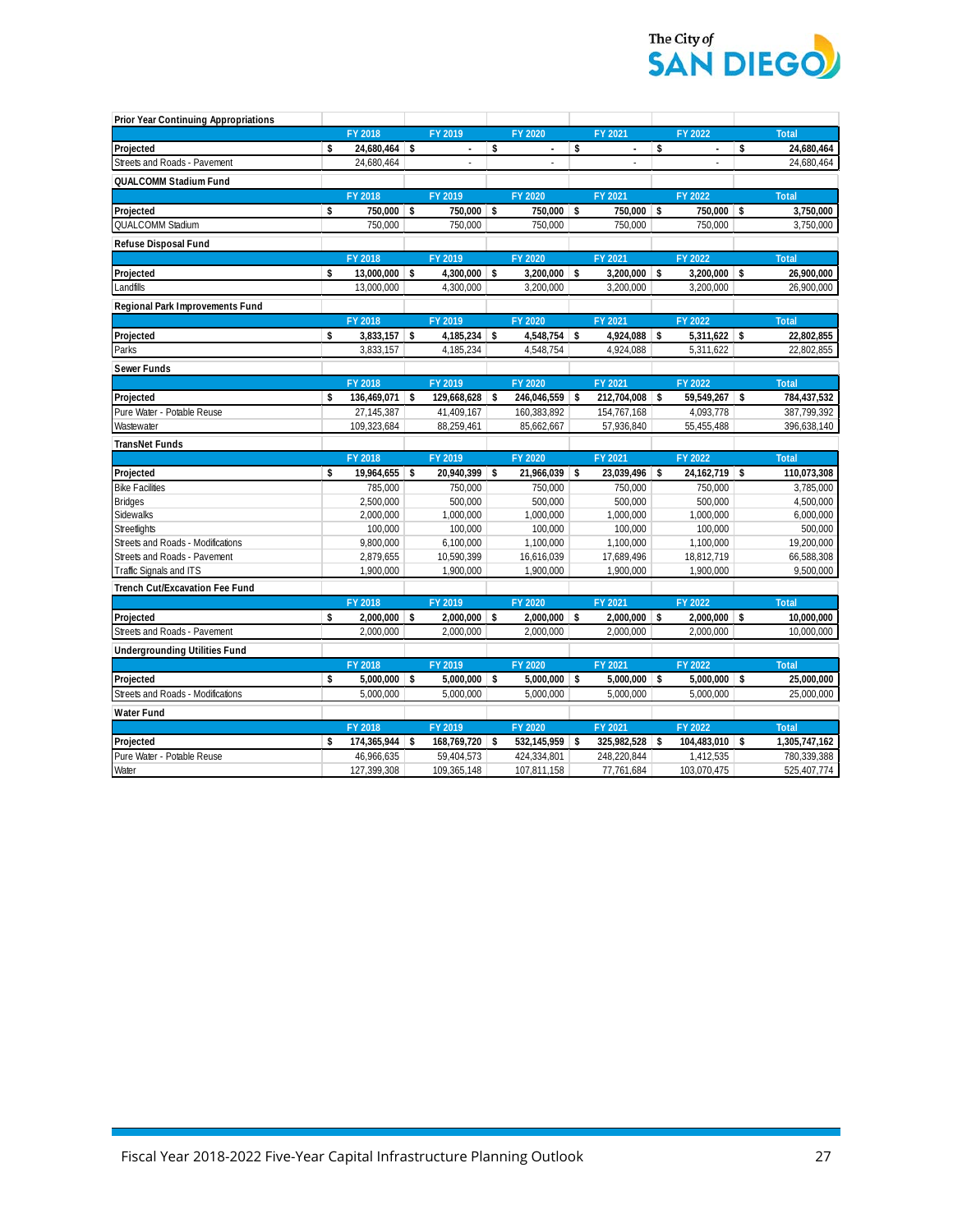

## **Appendix B: Summary of Capital Needs, Funding and Fiscal Gap**

| <b>ADA</b>                                                    |                    |                          |     |                          |            |                          |     |                          |    |                          |                          |
|---------------------------------------------------------------|--------------------|--------------------------|-----|--------------------------|------------|--------------------------|-----|--------------------------|----|--------------------------|--------------------------|
|                                                               |                    | FY 2018                  |     | FY 2019                  |            | FY 2020                  |     | FY 2021                  |    | FY 2022                  | <b>Total</b>             |
| Need                                                          | \$                 | 11,055,000               | -\$ | $9,000,000$ \$           |            | $9,000,000$ \$           |     | $9,000,000$ \$           |    | 9,000,000                | \$<br>47,055,000         |
| <b>Funding Source</b>                                         |                    |                          |     |                          |            |                          |     |                          |    |                          |                          |
| CDBG                                                          |                    |                          |     | 572,493                  |            | 126,375                  |     | 490,820                  |    | 408,220                  | 1,597,908                |
| Development Impact Fees                                       |                    | 1,667,750                |     |                          |            |                          |     |                          |    |                          | 1,667,750                |
| <b>Funding Source Total</b>                                   | \$                 | $1,667,750$ \$           |     | $572,493$ \$             |            | $126,375$ \$             |     | 490,820 \$               |    | 408,220                  | \$<br>3,265,658          |
| Gap                                                           | $\mathbf{\hat{s}}$ | 9,387,250                | \$  | 8,427,507                | \$         | 8,873,625 \$             |     | 8,509,180                | \$ | 8,591,780                | \$<br>43,789,342         |
| Airports                                                      |                    |                          |     |                          |            |                          |     |                          |    |                          |                          |
|                                                               |                    | FY 2018                  |     | FY 2019                  |            | FY 2020                  |     | FY 2021                  |    | FY 2022                  | <b>Total</b>             |
| Need                                                          | \$                 | 10,066,667               | \$  | 7,750,000 \$             |            | $4,500,000$ \$           |     | $4,000,000$ \$           |    | $\overline{a}$           | \$<br>26,316,667         |
| <b>Funding Source</b>                                         |                    |                          |     |                          |            |                          |     |                          |    |                          | $\overline{\phantom{a}}$ |
| Airport Funds                                                 |                    | 10,066,667               |     | 7,750,000                |            | 4,500,000                |     | 4,000,000                |    | $\bar{a}$                | 26,316,667               |
| <b>Funding Source Total</b>                                   | \$                 | 10,066,667               | \$  | 7,750,000                | -\$        | 4,500,000                | \$  | 4,000,000                | \$ | $\blacksquare$           | \$<br>26,316,667         |
| Gap                                                           | \$                 |                          | \$  |                          | \$         |                          | \$  |                          | \$ |                          | \$                       |
| <b>Bike Facilities</b>                                        |                    |                          |     |                          |            |                          |     |                          |    |                          |                          |
|                                                               |                    | FY 2018                  |     | FY 2019                  |            | FY 2020                  |     | FY 2021                  |    | FY 2022                  | <b>Total</b>             |
| Need                                                          | \$                 | 17,645,000               | \$  | 45,040,037               | $\vert$ \$ | $19,426,010$ \$          |     | 18,680,000               | S, | 19,050,000               | \$<br>119,841,047        |
| <b>Funding Source</b>                                         |                    |                          |     |                          |            |                          |     |                          |    |                          |                          |
| <b>Facilities Benefit Assessments</b>                         |                    |                          |     | 1,431,468                |            |                          |     |                          |    |                          | 1,431,468                |
| TransNet Funds                                                |                    | 785,000                  |     | 750,000                  |            | 750.000                  |     | 750,000                  |    | 750,000                  | 3,785,000                |
| <b>Funding Source Total</b>                                   | \$                 | 785,000 \$               |     | $2,181,468$ \$           |            | 750,000 \$               |     | 750,000 \$               |    | 750,000                  | \$<br>5,216,468          |
| Gap                                                           | \$                 | 16,860,000               | \$  | 42,858,569               | $\vert$ \$ | 18,676,010 \$            |     | 17,930,000               | \$ | 18,300,000               | \$<br>114,624,579        |
| <b>Bridges</b>                                                |                    |                          |     |                          |            |                          |     |                          |    |                          |                          |
|                                                               |                    | FY 2018                  |     | FY 2019                  |            | FY 2020                  |     | FY 2021                  |    | FY 2022                  | <b>Total</b>             |
| Need                                                          | \$                 | 149,389,442              | \$  | 6,742,000                | -S         | 29,357,000 \$            |     | 8,454,000                | \$ | 8,454,000                | \$<br>202,396,442        |
| <b>Funding Source</b>                                         |                    |                          |     |                          |            |                          |     |                          |    |                          |                          |
| Grants                                                        |                    | 103,538,001              |     |                          |            | ÷,                       |     | ä,                       |    |                          | 103,538,001              |
| TransNet Funds                                                |                    | 2,500,000                |     | 500,000                  |            | 500,000                  |     | 500,000                  |    | 500,000                  | 4,500,000                |
| <b>Funding Source Total</b>                                   | s                  | 106,038,001              | -\$ | 500,000                  | -S         | 500,000                  | \$  | $500,000$ \$             |    | 500,000                  | \$<br>108,038,001        |
| Gap                                                           | \$                 | 43,351,441               | \$  | 6,242,000                | \$         | 28,857,000               | \$  | 7,954,000                | \$ | 7,954,000                | \$<br>94,358,441         |
| <b>Facilities</b>                                             |                    |                          |     |                          |            |                          |     |                          |    |                          |                          |
|                                                               |                    | FY 2018                  |     | FY 2019                  |            | FY 2020                  |     | FY 2021                  |    | FY 2022                  | <b>Total</b>             |
| Need                                                          | s                  | 41,475,000 \$            |     | $35,750,000$ \$          |            | 35,750,000 \$            |     | 48,812,000 \$            |    | 72,430,000               | \$<br>234,217,000        |
| <b>Funding Source</b>                                         |                    |                          |     |                          |            |                          |     |                          |    |                          |                          |
| Development Impact Fees                                       |                    | 1,000,000                |     |                          |            |                          |     |                          |    |                          | 1,000,000                |
| <b>Financing</b>                                              |                    | 18,830,060               |     | 9,845,200                |            | 12,858,020               |     | 14,894,748               |    | 15,456,360               | 71,884,386               |
| Infrastructure Fund                                           |                    | 7,905,393                |     | 7,545,013                |            | 7,195,102                |     | 9,420,416                |    | 6,497,251                | 38,563,174               |
| <b>Funding Source Total</b>                                   | s                  | 27,735,452               | -\$ | $17,390,213$ \$          |            | 20,053,122 \$            |     | $24,315,164$ \$          |    | 21,953,611               | \$<br>111,447,560        |
| Gap                                                           | Ŝ.                 | 13,739,548               | \$  | 18,359,788               | ∣\$        | 15,696,879 \$            |     | 24,496,837               | \$ | 50,476,390               | \$<br>122,769,440        |
| <b>Fire Stations</b>                                          |                    |                          |     |                          |            |                          |     |                          |    |                          |                          |
|                                                               |                    | FY 2018                  |     | FY 2019                  |            | FY 2020                  |     | FY 2021                  |    | FY 2022                  | <b>Total</b>             |
| Need                                                          | \$                 | ÷,                       | \$  | $1,861,176$ \$           |            | $6,462,410$ \$           |     | $\blacksquare$           | \$ | 58,160,265               | \$<br>66,483,851         |
| <b>Funding Source</b>                                         |                    |                          |     |                          |            |                          |     |                          |    |                          |                          |
| Facilities Benefit Assessments                                |                    |                          |     | 1,861,176                |            | 6,462,410                |     |                          |    |                          | 8,323,586                |
| <b>Funding Source Total</b>                                   | \$                 | $\overline{\phantom{a}}$ | \$  | $1,861,176$ \$           |            | $6,462,410$ \$           |     | $\blacksquare$           | \$ | $\overline{\phantom{a}}$ | \$<br>8,323,586          |
| Gap                                                           | s                  |                          | \$  |                          | -\$        |                          | \$  |                          | \$ | 58,160,265               | 58,160,265               |
| Landfills                                                     |                    |                          |     |                          |            |                          |     |                          |    |                          |                          |
|                                                               |                    | FY 2018                  |     | FY 2019                  |            | FY 2020                  |     | FY 2021                  |    | FY 2022                  | <b>Total</b>             |
| Need                                                          | \$                 | 14,230,000 \$            |     | $4,300,000$ \$           |            | $3,200,000$ \$           |     | $3,200,000$ \$           |    | 3,200,000                | \$<br>28,130,000         |
| <b>Funding Source</b>                                         |                    |                          |     |                          |            |                          |     |                          |    |                          |                          |
| Infrastructure Fund                                           |                    | 1,230,000                |     | ÷,                       |            | L,                       |     | ÷.                       |    |                          | 1,230,000                |
| Refuse Disposal Fund                                          |                    | 13,000,000               |     | 4,300,000                |            | 3,200,000                |     | 3,200,000                |    | 3,200,000                | 26,900,000               |
| <b>Funding Source Total</b>                                   | s                  | 14,230,000               | \$  | 4,300,000                | s,         | 3,200,000                | -\$ | 3,200,000                | \$ | 3,200,000                | \$<br>28,130,000         |
| Gap                                                           | \$                 | $\overline{\phantom{a}}$ | \$  | $\blacksquare$           | \$         | $\overline{\phantom{a}}$ | \$  | $\overline{\phantom{a}}$ | \$ |                          | \$                       |
| Libraries                                                     |                    |                          |     |                          |            |                          |     |                          |    |                          |                          |
|                                                               |                    | FY 2018                  |     | FY 2019                  |            | FY 2020                  |     | FY 2021                  |    | FY 2022                  | <b>Total</b>             |
|                                                               | \$                 |                          |     |                          | \$         | 8,372,000 \$             |     |                          | \$ | $\blacksquare$           | \$                       |
| Need                                                          |                    | $6,237,422$ \$           |     | $\overline{\phantom{a}}$ |            |                          |     | $\overline{\phantom{a}}$ |    |                          | 14,609,422               |
| <b>Funding Source</b>                                         |                    |                          |     |                          |            |                          |     |                          |    |                          |                          |
| Facilities Benefit Assessments<br><b>Funding Source Total</b> | \$                 | 6,237,422                |     | $\overline{\phantom{a}}$ | \$         | 8,372,000                |     |                          | \$ | $\overline{\phantom{a}}$ | \$<br>14,609,422         |
|                                                               | \$                 | $6,237,422$ \$           | \$  |                          | \$         | $8,372,000$ \$           | \$  | $\overline{\phantom{a}}$ | \$ |                          | \$<br>14,609,422         |
| Gap                                                           |                    |                          |     |                          |            |                          |     |                          |    |                          |                          |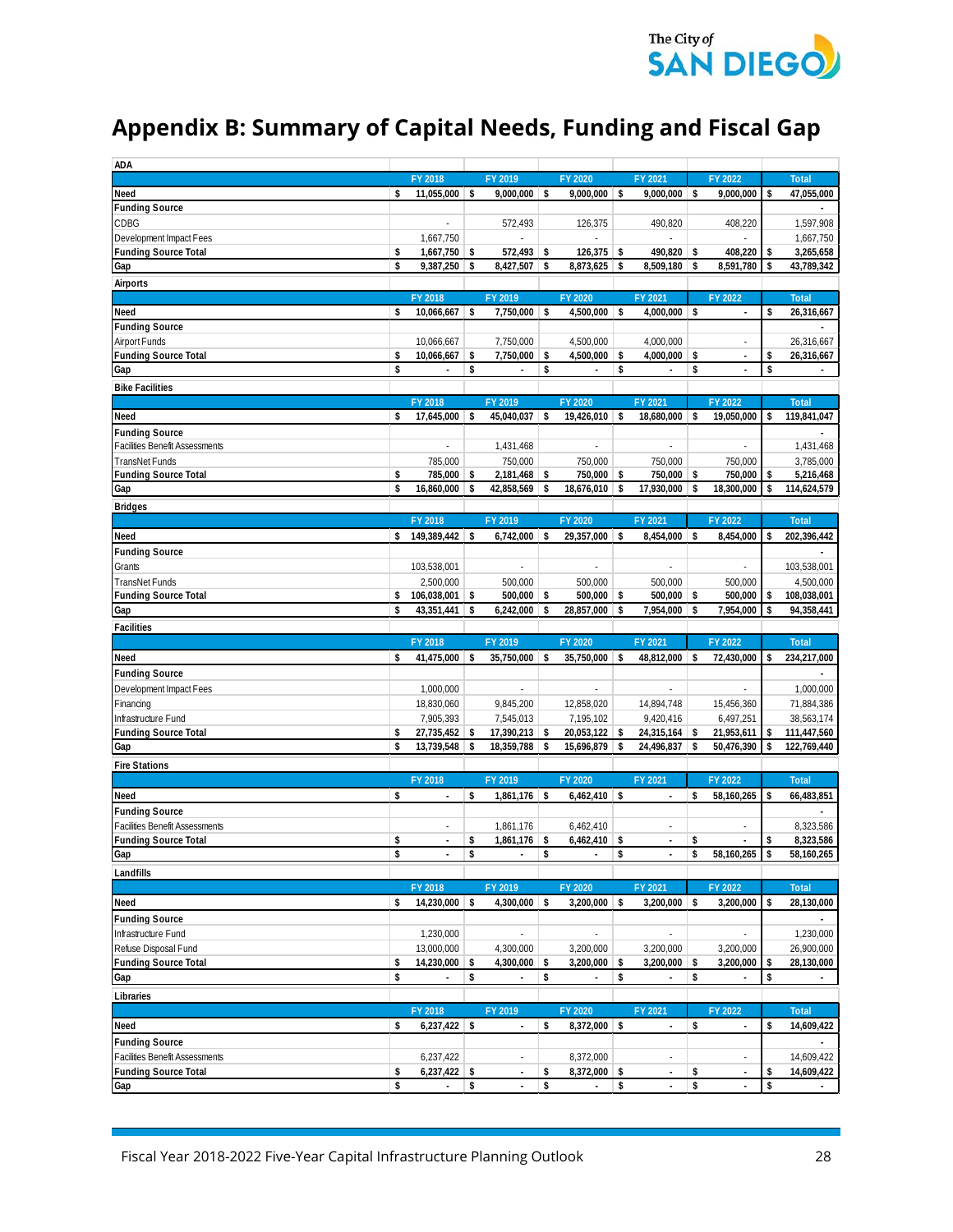

| <b>Lifeguard Stations</b>             |          |                 |            |                                    |            |                                  |          |                          |               |                                |          |                                |
|---------------------------------------|----------|-----------------|------------|------------------------------------|------------|----------------------------------|----------|--------------------------|---------------|--------------------------------|----------|--------------------------------|
|                                       |          | FY 2018         |            | FY 2019                            |            | FY 2020                          |          | FY 2021                  |               | FY 2022                        |          | <b>Total</b>                   |
| Need                                  | \$       | ä,              | \$         |                                    | \$         |                                  | \$       |                          | \$            | 6,319,967                      | \$       | 6,319,967                      |
| <b>Funding Source</b>                 |          |                 |            |                                    |            |                                  |          |                          |               |                                |          |                                |
| <b>Funding Source Total</b>           | \$       | ٠               | \$         | $\sim$                             | \$         | ٠                                | \$       | ×                        | \$            |                                | \$       |                                |
| Gap                                   | \$       | ×,              | \$         |                                    | \$         | ٠                                | \$       | ×,                       | \$            | 6,319,967                      | \$       | 6,319,967                      |
| Parks                                 |          |                 |            |                                    |            |                                  |          |                          |               |                                |          |                                |
| Parks                                 |          | FY 2018         |            | FY 2019                            |            | FY 2020                          |          | FY 2021                  |               | FY 2022                        |          | <b>Total</b>                   |
| Need                                  | \$       | 91,027,727      | $\vert$ \$ | 31,072,058 \$                      |            | 18,165,040                       | -S       | 18,886,127               | S.            | 42,411,164                     | \$       | 201,562,116                    |
| <b>Funding Source</b>                 |          |                 |            |                                    |            |                                  |          |                          |               |                                |          |                                |
| CDBG                                  |          | 6,043,695       |            | 2,168,064                          |            | 8,783,199                        |          | 9,029,039                |               | 2,200,000                      |          | 28,223,997                     |
| Development Impact Fees               |          | 1,808,776       |            | ÷.                                 |            | ä,                               |          | ä,                       |               | $\omega$                       |          | 1,808,776                      |
| Environmental Growth Funds            |          | 2,088,000       |            | 1.730.000                          |            | 1,030,000                        |          | 3,340,000                |               | 1,400,000                      |          | 9,588,000                      |
| <b>Facilities Benefit Assessments</b> |          | 44,566,691      |            | 16,152,276                         |            | 2,366,999                        |          | 1,000,000                |               | 4,705,294                      |          | 68,791,260                     |
| Other Park Funds                      |          | 2,088,000       |            | 663.000                            |            | 738,000                          |          | 593,000                  |               | 598,000                        |          | 4,680,000                      |
| Regional Park Improvements Fund       |          | 3,833,157       |            | 4,185,234                          |            | 4,548,754                        |          | 4,924,088                |               | 5,311,622                      |          | 22,802,855                     |
| <b>Funding Source Total</b>           | \$       | 60,428,319      | \$         | 24,898,574 \$                      |            | 17,466,952                       | \$       | 18,886,127               | -\$           | 14,214,916                     | \$       | 135,894,888                    |
| Gap                                   | \$       | $30,599,408$ \$ |            | $6,173,484$ \$                     |            | $698,088$ \$                     |          |                          | \$            | 28,196,248                     | \$       | 65,667,228                     |
| Parks - Golf Courses                  |          | FY 2018         |            | FY 2019                            |            | FY 2020                          |          | FY 2021                  |               | FY 2022                        |          | <b>Total</b>                   |
| Need                                  | s.       | $10,100,000$ \$ |            | 2,000,000 \$                       |            |                                  | \$       |                          | \$            |                                | \$       | 12,100,000                     |
| <b>Funding Source</b>                 |          |                 |            |                                    |            |                                  |          |                          |               |                                |          |                                |
| Golf Course Enterprise Fund           |          | 10,100,000      |            | 2,000,000                          |            | ä,                               |          | ÷,                       |               | ×.                             |          | 12,100,000                     |
| <b>Funding Source Total</b>           | \$       | 10,100,000      | \$         | $2,000,000$ \$                     |            | $\overline{\phantom{a}}$         | \$       | $\overline{\phantom{a}}$ | \$            | $\blacksquare$                 | \$       | 12,100,000                     |
| Gap                                   | \$       |                 | \$         |                                    | \$         |                                  | \$       |                          | \$            |                                | \$       |                                |
| Parks - Mission Bay Improvements      |          | FY 2018         |            | FY 2019                            |            | FY 2020                          |          | FY 2021                  |               | FY 2022                        |          | <b>Total</b>                   |
| Need                                  | \$       | $7,118,719$ \$  |            | $7,772,578$ \$                     |            | 8,447,687                        | -\$      | 9,144,737                | -\$           | 9,864,441                      | \$       | 42,348,162                     |
| <b>Funding Source</b>                 |          |                 |            |                                    |            |                                  |          |                          |               |                                |          |                                |
| Mission Bay Improvements Fund         |          | 7,118,719       |            | 7.772.578                          |            | 8,447,687                        |          | 9,144,737                |               | 9,864,441                      |          | 42,348,162                     |
| <b>Funding Source Total</b>           | \$       | 7,118,719       | $\vert$ \$ | $7,772,578$ \$                     |            | 8,447,687                        | \$       | 9,144,737                | \$            | 9,864,441                      | \$       | 42,348,162                     |
| Gap                                   | \$       |                 | \$         |                                    | \$         |                                  | \$       |                          | \$            |                                | \$       |                                |
|                                       |          |                 |            |                                    |            |                                  |          |                          |               |                                |          |                                |
|                                       |          |                 |            |                                    |            |                                  |          |                          |               |                                |          |                                |
| <b>Police Stations</b>                |          |                 |            |                                    |            |                                  |          |                          |               |                                |          |                                |
|                                       |          | FY 2018         |            | FY 2019                            |            | FY 2020                          |          | FY 2021                  |               | FY 2022                        |          | <b>Total</b>                   |
| Need                                  | \$       | ÷.              | \$         | ä,                                 | \$         | ÷.                               | \$       | ä,                       | \$            | $\mathcal{L}_{\mathcal{A}}$    | \$       | $\omega$                       |
| <b>Funding Source</b>                 |          | ÷,              |            |                                    |            | ä,                               |          | ×,                       |               |                                |          | ä,                             |
| <b>Funding Source Total</b><br>Gap    | \$<br>\$ | ×.              | \$<br>\$   | $\overline{\phantom{a}}$<br>$\sim$ | \$<br>\$   | ÷                                | \$<br>\$ |                          | \$<br>\$      | $\overline{\phantom{a}}$<br>÷. | \$<br>\$ | $\overline{\phantom{a}}$<br>÷. |
|                                       |          |                 |            |                                    |            |                                  |          |                          |               |                                |          |                                |
| QUALCOMM Stadium                      |          | FY 2018         |            | FY 2019                            |            | FY 2020                          |          | FY 2021                  |               | FY 2022                        |          | <b>Total</b>                   |
| Need                                  | s.       | $750,000$ \$    |            | 750,000 \$                         |            | 750,000 \$                       |          | 750,000 \$               |               | 750,000                        | \$       | 3,750,000                      |
| <b>Funding Source</b>                 |          |                 |            |                                    |            |                                  |          |                          |               |                                |          |                                |
| QUALCOMM Stadium Fund                 | \$       | 750,000         | \$         | 750,000                            | $\sqrt{2}$ | 750,000                          | \$       | 750,000                  | $\sqrt[6]{3}$ | 750,000                        | \$       | 3,750,000                      |
| <b>Funding Source Total</b>           | \$       | 750,000         | \$         | 750,000                            | \$         | 750,000                          | \$       | 750,000 \$               |               | 750,000                        | \$       | 3,750,000                      |
| Gap                                   | \$       | ä,              | \$         | ä,                                 | \$         | ä,                               | \$       | $\overline{\phantom{a}}$ | \$            |                                | \$       | ÷.                             |
|                                       |          |                 |            |                                    |            |                                  |          |                          |               |                                |          |                                |
| <b>Sidewalks</b>                      |          |                 |            |                                    |            |                                  |          |                          |               |                                |          |                                |
|                                       |          | FY 2018         |            | FY 2019                            |            | FY 2020                          |          | FY 2021                  |               | FY 2022                        |          | <b>Total</b>                   |
| Need                                  | S.       | 23,297,000      | ∣\$        | 22,627,000 \$                      |            | 22,977,000                       | -S       | 23,327,000               | -\$           | 23.677.000                     | s        | 115,905,000                    |
| <b>Funding Source</b>                 |          |                 |            |                                    |            |                                  |          |                          |               |                                |          |                                |
| CDBG                                  |          |                 |            | 4,284,443                          |            | 715,426                          |          | 1,105,141                |               | 1,516,780                      |          | 7,621,790                      |
| Development Impact Fees               |          | 1,600,000       |            |                                    |            |                                  |          |                          |               |                                |          | 1,600,000                      |
| TransNet Funds                        |          | 2,000,000       |            | 1,000,000                          |            | 1,000,000                        |          | 1,000,000                |               | 1,000,000                      |          | 6,000,000                      |
| <b>Funding Source Total</b>           | \$       | 3,600,000       | \$         | 5,284,443 \$                       |            | 1,715,426                        | \$       | 2,105,141                | \$            | 2,516,780                      |          | 15,221,790                     |
| Gap                                   | \$       | 19,697,000      | \$         | $17,342,557$ \$                    |            | 21,261,574                       | \$       | $21,221,859$ \$          |               | 21,160,220                     | \$       | 100,683,210                    |
| <b>Storm Water</b>                    |          |                 |            |                                    |            |                                  |          |                          |               |                                |          |                                |
|                                       |          | FY 2018         |            | FY 2019                            |            | FY 2020                          |          | FY 2021                  |               | FY 2022                        |          | <b>Total</b>                   |
| Need                                  | \$       | 85,587,844      | \$         | 84,950,697 \$                      |            | 67,749,083                       | s        | 89,524,711               | \$            | 111,033,998                    | \$       | 438,846,333                    |
| <b>Funding Source</b>                 |          |                 |            |                                    |            |                                  |          |                          |               |                                |          |                                |
| Financing                             |          | 18,830,060      |            | 9,845,200                          |            | 12,858,020                       |          | 14,894,748               |               | 15,456,360                     |          | 71,884,386                     |
| Infrastructure Fund                   |          | 7,905,393       |            | 7,545,013                          |            | 7,195,102                        |          | 9,420,416                |               | 6,497,251                      |          | 38,563,174                     |
| <b>Funding Source Total</b>           | \$       | 26,735,452 \$   |            | 17,390,213 \$                      |            | $20,053,122$ \$<br>47,695,962 \$ |          | $24,315,164$ \$          |               | 21,953,611                     | \$       | 110,447,560<br>328,398,773     |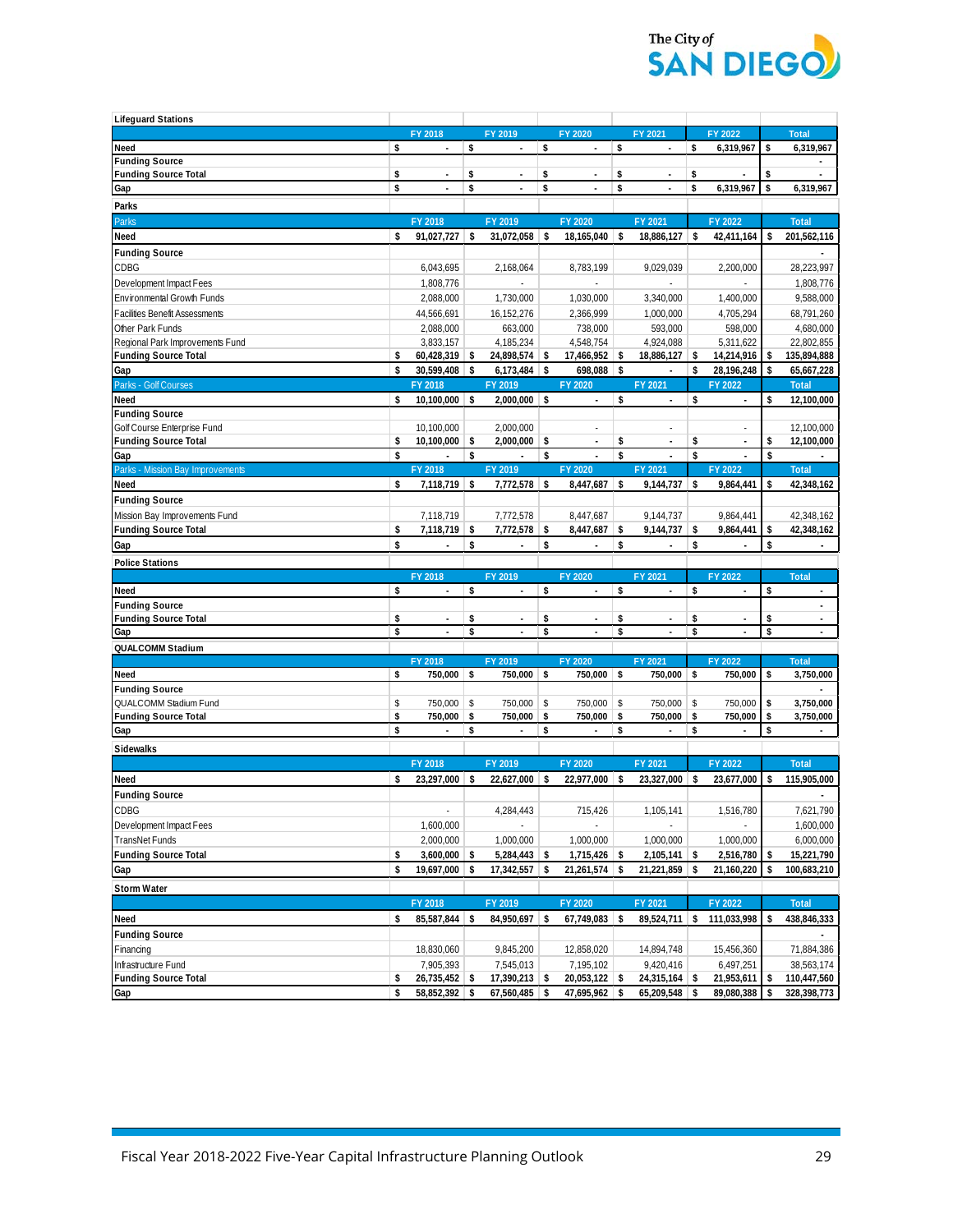

| Streetlights                             |               |                          |            |                                                  |     |                          |    |                 |     |                           |    |               |
|------------------------------------------|---------------|--------------------------|------------|--------------------------------------------------|-----|--------------------------|----|-----------------|-----|---------------------------|----|---------------|
|                                          |               | FY 2018                  |            | FY 2019                                          |     | FY 2020                  |    | FY 2021         |     | FY 2022                   |    | <b>Total</b>  |
| Need                                     | s.            | $41,720,000$ \$          |            | 39,700,000 \$                                    |     | 39,940,000 \$            |    | $40,190,000$ \$ |     | 40,450,000                | \$ | 202,000,000   |
| <b>Funding Source</b>                    |               |                          |            |                                                  |     |                          |    |                 |     |                           |    |               |
| TransNet Funds                           |               | 100,000                  |            | 100,000                                          |     | 100,000                  |    | 100,000         |     | 100,000                   |    | 500,000       |
| <b>Funding Source Total</b>              | \$            | 100,000                  | \$         | $100,000$ \$                                     |     | 100,000                  | \$ | $100,000$ \$    |     | 100,000                   | \$ | 500,000       |
| Gap                                      | \$            | 41,620,000               | \$         | 39,600,000                                       | \$  | 39,840,000               | \$ | 40,090,000      | \$  | 40,350,000                | \$ | 201,500,000   |
| <b>Streets and Roads - Modifications</b> |               |                          |            |                                                  |     |                          |    |                 |     |                           |    |               |
|                                          |               | FY 2018                  |            | FY 2019                                          |     | FY 2020                  |    | FY 2021         |     | FY 2022                   |    | <b>Total</b>  |
| Need                                     | \$            | 20,366,598               | \$         | 14,425,000 \$                                    |     | 25,729,000               | \$ | 14,400,676 \$   |     | 8,640,000                 | s  | 83,561,274    |
| <b>Funding Source</b>                    |               |                          |            |                                                  |     |                          |    |                 |     |                           |    |               |
| Bus Stop Capital Improvement Fund        |               | 60,000                   |            | 60,000                                           |     | 60,000                   |    | 60,000          |     | 60,000                    |    | 300,000       |
| Facilities Benefit Assessments           |               | 1,233,598                |            |                                                  |     | 17,409,000               |    | 6,020,676       |     |                           |    | 24,663,274    |
| TransNet Funds                           |               | 9,800,000                |            | 6,100,000                                        |     | 1,100,000                |    | 1,100,000       |     | 1,100,000                 |    | 19,200,000    |
| Undergrounding Utilities Fund            |               | 5,000,000                |            | 5,000,000                                        |     | 5,000,000                |    | 5,000,000       |     | 5,000,000                 |    | 25,000,000    |
| <b>Funding Source Total</b>              | \$            | $16,093,598$ \$          |            | $11,160,000$ \$                                  |     | 23,569,000               | S. | $12,180,676$ \$ |     | 6,160,000                 | \$ | 69,163,274    |
| Gap                                      | \$            | 4,273,000                | -\$        | $3,265,000$ \$                                   |     | $2,160,000$ \$           |    | 2,220,000 \$    |     | 2,480,000                 | \$ | 14,398,000    |
| <b>Streets and Roads - Pavement</b>      |               |                          |            |                                                  |     |                          |    |                 |     |                           |    |               |
|                                          |               | FY 2018                  |            | FY 2019                                          |     | FY 2020                  |    | FY 2021         |     | FY 2022                   |    | <b>Total</b>  |
| Need                                     | <sup>\$</sup> | 45,900,000 \$            |            | 46,900,000 \$                                    |     | $46,900,000$ \$          |    | 43,900,000      | -\$ | 43,900,000                | \$ | 227,500,000   |
| <b>Funding Source</b>                    |               |                          |            |                                                  |     |                          |    |                 |     |                           |    |               |
| Financing                                |               | 16,339,881               |            | 34,309,601                                       |     | 28,283,961               |    | 24,210,504      |     | 23,087,281                |    | 126,231,228   |
| Prior Year Continuing Appropriations     |               | 24,680,464               |            |                                                  |     |                          |    |                 |     |                           |    | 24,680,464    |
| TransNet Funds                           |               | 2,879,655                |            | 10,590,399                                       |     | 16,616,039               |    | 17,689,496      |     | 18,812,719                |    | 66,588,308    |
| Trench Cut/Excavation Fee Fund           |               | 2,000,000                |            | 2,000,000                                        |     | 2,000,000                |    | 2,000,000       |     | 2,000,000                 |    | 10,000,000    |
| <b>Funding Source Total</b>              | \$            | 45,900,000               | \$         | $46,900,000$ \$                                  |     | 46,900,000               | \$ | 43,900,000      | -\$ | 43,900,000                | \$ | 227,500,000   |
| Gap                                      | \$            |                          | \$         |                                                  | \$  |                          | \$ |                 | \$  |                           | \$ |               |
| <b>Traffic Signals and ITS</b>           |               |                          |            |                                                  |     |                          |    |                 |     |                           |    |               |
|                                          |               | FY 2018                  |            | FY 2019                                          |     | FY 2020                  |    | FY 2021         |     | FY 2022                   |    | <b>Total</b>  |
| Need<br><b>Funding Source</b>            | s             | 21,246,453               | \$         | $27,510,000$ \$                                  |     | 28,080,000               | 5  | 28,490,000      | -S  | 28,990,000                | \$ | 134,316,453   |
| Development Impact Fees                  |               | 1,455,000                |            |                                                  |     |                          |    |                 |     |                           |    | 1,455,000     |
| TransNet Funds                           |               | 1,900,000                |            | 1,900,000                                        |     | 1,900,000                |    | 1,900,000       |     | 1,900,000                 |    | 9,500,000     |
| <b>Funding Source Total</b>              | \$            | 3,355,000                | \$         | $1,900,000$ \$                                   |     | 1,900,000                | \$ | 1,900,000       | -\$ | 1,900,000                 | \$ | 10,955,000    |
| Gap                                      | Ŝ.            | 17,891,453               | $\vert$ \$ | 25,610,000                                       | -\$ | 26,180,000               | \$ | 26,590,000      | -S  | 27,090,000                | \$ | 123,361,453   |
| Wastewater                               |               |                          |            |                                                  |     |                          |    |                 |     |                           |    |               |
|                                          |               | FY 2018                  |            | FY 2019                                          |     | FY 2020                  |    | FY 2021         |     | FY 2022                   |    | <b>Total</b>  |
| Need                                     | s.            | 109,323,684 \$           |            | $88,259,461$ \$                                  |     | $85,662,667$ \$          |    | 57,936,840      | -S  | 55,455,488                | \$ | 396,638,140   |
| <b>Funding Source</b>                    |               |                          |            |                                                  |     |                          |    |                 |     |                           |    |               |
| Sewer Funds                              |               | 109,323,684              |            | 88,259,461                                       |     | 85,662,667               |    | 57,936,840      |     | 55,455,488                |    | 396,638,140   |
| <b>Funding Source Total</b>              | \$            | 109,323,684              | \$         | $88,259,461$ \$                                  |     | 85,662,667               | \$ | 57,936,840      | -\$ | 55,455,488                | \$ | 396,638,140   |
| Gap                                      | \$            | $\overline{a}$           | \$         | $\overline{a}$                                   | \$  | ÷                        | \$ | ÷.              | \$  |                           | \$ | ÷             |
| Water                                    |               |                          |            |                                                  |     |                          |    |                 |     |                           |    |               |
|                                          |               | FY 2018                  |            | FY 2019                                          |     | FY 2020                  |    | FY 2021         |     | FY 2022                   |    | <b>Total</b>  |
| Need                                     | \$            | 129,092,308 \$           |            | $109,365,148$ \$                                 |     | $107,811,158$ \$         |    | 77,761,684      | \$  | 103,070,475               | \$ | 527,100,774   |
| <b>Funding Source</b>                    |               |                          |            |                                                  |     |                          |    |                 |     |                           |    |               |
| <b>Facilities Benefit Assessments</b>    |               | 1.693.000                |            |                                                  |     |                          |    |                 |     |                           |    | 1,693,000     |
| Water Fund                               |               |                          |            | $$127,399,308$ $$109,365,148$ $$107,811,158$ $$$ |     |                          |    |                 |     | 77,761,684 \$ 103,070,475 | \$ | 525,407,774   |
| <b>Funding Source Total</b>              | \$            | 129,092,308 \$           |            | 109,365,148                                      | \$  | 107,811,158              | \$ | 77,761,684      | \$  | 103,070,475               | \$ | 527,100,774   |
| Gap                                      | \$            |                          | \$         |                                                  | \$  |                          | \$ |                 | \$  |                           | \$ |               |
| Pure Water - Potable Reuse               |               |                          |            |                                                  |     |                          |    |                 |     |                           |    |               |
|                                          |               | FY 2018                  |            | FY 2019                                          |     | FY 2020                  |    | FY 2021         |     | FY 2022                   |    | <b>Total</b>  |
| Need                                     | \$            | 74,112,023               | \$         | 100,813,739 \$                                   |     | 584,718,693              | \$ | 402,988,012     | -\$ | 5,506,313                 | \$ | 1,168,138,780 |
| <b>Funding Source</b>                    |               |                          |            |                                                  |     |                          |    |                 |     |                           |    |               |
| Sewer Funds                              |               | 27,145,387               |            | 41,409,167                                       |     | 160,383,892              |    | 154,767,168     |     | 4,093,778                 |    | 387,799,392   |
| Water Fund                               | \$            | $46,966,635$ \$          |            | 59,404,573 \$                                    |     | 424,334,801              | \$ | 248,220,844 \$  |     | 1,412,535                 | \$ | 780,339,388   |
| <b>Funding Source Total</b>              | \$            | $74,112,023$ \$          |            | 100,813,739 \$                                   |     | 584,718,693              | \$ | 402,988,012 \$  |     | 5,506,313                 | \$ | 1,168,138,780 |
| Gap                                      | \$            | $\overline{\phantom{a}}$ | \$         | $\overline{\phantom{a}}$                         | \$  | $\overline{\phantom{a}}$ | \$ |                 | \$  |                           | \$ |               |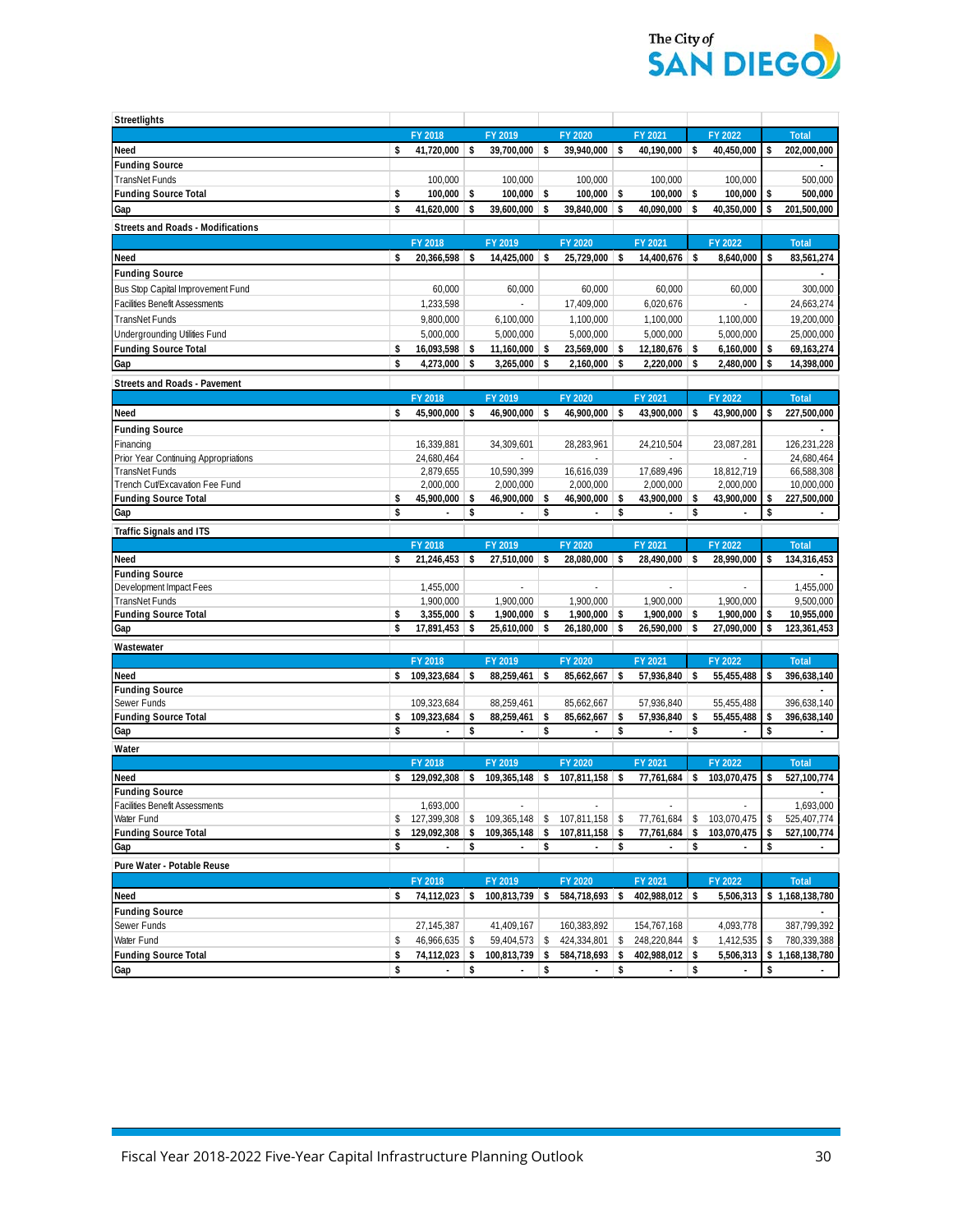

## **Hyperlinked References**

- 1- Capital Improvements Program (CIP) <https://www.sandiego.gov/cip/about>
- 2- FY 2017 Annual CIP Budget<https://www.sandiego.gov/fm/annual>
- 3- The Citizen's Guide to the Capital Improvement Program <https://www.sandiego.gov/sites/default/files/iba-citizens-guide-to-infrastructure.pdf>
- 4- CIP Mid-Year Budget Monitoring Report <https://www.sandiego.gov/sites/default/files/fy17cipmybudmonrep.pdf>
- 5- Asset-Managing Departments (AMDs)<https://www.sandiego.gov/cip/about/assettypes>
- 6- City's Information Technology website<https://www.sandiego.gov/it/services>
- 7- Capital Improvements Program Review Advisory Committee (CIPRAC) <https://www.sandiego.gov/cip/about/ciprac>
- 8- Council Policy 800-16 [http://docs.sandiego.gov/councilpolicies/cpd\\_800-16.pdf](http://docs.sandiego.gov/councilpolicies/cpd_800-16.pdf)
- 9- City-Occupied Facilities Condition Assessment (FCA) Update Report <http://dockets.sandiego.gov/sirepub/pubmtgframe.aspx?meetid=3074&doctype=Agenda>
- 10- Streets FCA [http://docs.sandiego.gov/councilcomm\\_agendas\\_attach/2016/Infra\\_160922\\_4.pdf](http://docs.sandiego.gov/councilcomm_agendas_attach/2016/Infra_160922_4.pdf)
- 11- Office of the ADA Compliance and Accessibility<https://www.sandiego.gov/adacompliance/>
- 12- Council Policy 000-32 [http://docs.sandiego.gov/councilpolicies/cpd\\_000-32.pdf](http://docs.sandiego.gov/councilpolicies/cpd_000-32.pdf)
- 13- Community Planning Committee (CPC)<https://www.sandiego.gov/planning/community/cpc/>
- 14- Community Planning Groups (CPG)<https://www.sandiego.gov/planning/community/cpg>
- 15- Council Policy 600-09 [http://docs.sandiego.gov/councilpolicies/cpd\\_600-09.pdf](http://docs.sandiego.gov/councilpolicies/cpd_600-09.pdf)
- 16- Report containing list of community driven proposed CIP projects received in later 2013 [https://www.sandiego.gov/sites/default/files/legacy/planning/community/pdf/cpc/agendas/a](https://www.sandiego.gov/sites/default/files/legacy/planning/community/pdf/cpc/agendas/attachments/master.pdf) [ttachments/master.pdf](https://www.sandiego.gov/sites/default/files/legacy/planning/community/pdf/cpc/agendas/attachments/master.pdf)
- 17- City of San Diego Council Docket December 15, 2015 <http://dockets.sandiego.gov/sirepub/pubmtgframe.aspx?meetid=2914&doctype=Agenda>
- 18- Climate Action Plan<https://www.sandiego.gov/sustainability/climate-action-plan>
- 19- City's Debt Policy <https://www.sandiego.gov/sites/default/files/legacy/fm/pdf/debtpolicy2015.pdf>
- 20- City's Charter-Section 6[9 http://docs.sandiego.gov/citycharter/Article%20VII.pdf](http://docs.sandiego.gov/citycharter/Article%20VII.pdf)
- 21- Appropriations Ordinance<https://www.sandiego.gov/fm/policies/>
- 22- City's Charter-Section 8[4 http://docs.sandiego.gov/citycharter/Article%20VII.pdf](http://docs.sandiego.gov/citycharter/Article%20VII.pdf)